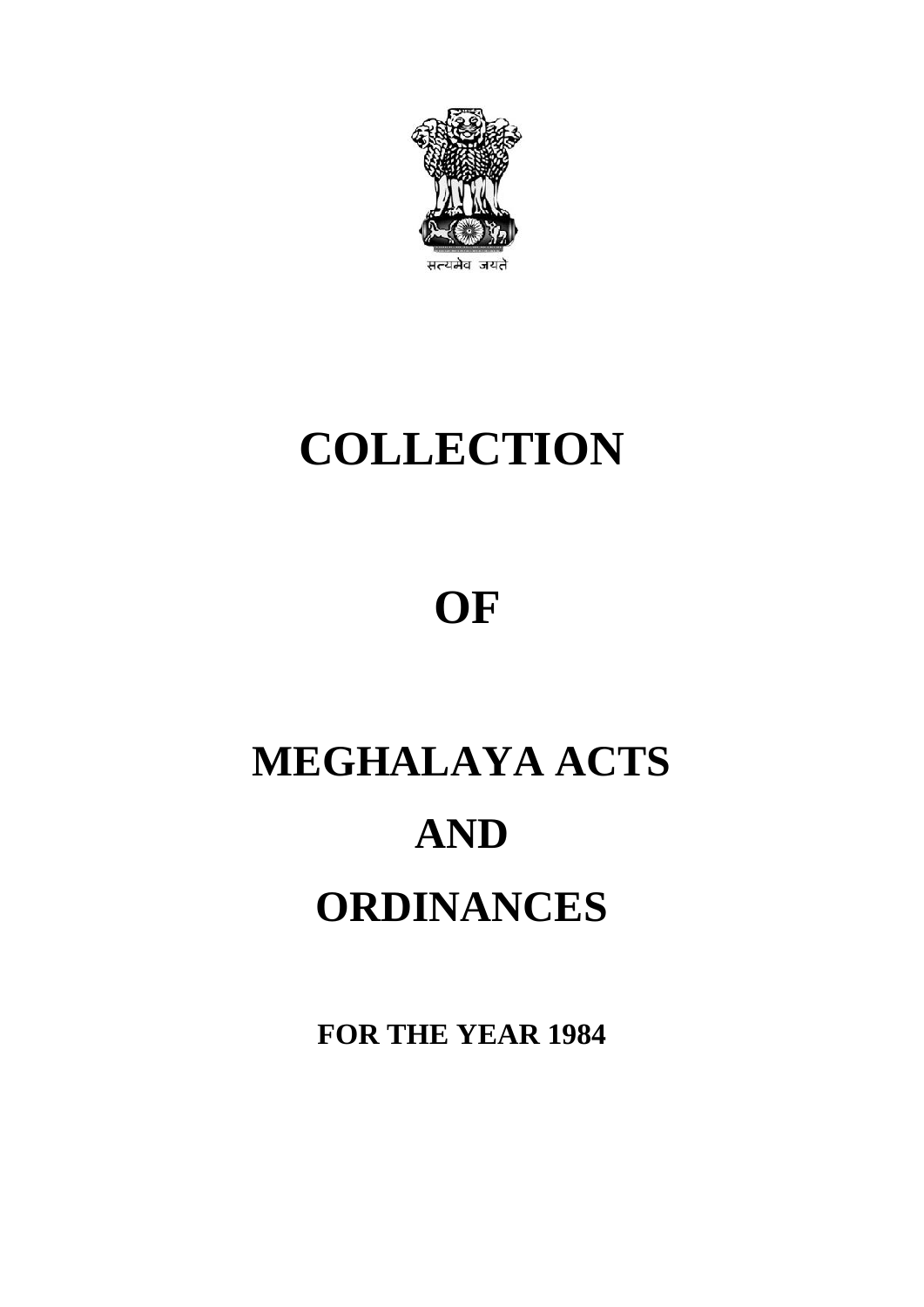# **LIST OF MEGHALAYA, ACTS AND ORDINANCE, 1984**

| Serial No.     | <b>Short title</b>                                                                  | Pages.         |
|----------------|-------------------------------------------------------------------------------------|----------------|
| $\mathbf{1}$   | The Meghalaya Sales Tax (Amendment) Act, 1984 (Act 1 of 1984).                      | 1              |
| $\overline{2}$ | The Meghalaya Purchase Tax (Amendment) Act, 1984 (Act 2 of 1984).                   | $\overline{2}$ |
| 3              | The Meghalaya Appropriation (No.III) Act, 1984 (Act 3 of 1984).                     | $3-6$          |
| $\overline{4}$ | The Meghalaya Appropriation (No. I) Act, 1984 (Act 4 of 1984).                      | $6 - 11$       |
| 5              | The Meghalaya Appropriation (Vote-On-Account) Act, 1984 (Act 5 of<br>1984).         | $12 - 22$      |
| 6              | The Meghalaya Appropriation (No. II) Act, 1984 (Act 6 of 1984).                     | 23-32          |
| $\overline{7}$ | Shillong Commerce College (Taking-Over of Management) Act, 1984 (Act<br>7 of 1984). | 25-34          |

# **ACTS**

# **ORDINANCES**

| The Shillong Commerce College (Taking-Over of Management)<br>Ordinance, 1984 (Ordinance 1 of 1984). | 39-40 |
|-----------------------------------------------------------------------------------------------------|-------|
| The Contingency Fund of Meghalaya (Amendment) Ordinance, 1984<br>(Ordinance 2 of 1984).             | 41    |
| The Meghalaya Electricity Duty (Amendment) Ordinance, 1984<br>(Ordinance 3 of 1984).                | 42    |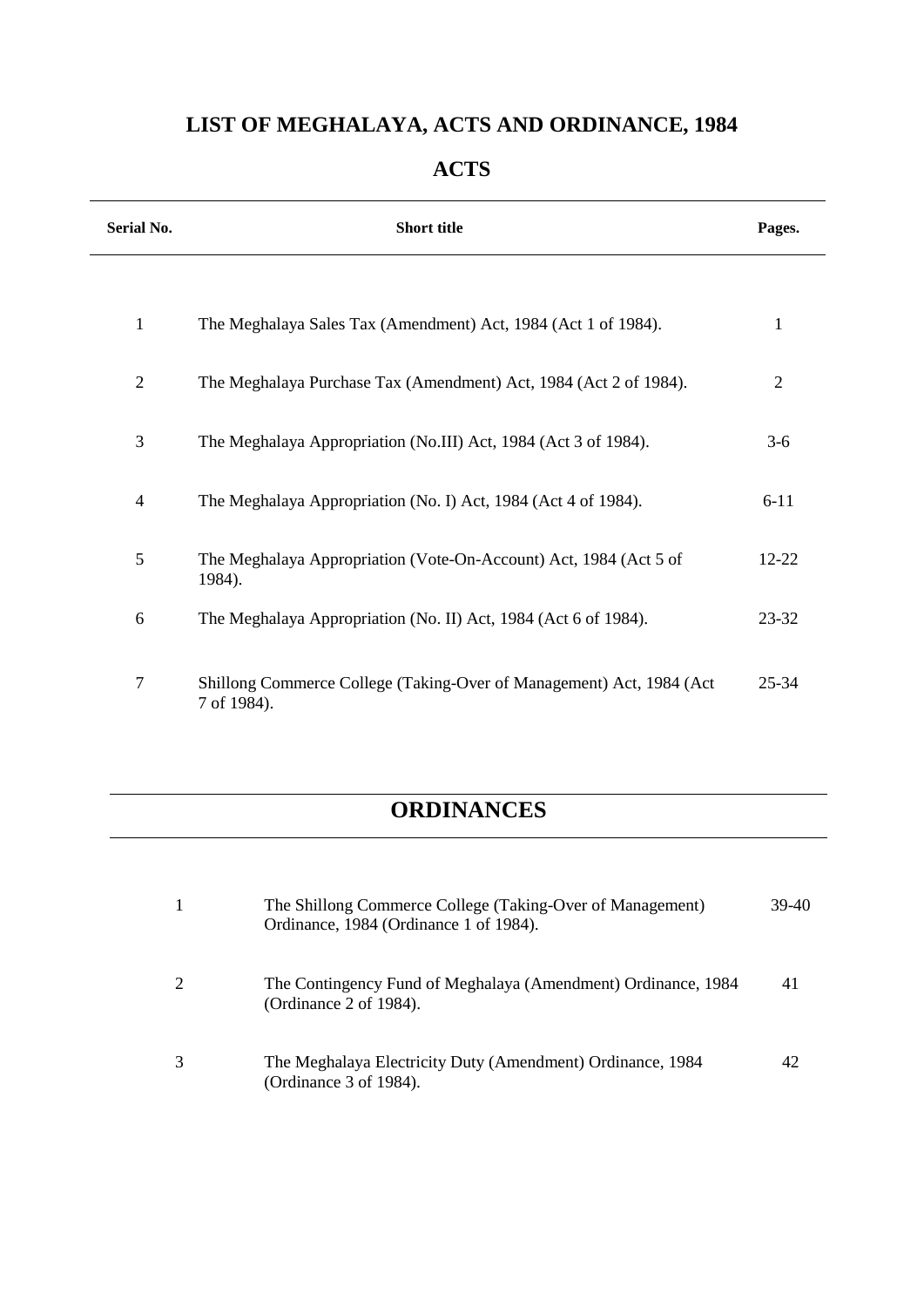#### **MEGHALAYA ACT 1 OF 1984**

#### **THE MEGHALAYA SALES TAX (AMENDMENT) ACT, 1984**

#### **(As passed by the Assembly)**

[Received the assent of the Governor on the 2<sup>nd</sup> January, 1984]

(Published in the *Gazette of Meghalaya*, Extraordinary, dated 5<sup>th</sup> January, 1984)

#### **An**

#### **Act**

#### **further to amend the Meghalaya Sales Tax Act (Assam Act XVII of 1947 as adapted and modified by Meghalaya) (hereinafter referred to as the principal Act)**

Be it enacted by the Legislature of Meghalaya in the Thirty-Fourth Year of the Republic of India as follows:-

| Short title, extent and<br>commencement.             | Act, 1984.                                                                                                        | 1. (1) This Act may be called the Meghalaya Sales Tax (Amendment)          |  |  |  |
|------------------------------------------------------|-------------------------------------------------------------------------------------------------------------------|----------------------------------------------------------------------------|--|--|--|
|                                                      | (2) It shall have the like extent as the principal Act.                                                           |                                                                            |  |  |  |
|                                                      | day of September, 1983.                                                                                           | (3) It shall be deemed to have come into force on and from the $19th$      |  |  |  |
| Amendment of<br>Schedule II to the<br>principal Act. |                                                                                                                   | 2. In Schedule II to the principal Act, item serial No.4 shall be deleted. |  |  |  |
| Amendment of<br>Schedule III to the                  | 3. In Schedule III to the principal Act:-                                                                         |                                                                            |  |  |  |
| principal Act.                                       | (i) the words "but excluding wheat and wheat products"<br>occurring under column 2 in item I shall be deemed; and |                                                                            |  |  |  |
|                                                      |                                                                                                                   | (ii) the following shall be inserted as item 12 namely:-                   |  |  |  |
|                                                      | "Serial No.                                                                                                       | <b>Description</b>                                                         |  |  |  |
|                                                      | 12                                                                                                                | Flour, including atta, maida, suji and<br>bran."                           |  |  |  |
|                                                      |                                                                                                                   |                                                                            |  |  |  |

Repeal of Ordinance No.3 of 1983.

4. The Meghalaya Sales Tax (Amendment) Ordinance, 1983 is hereby repealed.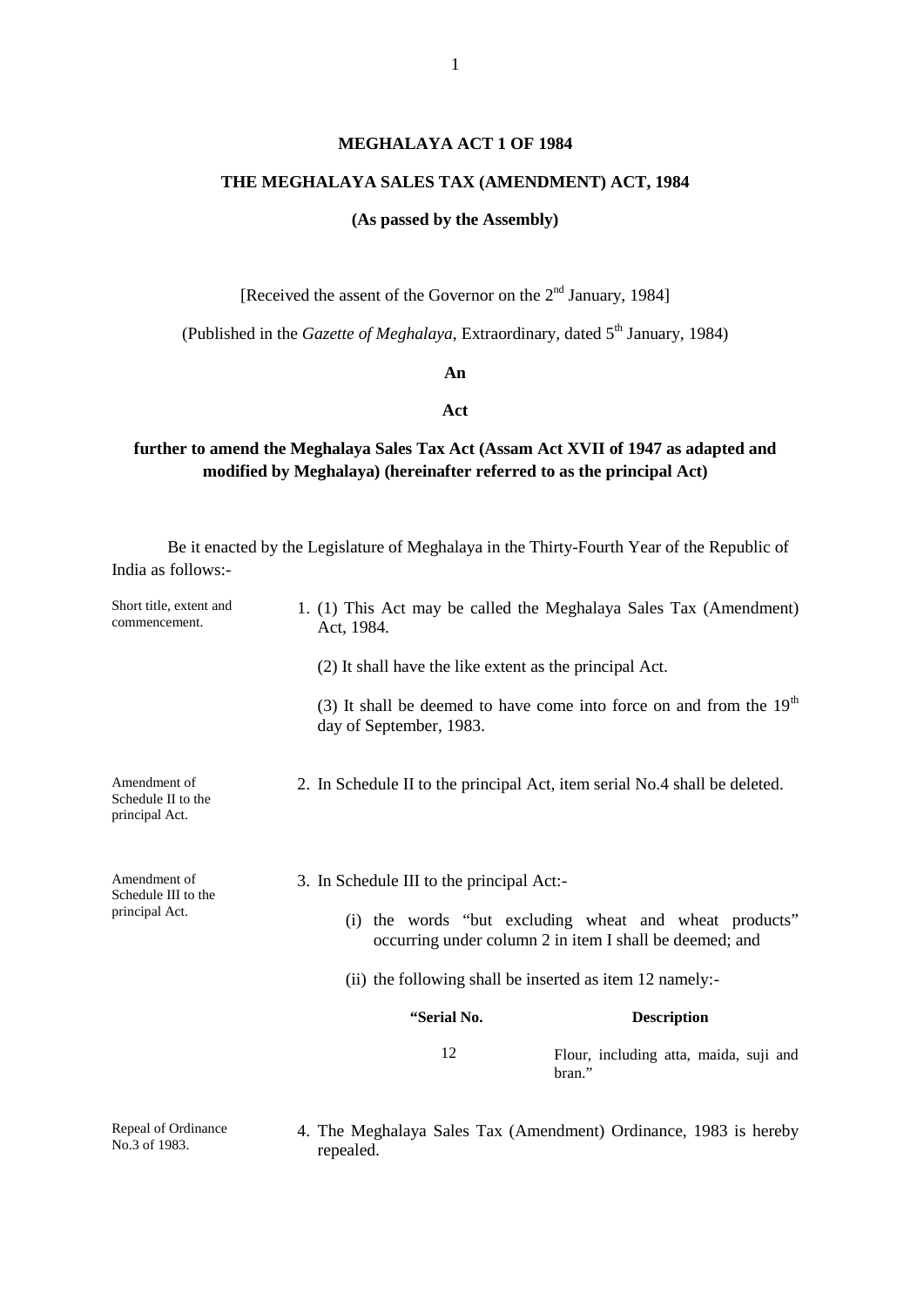#### **MEGHALAYA ACT 2 OF 1984**

#### **THE MEGHALAYA PURCHASE TAX (AMENDMENT) ACT, 1984**

#### **(As passed by the Assembly)**

[Received the assent of the Governor on the 2<sup>nd</sup> January, 1984]

(Published in the *Gazette of Meghalaya*, Extraordinary, dated 5<sup>th</sup> January, 1984)

#### **An**

#### **Act**

#### **further to amend the Meghalaya Purchase Tax Act (Assam Act XIX of 1967 as adapted and modified by Meghalaya) (hereinafter referred to as the principal Act)**

Be it enacted by the Legislature of Meghalaya in the Thirty-Fourth Year of the Republic of India as follows:-

| Short title, extent and<br>commencement.              | 1.             | This Act may be called the Meghalaya Purchase Tax<br>(1)<br>(Amendment) Act, 1983.<br>(2) It shall have the like extent as the principal Act.<br>(3) It shall be deemed to have come into force on and from the $27th$<br>day of August, 1983. |  |
|-------------------------------------------------------|----------------|------------------------------------------------------------------------------------------------------------------------------------------------------------------------------------------------------------------------------------------------|--|
| Amendment of the<br>Schedule to the<br>principal Act. | 2.             | In the schedule to the principal act, for the existing item 5, the<br>following shall be substituted, namely:-                                                                                                                                 |  |
|                                                       | "Serial<br>No. | Name of taxable goods<br><b>Rate of tax</b>                                                                                                                                                                                                    |  |
|                                                       | 5              | Timber<br>(converted)<br>Twenty-five paise per rupee<br>and<br>value at which the taxable<br>unconverted) excluding fire-<br>wood.<br>goods are purchase."                                                                                     |  |
| Repeal of Ordinance 2<br>of 1983.                     | 3.             | The Meghalaya Purchase Tax (Amendment) Ordinance 1983 is<br>hereby repealed.                                                                                                                                                                   |  |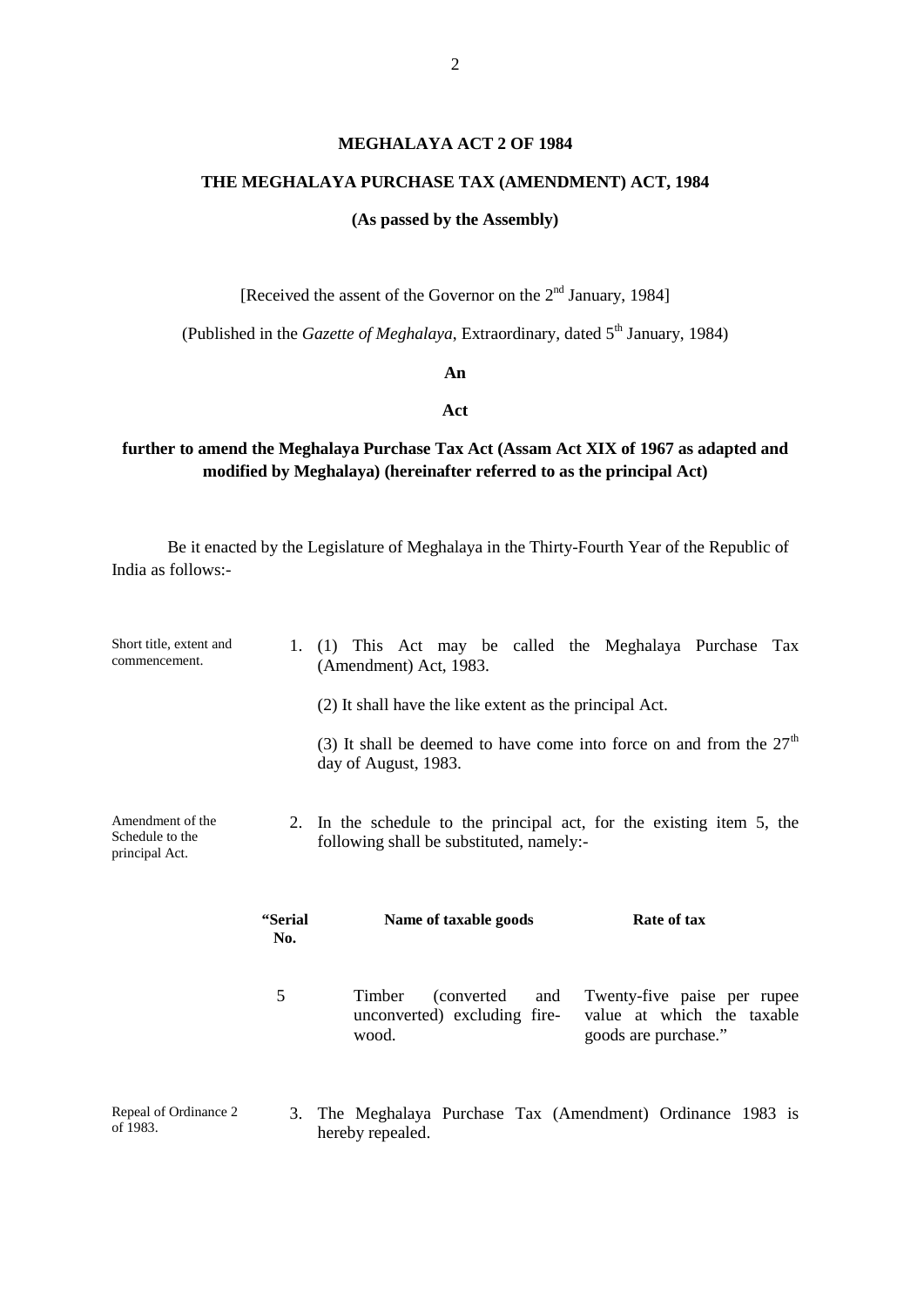#### **MEGHALAYA ACT 3 OF 1984**

#### **THE MEGHALAYA APPROPRIATION (No.III) ACT, 1984**

**(As passed by the Assembly)**

[Received the assent of the Governor on the 2<sup>nd</sup> January, 1984]

(Published in the *Gazette of Meghalaya*, Extraordinary, dated 5<sup>th</sup> January, 1984)

**An**

#### **Act**

#### **to authorise payment and appropriation of certain further sums from and out of the Consolidated Fund of Meghalaya for the services of the financial year 1983-84.**

Be it enacted by the Legislature of Meghalaya in the Thirty-Fourth Year of the Republic of India as follows:-

Short title. 1. This Act may be called the Meghalaya Appropriation (No.III) Act, 1983.

Withdrawal of Rs.1, 38, 57,704 from and out of the consolidated Fund of Meghalaya for the financial year 1983-84. 2. From and out of the Consolidated Fund of Meghalaya there may be paid and applied sums not exceeding those specified in column (3) of the Schedule amounting in the aggregate to the sum of one crore, thirty-eight lakhs, fifty-seven thousand, seven hundred and four rupees towards defraying the several charges which will come in course of payment during the financial year 1983-84 in respect of the services specified in column (2) of the Schedule.

Appropriation. 3. The sums authorised to be paid and applied from and out of the Consolidated Fund of Meghalaya by this Act, shall be appropriated for the services and purposes expressed in the Schedule in relation to the said year.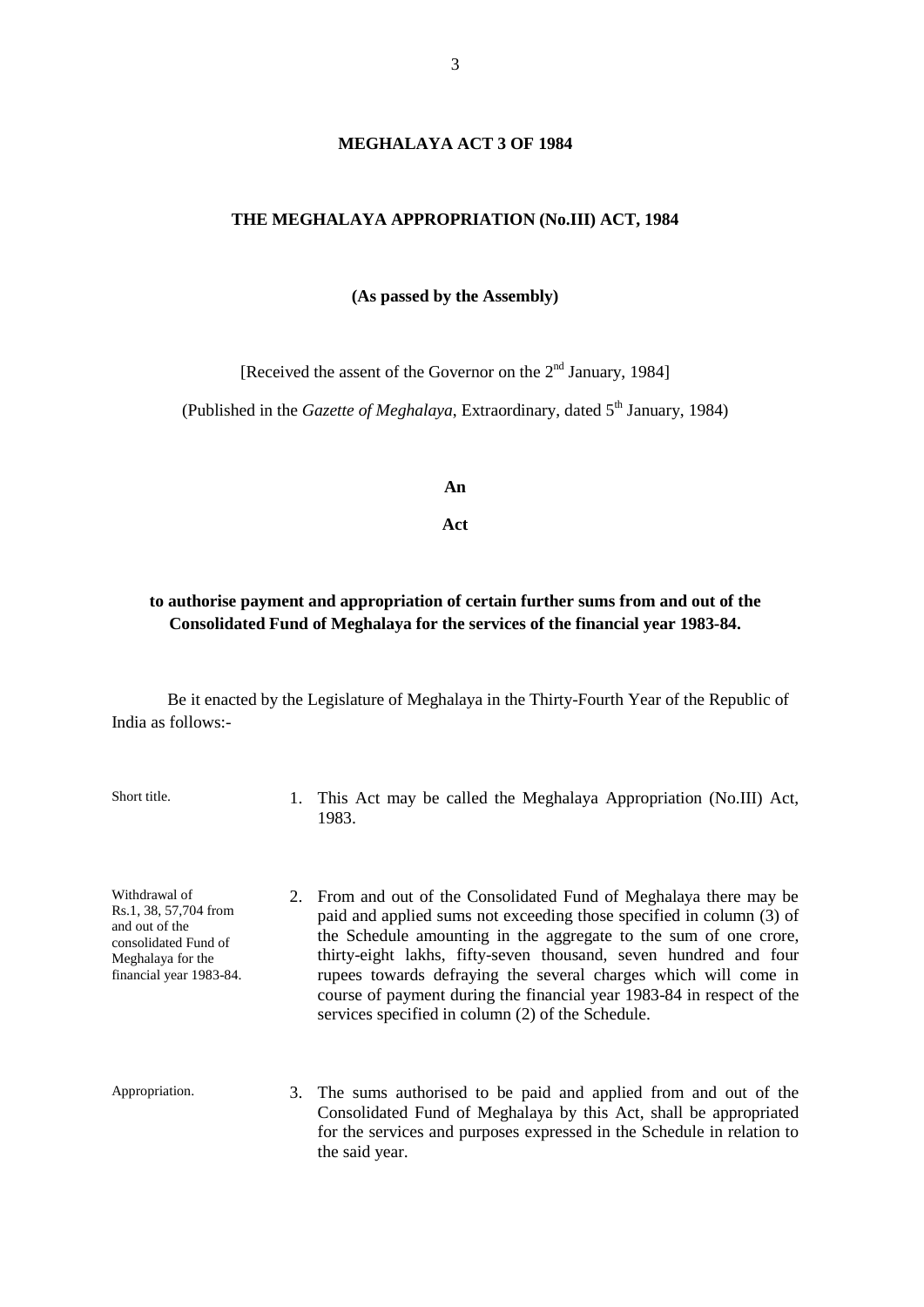#### **SCHEDULE**

#### **(***See* **Sections 2 and 3)**

| (1)          |     | (2)                                                                                                                            |                                 | (3)<br><b>Sums not exceeding</b> |              |  |  |
|--------------|-----|--------------------------------------------------------------------------------------------------------------------------------|---------------------------------|----------------------------------|--------------|--|--|
| Grant<br>No. |     | <b>Services and purposes</b><br>(Major Heads)                                                                                  | Voted by the<br><b>Assembly</b> | Charged on the<br>Consolidated   | <b>Total</b> |  |  |
|              |     |                                                                                                                                | Rs.                             | Rs.                              | Rs.          |  |  |
| 1            | 211 | - Parliament/State/Union Territory<br>Revenue<br>Legislature-                                                                  |                                 |                                  |              |  |  |
|              | B   | - State Legislature<br>Revenue                                                                                                 | 2,00,000                        | .                                | 2,00,000     |  |  |
|              | 229 | - Land Revenue<br>.                                                                                                            |                                 |                                  |              |  |  |
|              | 288 | - Social Security and Welfare-B-II-<br>Relief and Rehabilitation of Displaced<br>Persons.                                      |                                 |                                  |              |  |  |
|              | 289 | - Relief on account of Natural<br>Revenue<br>Calamities.                                                                       |                                 | 50,657                           | 50,657       |  |  |
|              | 295 | - Other Social and Community Services.                                                                                         |                                 |                                  |              |  |  |
|              | 304 | - Other General Economic Services-III-<br>Land Ceiling.                                                                        |                                 |                                  |              |  |  |
| 6            | 688 | - Loans for Social Security and Welfare-<br>III-Welfare of Scheduled Castes,<br>Scheduled Tribes and other Backward<br>Classes |                                 |                                  |              |  |  |
|              | 695 | Capital<br>- Loans for other Social and Community<br>Services.                                                                 | 27,800                          |                                  | 27,800       |  |  |
|              | 705 | - Loans for Agriculture                                                                                                        |                                 |                                  |              |  |  |
| 9            | 240 | - Sales Tax and 245-I-Other Taxes and<br>Revenue<br>Duties on Commodities and Services.                                        | 4,00,000                        |                                  | 4,00,000     |  |  |
|              | 241 | - Taxes on Vehicles                                                                                                            |                                 |                                  |              |  |  |
|              | 265 | - Other Administrative Services-II-<br>$\angle$ Revenue<br>Motor Garages, etc.                                                 | 10,87,991                       |                                  | 10,87,991    |  |  |
| 10           | 338 | - Roads and Water Transport Services.                                                                                          |                                 |                                  |              |  |  |
|              | 538 | Capital Outlay on Road and Water<br>Capital<br>Transport Services, etc.                                                        | 75,00,000                       | $\cdots$                         | 75,00,000    |  |  |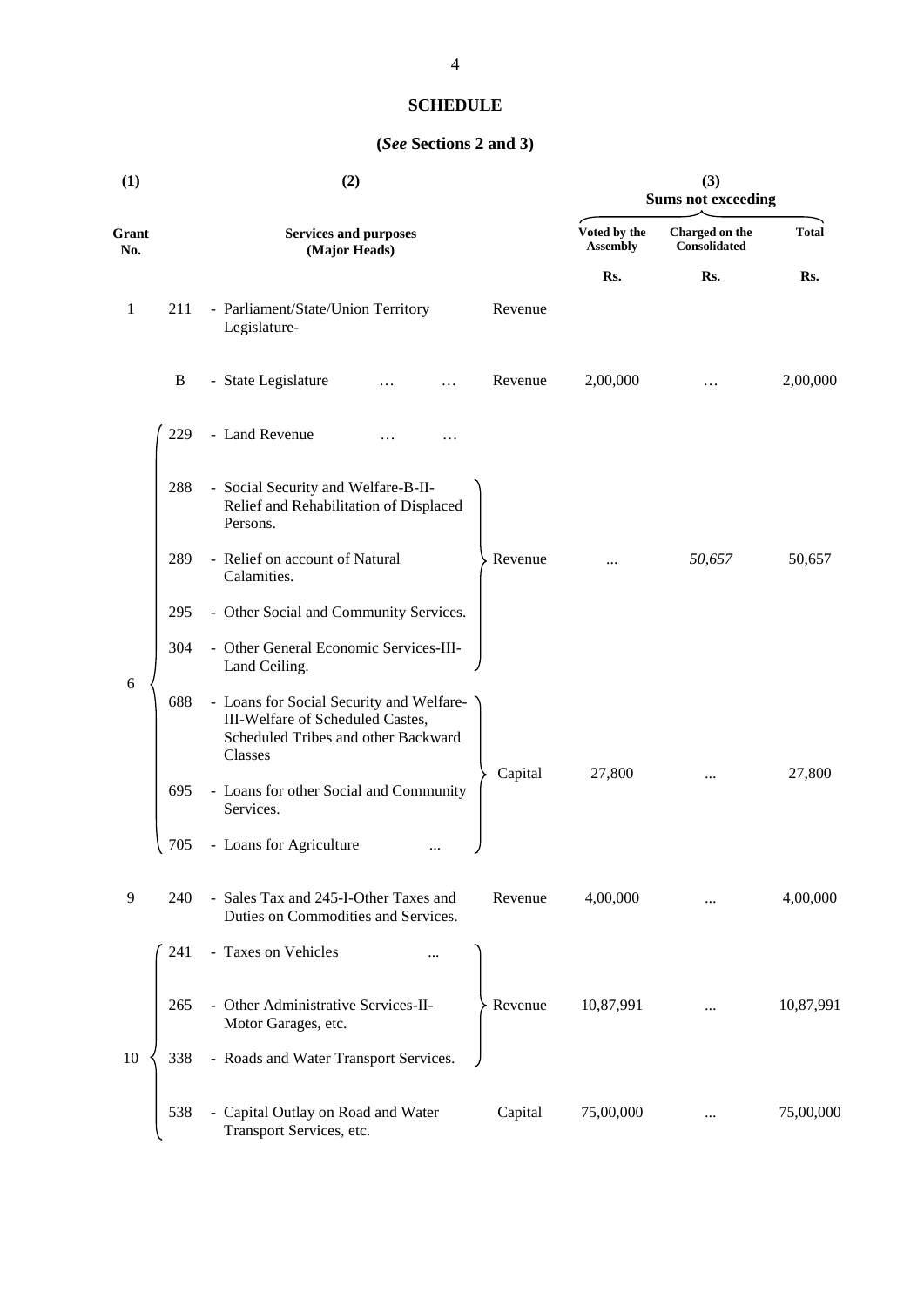| (1)          | (2)                                                                                                             | (3)<br><b>Sums not exceeding</b> |                                       |              |
|--------------|-----------------------------------------------------------------------------------------------------------------|----------------------------------|---------------------------------------|--------------|
| Grant<br>No. | <b>Services and purposes</b><br>(Major Heads)                                                                   | Voted by the<br><b>Assembly</b>  | Charged on the<br><b>Consolidated</b> | <b>Total</b> |
|              |                                                                                                                 | Rs.                              | Rs.                                   | Rs.          |
| 255          | - Police, 260-Fire Protection and<br>Control and 283-Housing-C-<br>Revenue<br>Government Residential Buildings. |                                  | 12,426                                | 12,426       |
| 16<br>459    |                                                                                                                 |                                  |                                       |              |
| 483          | - Capital on Public Works (Police).<br>- Capital Outlay on Housing (Police).<br>Capital                         |                                  |                                       | $\cdots$     |
| 20<br>265    | - Other Administrative Services-I-Civil<br>Revenue<br>Defence and Home Guards.                                  | 3,45,000                         |                                       | 3,45,000     |
| 24<br>266    | - Pension and other Retirement Benefits.<br>Revenue                                                             | 4,00,000                         |                                       | 4,00,000     |
| 282          | - Public Health, Sanitation and Water<br>Supply-B-Sewerage and Water Supply.                                    |                                  |                                       |              |
| 28<br>283    | - Housing-C-Government Residential<br>Revenue<br>Buildings.                                                     |                                  |                                       |              |
| 482          | - Capital Outlay on Public Health,<br>Sanitation and Water Supply.<br>Capital                                   |                                  | 47,036                                | 47,036       |
| 682          | - Loans of Public Health, Sanitation and<br>Water Supply.                                                       |                                  |                                       |              |
| 32<br>285    | - Information and Publicity<br>Revenue                                                                          | 3,09,000                         |                                       | 3,09,000     |
| 296          | Secretariat Economic Services-II-<br>Planning Boards and attached offices.<br>Revenue                           | 1,33,327                         |                                       | 1,33,327     |
| 42<br>299    | - Special and Backward Areas-C-North<br>Revenue<br>Eastern Areas.                                               |                                  |                                       |              |
| 499          | - Capital Outlay on Special and<br>Backward Areas-C-North Eastern<br>Areas.                                     |                                  |                                       |              |
| 699          | - Loans for Special and Backward<br>Capital<br>Areas-C-North Eastern Areas.                                     | 1,74,000                         |                                       | 1,74,000     |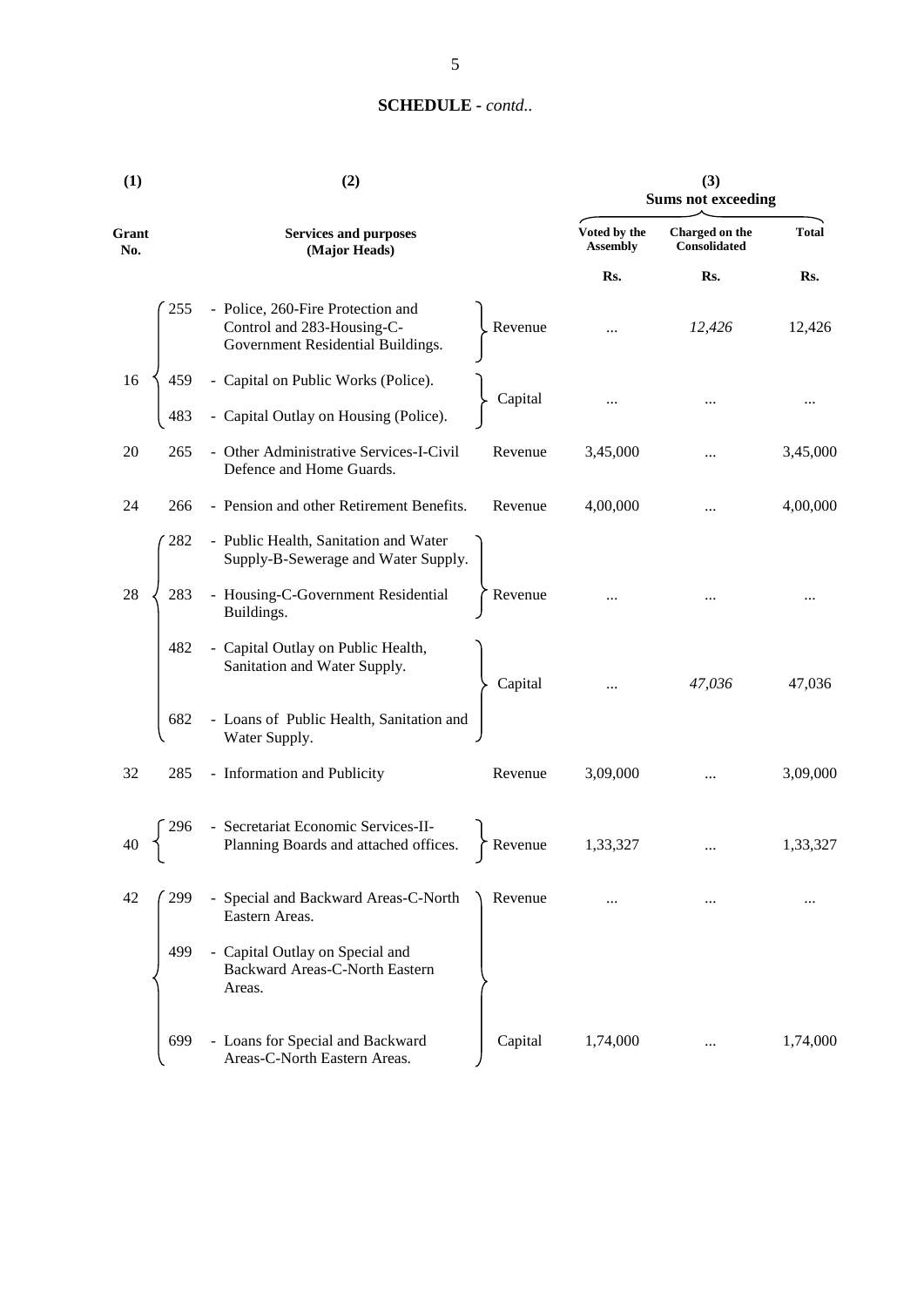| (1)          |     | (2)                                                                                                                   |              | (3)<br><b>Sums not exceeding</b> |                                |              |
|--------------|-----|-----------------------------------------------------------------------------------------------------------------------|--------------|----------------------------------|--------------------------------|--------------|
| Grant<br>No. |     | <b>Services and purposes</b><br>(Major Heads)                                                                         |              | Voted by the<br><b>Assembly</b>  | Charged on the<br>Consolidated | <b>Total</b> |
|              |     |                                                                                                                       |              | Rs.                              | Rs.                            | Rs.          |
|              | 214 | - Community Development-283-<br>Housing-C-Government Residential<br>Buildings and 283-Social Security and<br>Welfare. | ≻Revenue     | 28,79,467                        |                                | 28,79,467    |
| 33           | 314 | - Community Development-II-C-Rural<br>Works Programme.                                                                |              |                                  |                                |              |
|              | 714 | - Loans for Community Development.                                                                                    | Capital      | $\cdots$                         | $\cdots$                       |              |
| 61           | 766 | - Loans to Government Services.                                                                                       | Capital      | 3,00,000                         | $\cdots$                       | 3,00,000     |
|              |     |                                                                                                                       | <b>Total</b> | 1, 37, 47, 585                   | 1,10,119                       | 1,38,57,704  |

#### **MEGHALAYA ACT 4 OF 1984**

#### **THE MEGHALAYA APPROPRIATION (No. I) ACT, 1984**

#### **(As passed by the Assembly)**

[Received the assent of the Governor on the  $30<sup>th</sup>$  March, 1984]

(Published in the *Gazette of Meghalaya*, Extraordinary, dated  $30<sup>th</sup>$  March, 1984)

#### **An**

#### **Act**

#### **to authorise payment and appropriation of certain further sums from and out of the Consolidated Fund of Meghalaya for the services of the financial year 1983-84.**

Be it enacted by the Legislature of Meghalaya in the Thirty-Fifth Year of the Republic of India as follows:-

Short title. 1. This Act may be called the Meghalaya Appropriation (No. I) Act, 1984.

Withdrawal of Rs.6, 27, 05,390 from 2. From and out of the Consolidated Fund of Meghalaya there may be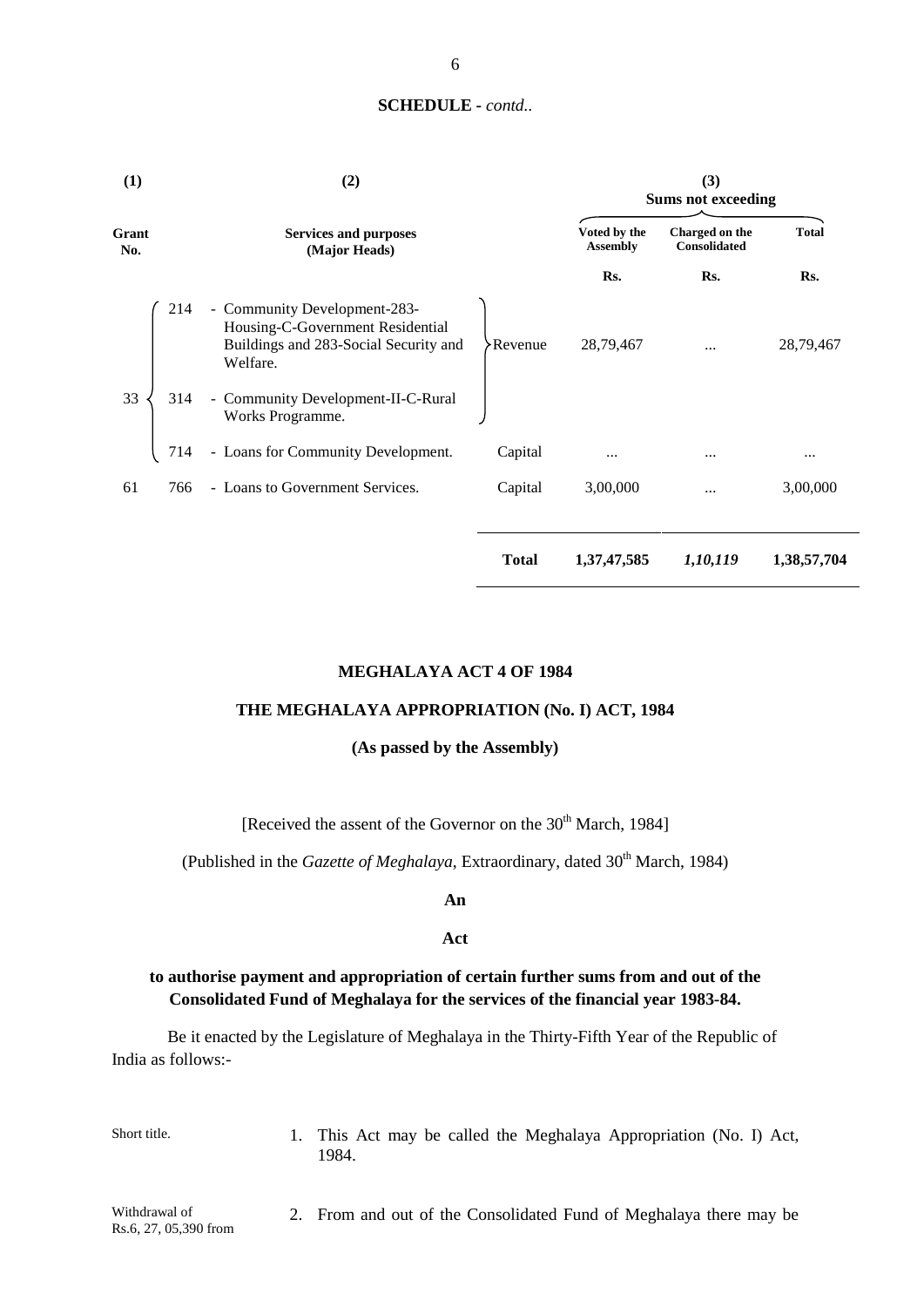| and out of the<br>Consolidated Fund of<br>Meghalaya for the<br>financial year 1983-84. | paid and applied sums not exceeding these specified in column (3) of<br>the Schedule amounting in the aggregate to the sum of six crores,<br>twenty-seven lakhs, five thousand, three hundred and ninety rupees<br>towards defraying the several charges which will come in course of<br>payment during the financial year 1983-84 in respect of the services |
|----------------------------------------------------------------------------------------|---------------------------------------------------------------------------------------------------------------------------------------------------------------------------------------------------------------------------------------------------------------------------------------------------------------------------------------------------------------|
|                                                                                        | specified in column (2) of the Schedule.                                                                                                                                                                                                                                                                                                                      |

Appropriation. 3. The sums authorised to be paid and applied from and out of the Consolidated Fund of Meghalaya by this Act, shall be appropriated for the services and purposes expressed in the Schedule in relation to the said year.

#### **SCHEDULE**

#### **(***See* **Sections 2 and 3)**

| (1)          |     | (2)                                                                                                                             |                                 |                                       | (3)<br><b>Sums not exceeding</b> |           |  |  |
|--------------|-----|---------------------------------------------------------------------------------------------------------------------------------|---------------------------------|---------------------------------------|----------------------------------|-----------|--|--|
| Grant<br>No. |     | <b>Services and purposes</b><br>(Major Heads)                                                                                   | Voted by the<br><b>Assembly</b> | Charged on the<br><b>Consolidated</b> | <b>Total</b>                     |           |  |  |
|              |     |                                                                                                                                 |                                 | Rs.                                   | Rs.                              | Rs.       |  |  |
| 2            | 212 | - Governor<br>$\cdots$<br>                                                                                                      | Revenue                         | $\cdots$                              | 4,68,538                         | 4,68,538  |  |  |
| 3            | 213 | - Council of Ministers<br>                                                                                                      | Revenue                         | 7,73,000                              | $\cdots$                         | 7,73,000  |  |  |
|              | 229 | - Land Revenue<br>$\cdots$                                                                                                      |                                 |                                       |                                  |           |  |  |
|              | 288 | - Social Security and Welfare-B-II-<br>Relief and Rehabilitation of Displaced<br>Persons.                                       |                                 |                                       |                                  |           |  |  |
|              | 289 | - Relief and Account of Natural<br>Calamities.                                                                                  | Revenue                         | 12,80,178                             | $\cdots$                         | 12,80,178 |  |  |
|              | 295 | - Other Social and Community Services.                                                                                          |                                 |                                       |                                  |           |  |  |
|              | 304 | - Other General Economic Services-III-<br>Land Ceilings.                                                                        |                                 |                                       |                                  |           |  |  |
| 6            | 688 | - Loans for Social Security and Welfare-<br>III-Welfare of Scheduled Castes,<br>Scheduled Tribes and Other Backward<br>Classes. | Capital                         | 14,000                                | $\cdots$                         | 14,000    |  |  |
|              | 695 | - Loans for Other Social and<br>Community Services.                                                                             |                                 |                                       |                                  |           |  |  |
|              | 705 | - Loans for Agriculture.                                                                                                        |                                 |                                       |                                  |           |  |  |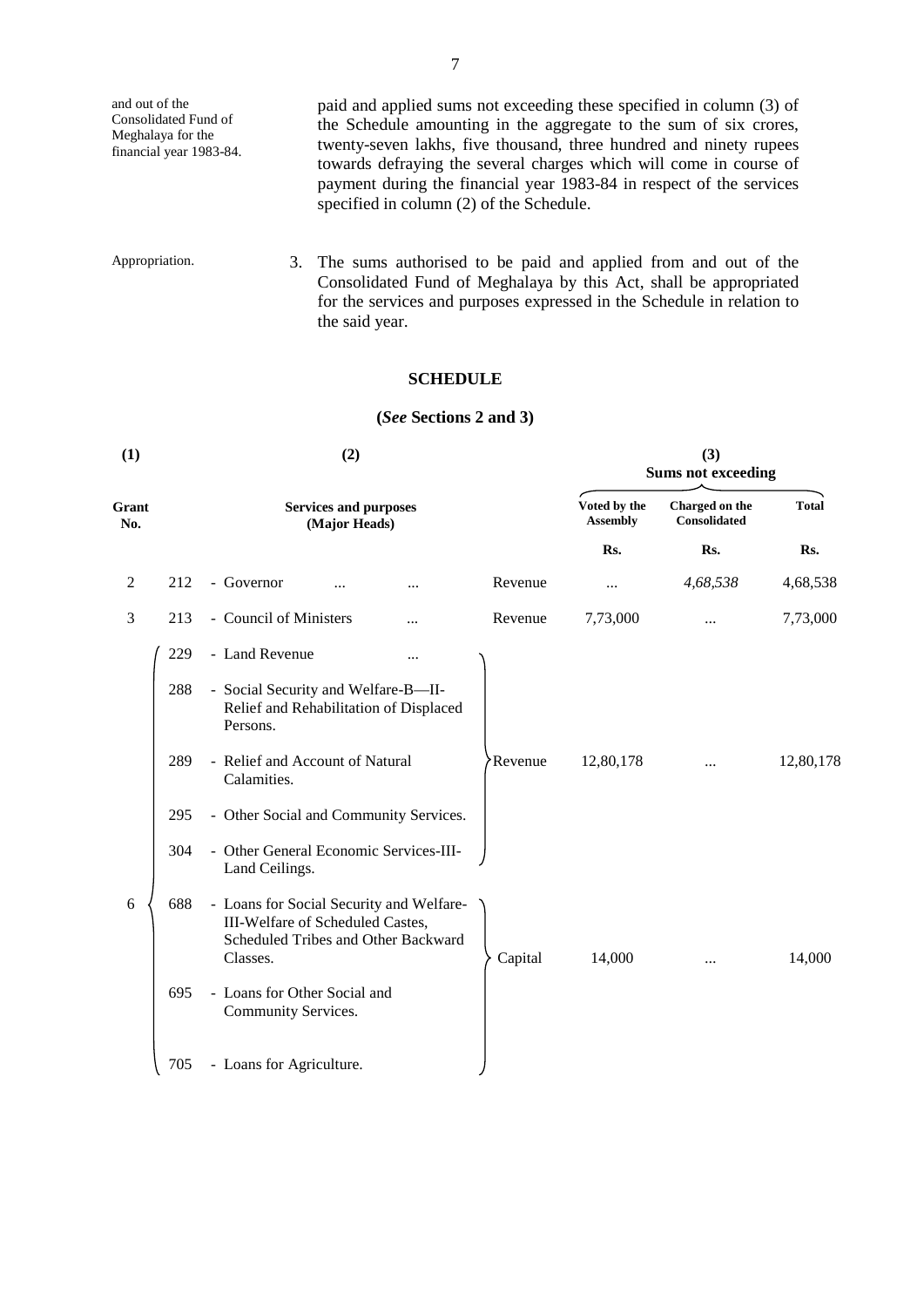| (1)          | (2)                                                                                                            |         | (3)<br><b>Sums not exceeding</b> |                                       |              |
|--------------|----------------------------------------------------------------------------------------------------------------|---------|----------------------------------|---------------------------------------|--------------|
| Grant<br>No. | <b>Services and purposes</b><br>(Major Heads)                                                                  |         | Voted by the<br><b>Assembly</b>  | Charged on the<br><b>Consolidated</b> | <b>Total</b> |
|              |                                                                                                                |         | Rs.                              | Rs.                                   | Rs.          |
|              | - Taxes on Vehicle<br>241                                                                                      |         |                                  |                                       |              |
|              | - Other Administrative Services-II-<br>265<br>Motor Garages, etc.                                              | Revenue | 6,98,887                         |                                       | 6,98,887     |
| 10           | - Roads and water Transport Services.<br>338                                                                   |         |                                  |                                       |              |
|              | - Capital Outlay on Road and Water<br>538<br>Transport Services, etc.                                          | Capital |                                  |                                       |              |
|              | - Public Services Commission<br>251<br>(Charged)                                                               | Revenue | $\ddotsc$                        | 1,72,000                              | 1,72,000     |
|              | - Secretariat-General Services-I-Civil<br>252<br>Departments.                                                  |         |                                  |                                       |              |
| 13           | - Secretariat-Social and Community<br>276<br>Services-I-Civil Departments.                                     | Revenue | 78,017                           |                                       | 78,017       |
|              | - Secretariat-Economic Services-I-Civil<br>296<br>Departments.                                                 |         |                                  |                                       |              |
| 14           | 253<br>- District Administration                                                                               | Revenue | 19,49,799                        | $\cdots$                              | 19,49,799    |
|              | 255<br>- Police and 260-Fire Protection and<br>Control and 283-Housing-C-<br>Government Residential Buildings. | Revenue | 73,76,000                        | $\cdots$                              | 73,76,000    |
| 16           | - Capital Outlay on Public Works<br>459<br>(Police).                                                           |         |                                  |                                       |              |
|              | - Capital Outlay on Public Works<br>483<br>(Police).                                                           | Capital |                                  |                                       |              |
| 18           | - Stationery and Printing.<br>258                                                                              | Revenue | 8, 33, 773                       |                                       | 8,33,773     |
| 20           | - Other Administrative Services-I-Civil<br>265<br>Defence and Home Guards.                                     | Revenue | 6,25,000                         | $\cdots$                              | 6,25,000     |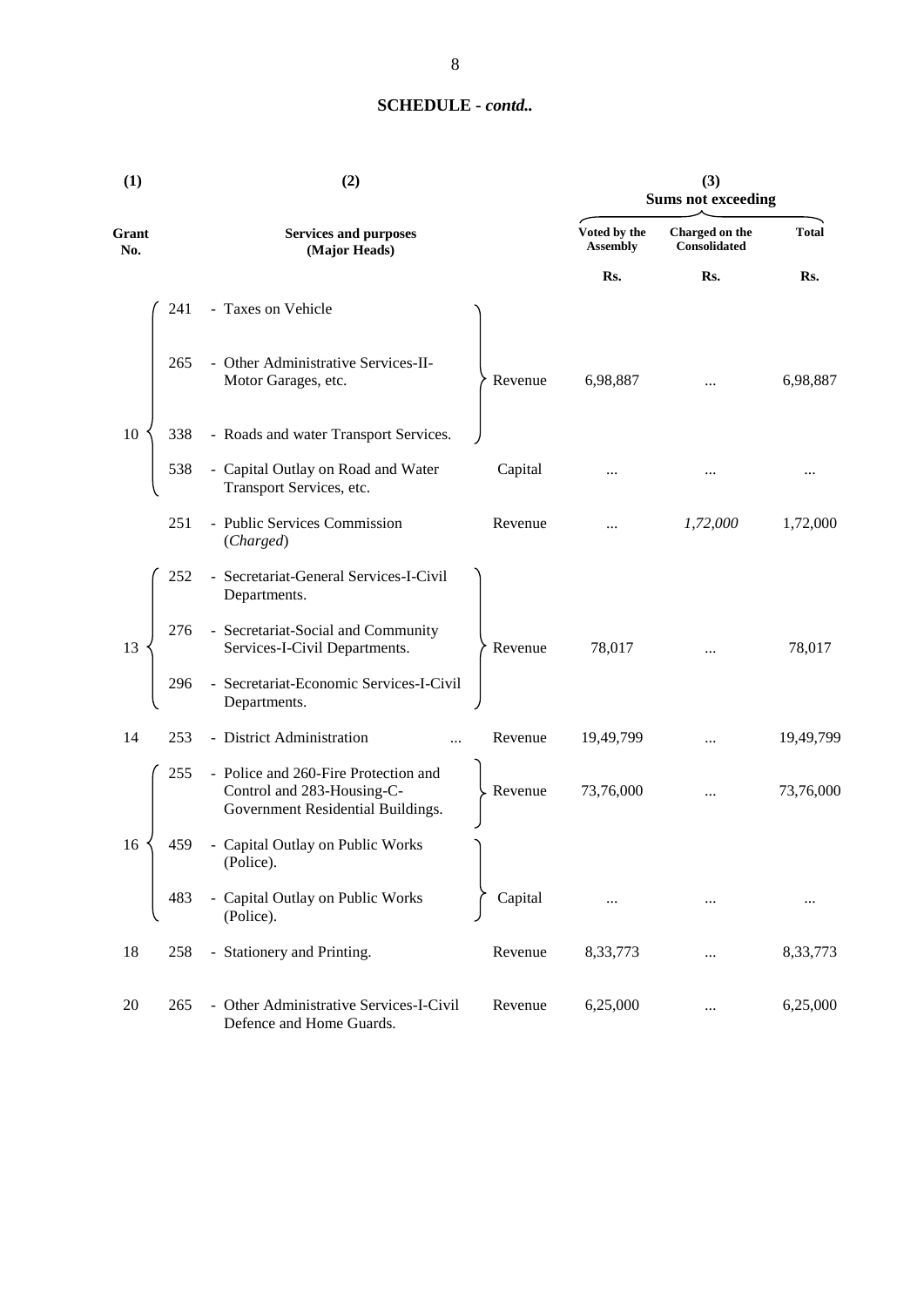| (1)          | (2)                                                                                                                      |                                 | <b>Sums not exceeding</b>      |              |
|--------------|--------------------------------------------------------------------------------------------------------------------------|---------------------------------|--------------------------------|--------------|
| Grant<br>No. | <b>Services and purposes</b><br>(Major Heads)                                                                            | Voted by the<br><b>Assembly</b> | Charged on the<br>Consolidated | <b>Total</b> |
|              |                                                                                                                          | Rs.                             | Rs.                            | Rs.          |
|              | - Other Administrative Services-III-<br>265<br>Gazetteers and Statistical Memoirs.                                       |                                 |                                |              |
| 21           | - Miscellaneous General Services-<br>268<br>Pension and Awards in consideration<br>Revenue<br>of distinguished Services. | 1,82,42,000                     | 88,096                         | 1,83,30,096  |
|              | - Education<br>277<br>                                                                                                   |                                 |                                |              |
|              | - Art and Culture<br>278                                                                                                 |                                 |                                |              |
|              | - Scientific Services and Research.<br>279                                                                               |                                 |                                |              |
|              | - Loans for Education, Art and Culture.<br>677<br>Capital                                                                |                                 |                                |              |
|              | - Other Administrative Services-IV-<br>265<br>Revenue<br>Census, Vital Statistics, Guest Houses,<br>etc.                 | 15,50,250                       |                                | 15,50,250    |
| 22           | - Housing-C-II-Government Residential<br>283<br>Buildings (G.A.D.).                                                      |                                 |                                |              |
| 24           | - Pension and other Retirement benefits.<br>Revenue<br>266                                                               | 76,164                          |                                | 76,164       |
|              | 280<br>- Medical                                                                                                         |                                 |                                |              |
|              | - Family Welfare<br>281                                                                                                  |                                 |                                |              |
| 27           | - Public Health, Sanitation and Water<br>282<br>>Revenue<br>Supply-A-Public Health and Sanitation                        | 99, 57, 225                     |                                | 99,57,225    |
|              | - Capital Outlay on Medical.<br>480                                                                                      |                                 |                                |              |
|              | - Capital Outlay on Public Health,<br>481<br>Capital<br>Sanitation and Water Supply.                                     |                                 |                                |              |
|              | - Capital Outlaya on Public Health,<br>482<br>Sanitation and Water Supply.                                               |                                 |                                |              |
|              | - Urban Development-A-General-I-<br>284<br>Revenue<br>Municipal Administration.                                          | 33,00,000                       |                                | 33,00,000    |
| 30           | - Loans for Urban Development.<br>684<br>Capital                                                                         | 12,00,000                       |                                | 12,00,000    |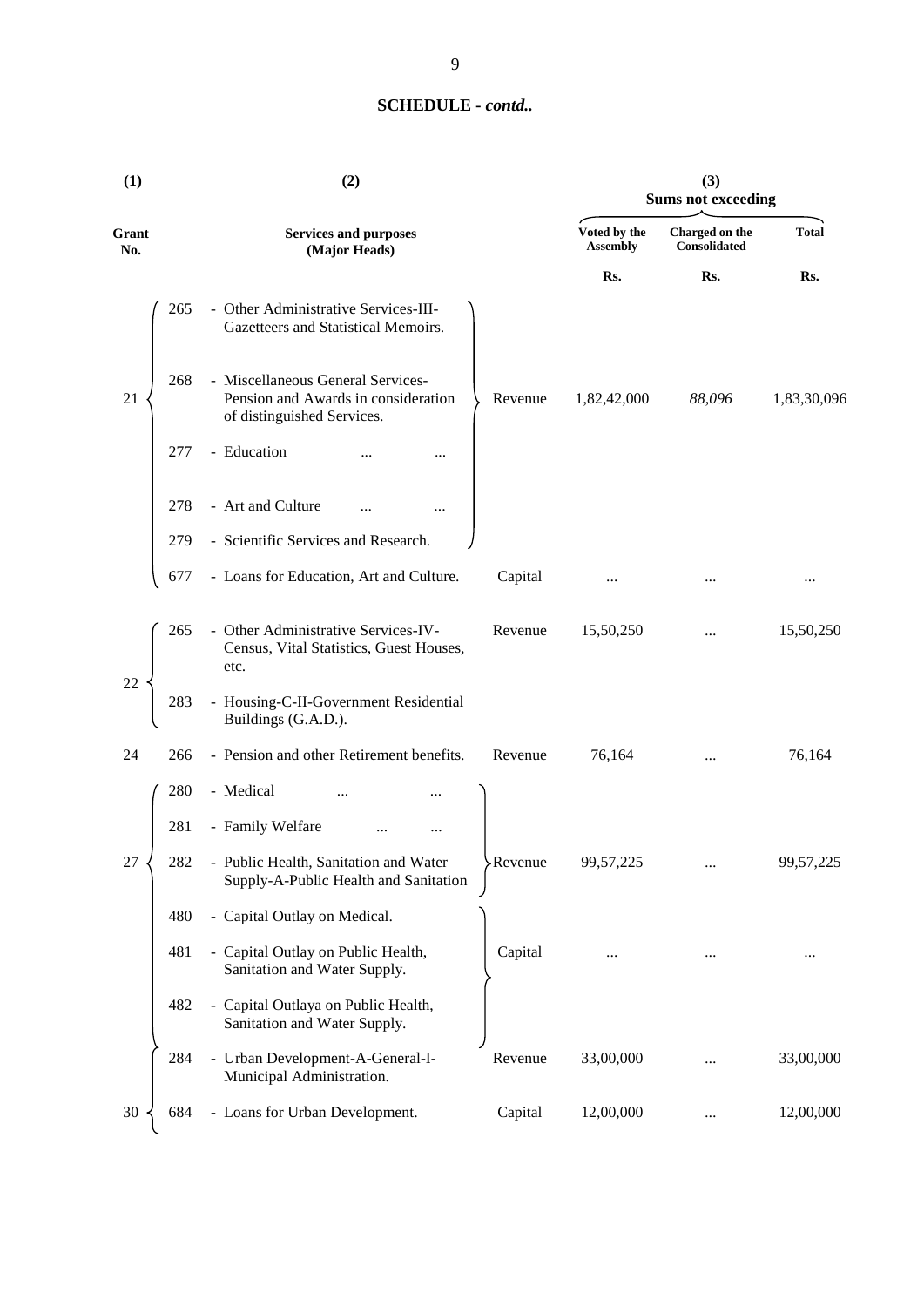| (1)          | (2)                                                                                                                                         |                                 | (3)<br><b>Sums not exceeding</b>      |              |  |
|--------------|---------------------------------------------------------------------------------------------------------------------------------------------|---------------------------------|---------------------------------------|--------------|--|
| Grant<br>No. | <b>Services and purposes</b><br>(Major Heads)                                                                                               | Voted by the<br><b>Assembly</b> | Charged on the<br><b>Consolidated</b> | <b>Total</b> |  |
|              |                                                                                                                                             | Rs.                             | Rs.                                   | Rs.          |  |
| 284          | - Urban Development-a-General-II-<br>Revenue<br>Town and Regional Planning.                                                                 |                                 |                                       | $\cdots$     |  |
| 31<br>483    | - Capital Outlay on Housing-A-<br>Government Residential Buildings.<br>Capital                                                              | 30,00,000                       |                                       | 30,00,000    |  |
| 484          | - Capital Outlay on Urban<br>Development-A-General.                                                                                         |                                 |                                       |              |  |
| 288<br>37    | - Social Security and Welfare-E-Other<br>Revenue<br>Social Security and Welfare<br>Programmes-IV-Soldiers', Sailors' and<br>Airmen's Board. | 10,040                          |                                       | 10,040       |  |
| 688          | - Loans for Social Security and Welfare-<br>II-Planning Boards and attached<br>Offices.                                                     |                                 |                                       |              |  |
| 40<br>296    | - Secretariat-Economic Services-II-<br>Revenue<br>Planning Boards and attached Offices.                                                     | 17,673                          |                                       | 17,673       |  |
| 298          | - Co-operation<br>Revenue                                                                                                                   | 14,90,000                       |                                       | 14,90,000    |  |
| 498          | - Capital Outlay on Co-operation.                                                                                                           |                                 |                                       |              |  |
| 505<br>41    | - Capital Outlay on Agriculture.<br>Capital                                                                                                 |                                 |                                       |              |  |
| 698          | - Loans to Co-operative Societies.                                                                                                          |                                 |                                       |              |  |
| 299          | - Special and Backward Areas-C-North<br>Revenue<br>Eastern Areas.                                                                           |                                 |                                       |              |  |
| 499          | - Capital Outlay on Special and<br>Backward Areas-C-North Eastern<br>Areas.                                                                 |                                 |                                       |              |  |
| 42           | Capital                                                                                                                                     | 4,59,000                        |                                       | 4,59,000     |  |
| 699          | - Loans for Special and Backward<br>Areas-C-North Eastern Areas.                                                                            |                                 |                                       |              |  |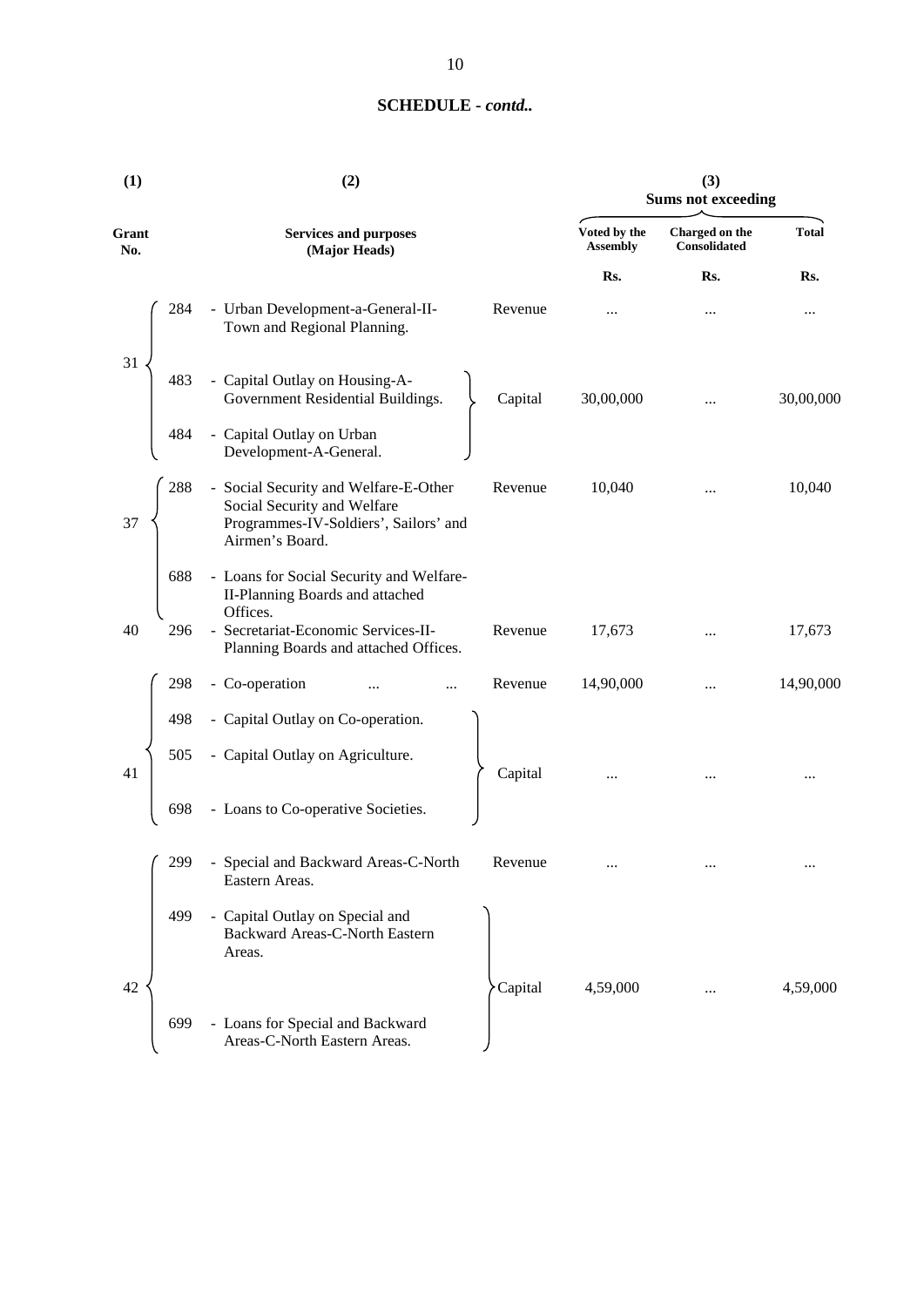| (1)          |     | (2)                                                                                                                                    | (3)<br><b>Sums not exceeding</b> |                                 |                                |              |
|--------------|-----|----------------------------------------------------------------------------------------------------------------------------------------|----------------------------------|---------------------------------|--------------------------------|--------------|
| Grant<br>No. |     | <b>Services and purposes</b><br>(Major Heads)                                                                                          |                                  | Voted by the<br><b>Assembly</b> | Charged on the<br>Consolidated | <b>Total</b> |
|              |     |                                                                                                                                        |                                  | Rs.                             | Rs.                            | Rs.          |
| 45           | 305 | - Agriculture/306-I-Minor<br>Irrigation/295-Other Social and<br>Community Services/283-Housing-C-<br>Government Residential Buildings. | Revenue                          | 15,00,000                       | $\cdots$                       | 15,00,000    |
|              | 515 | - Investment in Agricultural Financial<br>Institutions.                                                                                | Capital                          |                                 |                                | $\cdots$     |
|              | 705 | - Loans for Agriculture.                                                                                                               |                                  |                                 |                                |              |
|              | 313 | - Forest                                                                                                                               | Revenue                          | 26,00,000                       |                                | 26,00,000    |
| 52           | 513 | - Forest …<br>- Capital Outlay on Forests.                                                                                             | Capital                          |                                 | $\cdots$                       |              |
|              | 314 | - Community Development-283-<br>Housing-C-Government Residential<br>Buildings and 288-Social Security and<br>Welfare.                  | Revenue                          | 15,00,000                       |                                | 15,00,000    |
| 53           | 314 | - Community Development-II-C-Rural<br>Works Programmes.                                                                                |                                  |                                 |                                |              |
|              | 714 | - Loans for Community Development.                                                                                                     | Capital                          | $\cdots$                        |                                | $\cdots$     |
|              | 321 | - Village and Small Industries-I-<br>Handloom and Sericulture and 283-<br>Housing-C-Government Residential<br>Buildings.               | Revenue                          | 2,91,000                        | $\cdots$                       | 2,91,000     |
| 55           | 698 | - Loans to Co-operative Societies.                                                                                                     | Capital                          |                                 | $\cdots$                       | $\cdots$     |
|              | 721 | - Loans for Village and Small<br>Industries-I-Handloom and Sericulture.                                                                |                                  |                                 |                                |              |
|              | 339 | - Tourism<br>                                                                                                                          | Revenue                          |                                 |                                |              |
| 59           | 544 | - Capital Outlay on other Transport and<br>Communication Services.                                                                     | Capital                          | 1,00,000                        |                                | 1,00,000     |
| 61           | 766 | - Loans to Government Servants.                                                                                                        | Capital                          | 30,54,750                       |                                | 30,54,750    |
|              |     | <b>Total</b>                                                                                                                           |                                  | 6,19,76,756                     | 7,28,634                       | 6,27,05,390  |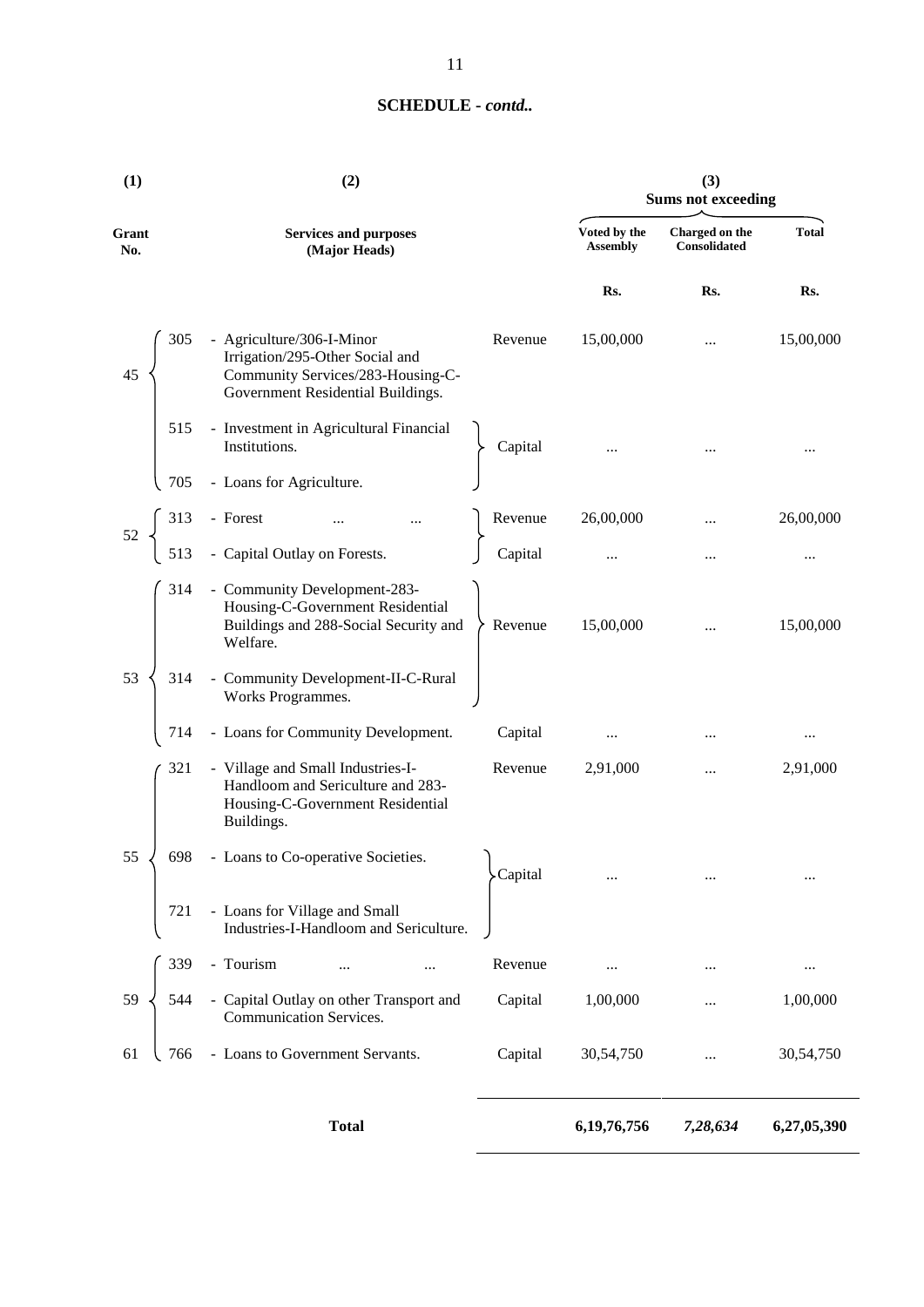#### **MEGHALAYA ACT 5 OF 1984**

# **THE MEGHALAYA APPROPRIATION (VOTE-ON-ACCOUNT) ACT, 1984**

**(As passed by the Assembly)**

[Received the assent of the Governor on the 30<sup>th</sup> March, 1984]

(Published in the *Gazette of Meghalaya*, Extraordinary, dated 30<sup>th</sup> March, 1984)

**An**

**Act**

#### **to provide withdrawal of certain sums from and out of the Consolidated Fund of Meghalaya for the services part of financial year 1984-85.**

Be it enacted by the Legislature of Meghalaya in the Thirty-Fifth Year of the Republic of India as follows:-

| Short title and<br>commencement.                                                                                                  |    | 1. (1) This Act may be called the Meghalaya Appropriation (Vote-On-<br>Account) Act, 1984.                                                                                                                                                                                                                                                                                                                                                                                                                            |  |  |  |
|-----------------------------------------------------------------------------------------------------------------------------------|----|-----------------------------------------------------------------------------------------------------------------------------------------------------------------------------------------------------------------------------------------------------------------------------------------------------------------------------------------------------------------------------------------------------------------------------------------------------------------------------------------------------------------------|--|--|--|
|                                                                                                                                   |    | (2) It shall come into force on the first day of April, 1984.                                                                                                                                                                                                                                                                                                                                                                                                                                                         |  |  |  |
| Withdrawal of<br>Rs.47, 15, 96,700 from<br>and out of the<br>Consolidated Fund of<br>Meghalaya for the<br>financial year 1984-85. |    | 2. From and out of the Consolidated Fund of Meghalaya there may be<br>withdrawn sums not exceeding those specified in column (3) of the<br>Schedule amounting in the aggregate to the sum of forty-seven crores,<br>fifteen lakhs, ninety-six thousand and seven hundred rupees towards<br>defraying the several charges which will come in course of payment<br>during the period of three months beginning on the first day of April<br>1984 in respect of the services specified in column (2) of the<br>Schedule. |  |  |  |
| Appropriation.                                                                                                                    | 3. | The sums authorised to be withdrawn from and out of the<br>Consolidated Fund of Meghalaya by this Act, shall be appropriated<br>for the services and purposes expressed in the Schedule in relation to<br>the financial year 1984-85.                                                                                                                                                                                                                                                                                 |  |  |  |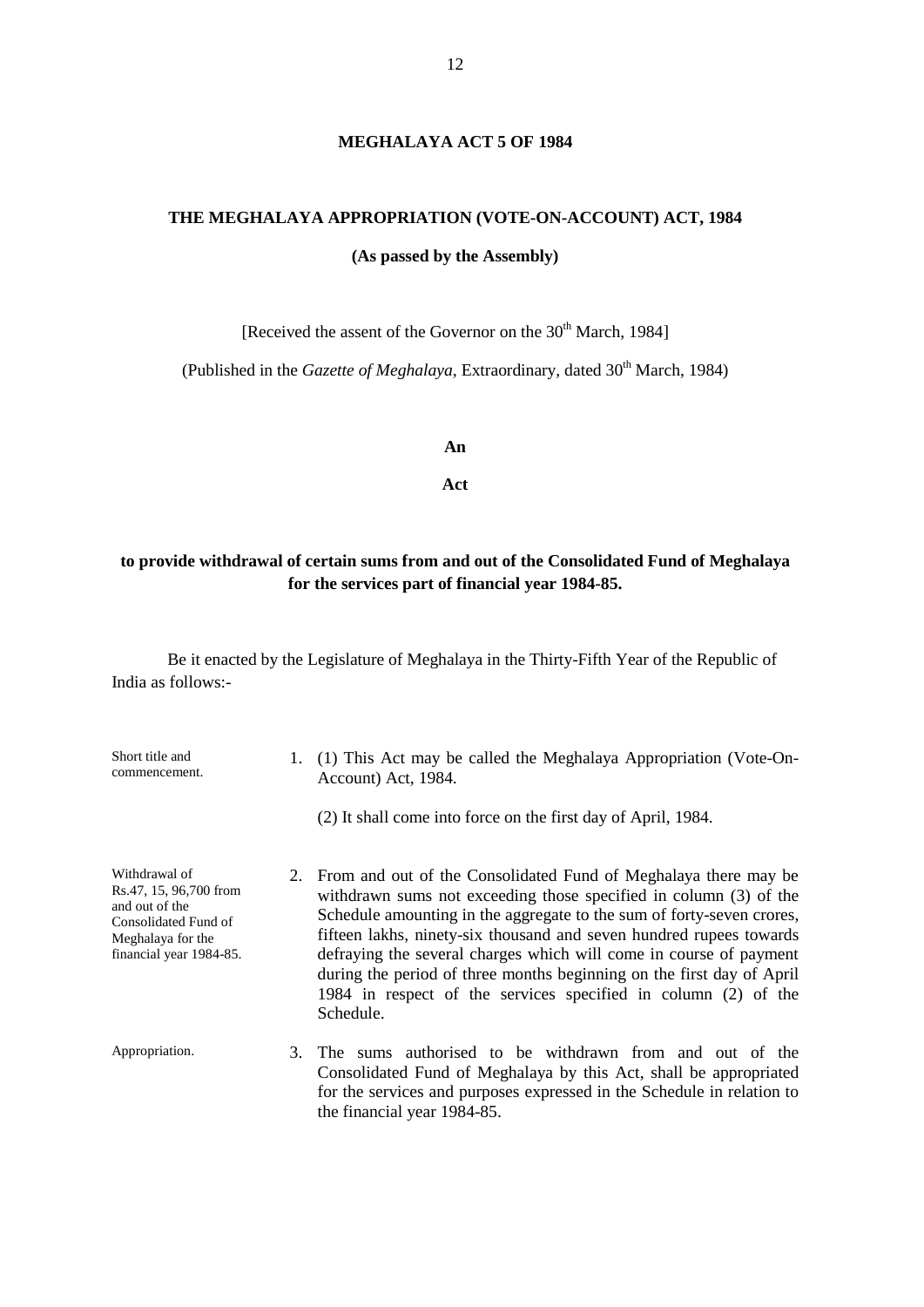#### **SCHEDULE**

#### **(***See* **Sections 2 and 3)**

| (1)          |     | (2)                                                                                                                             | (3)<br><b>Sums not exceeding</b> |                                 |                                       |              |
|--------------|-----|---------------------------------------------------------------------------------------------------------------------------------|----------------------------------|---------------------------------|---------------------------------------|--------------|
| Grant<br>No. |     | <b>Services and purposes</b><br>(Major Heads)                                                                                   |                                  | Voted by the<br><b>Assembly</b> | Charged on the<br><b>Consolidated</b> | <b>Total</b> |
|              |     |                                                                                                                                 |                                  | Rs.                             | Rs.                                   | Rs.          |
| $\mathbf{1}$ | 211 | - Parliament/State Union Territory<br>Legislatures-B-State Legislatures.                                                        | Revenue                          | 14,46,300                       | 61,200                                | 15,07,500    |
| 2            | 212 | - Governor                                                                                                                      | Revenue                          | 2,500                           | 4,55,800                              | 4,58,300     |
| 3            | 213 | - Council of Ministers                                                                                                          | Revenue                          | 8,75,000                        |                                       | 8,75,000     |
| 4            | 214 | - Administration of Justice                                                                                                     | Revenue                          | 8,38,200                        | 1,50,500                              | 9,88,700     |
| 5            | 215 | - Election                                                                                                                      | Revenue                          | 18,56,500                       |                                       | 18,56,500    |
|              | 229 | - Land Revenue                                                                                                                  |                                  |                                 |                                       |              |
|              | 288 | - Social Security and Welfare-B-II-<br>Relief and Rehabilitation of Displaced<br>Persons.                                       |                                  |                                 |                                       |              |
|              | 289 | - Relief on account of Natural<br>Calamities.                                                                                   | Revenue                          | 19,31,000                       |                                       | 19,31,000    |
|              | 295 | - Other Social and Community Services.                                                                                          |                                  |                                 |                                       |              |
|              | 304 | - Other General Economic Services-III-<br>Land Ceilings.                                                                        |                                  |                                 |                                       |              |
| 6            |     |                                                                                                                                 |                                  |                                 |                                       |              |
|              | 688 | - Loans for Social Security and Welfare-<br>III-Welfare of Scheduled Castes,<br>Scheduled Tribes and Other Backward<br>Classes. | Capital                          | 5,000                           | $\cdots$                              | 5,000        |
|              | 695 | - Loans of other Social and Community<br>Services.                                                                              |                                  |                                 |                                       |              |
|              | 705 | - Loans for Agriculture.                                                                                                        |                                  |                                 |                                       |              |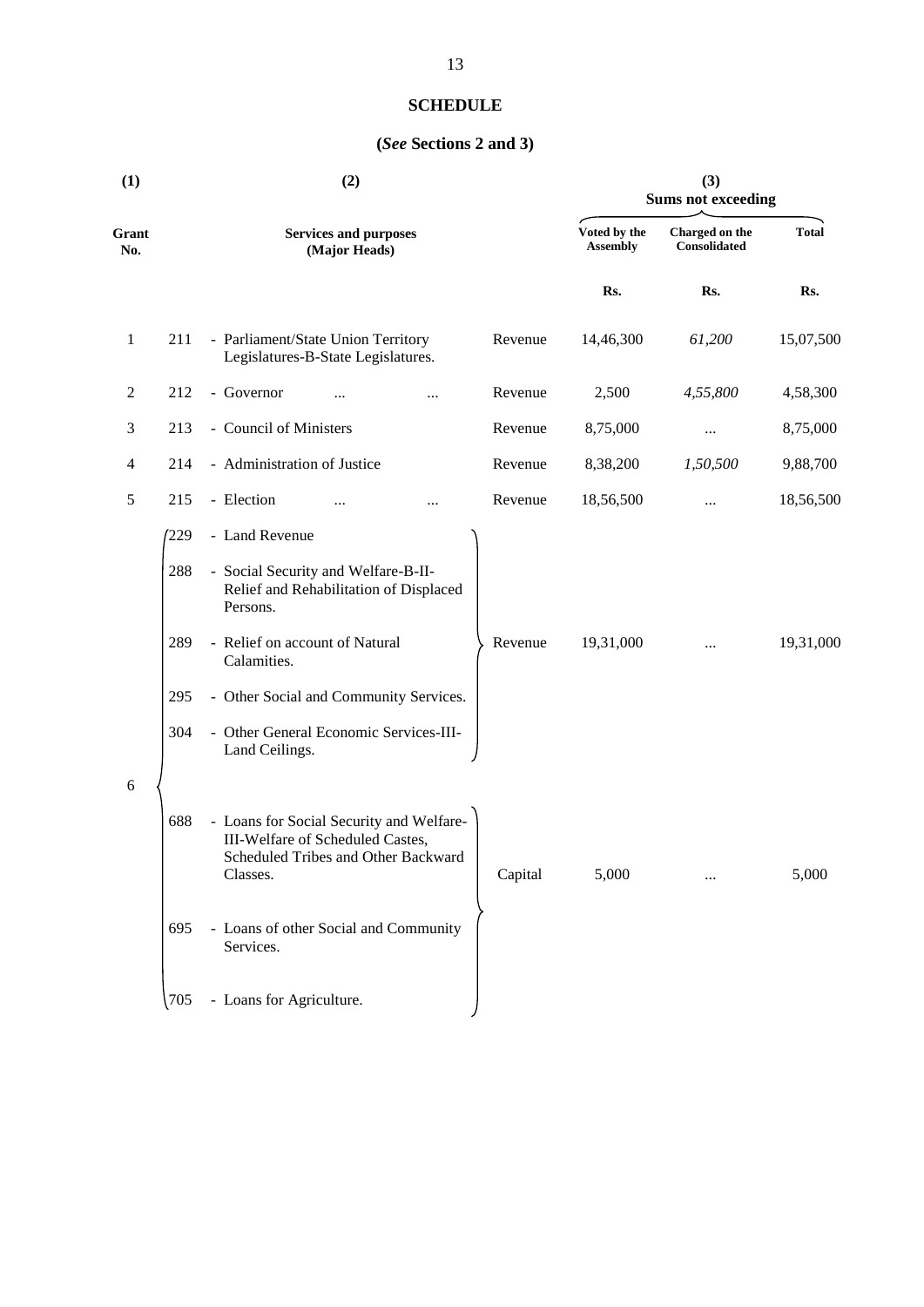| (1)          | (2)                                                                                                | (3)<br><b>Sums not exceeding</b> |                                |              |  |
|--------------|----------------------------------------------------------------------------------------------------|----------------------------------|--------------------------------|--------------|--|
| Grant<br>No. | <b>Services and purposes</b><br>(Major Heads)                                                      | Voted by the<br><b>Assembly</b>  | Charged on the<br>Consolidated | <b>Total</b> |  |
|              |                                                                                                    | Rs.                              | Rs.                            | Rs.          |  |
| 7            | 230<br>- Stamps and Registration<br>Revenue                                                        | 92,700                           |                                | 92,700       |  |
| 8            | - State Exc ise<br>239<br>Revenue                                                                  | 8,72,300                         | $\ddotsc$                      | 8,72,300     |  |
| 9            | 240<br>- Sales Tax and 245-I-Other Taxes and<br>Revenue<br>Duties on Commodities and Services.     | 5,89,300                         |                                | 5,89,300     |  |
|              | - Taxes on vehicles.<br>241                                                                        |                                  |                                |              |  |
|              | - Other Administrative Services-II-<br>265<br>Revenue<br>Motor Garages, etc.                       | 12,55,000                        |                                | 12,55,000    |  |
| 10           | - Roads and Water Transport Services.<br>338                                                       |                                  |                                |              |  |
|              | - Capital Outlay on Road and Water<br>538<br>Capital<br>Transport Services, etc.                   | 38,75,000                        |                                | 38,75,000    |  |
|              | - Other Taxes and Duties on<br>245<br>Commodities and Services-II-<br>Inspectorate of Electricity. |                                  |                                |              |  |
| 11           | Revenue<br>- Water and Power Development<br>331<br>Services-B-Power Development                    | 1,06,700                         |                                | 1,06,700     |  |
|              | - Loans for Power Projects.<br>Capital<br>734                                                      | $\cdots$                         |                                | $\ldots$     |  |
| 12           | - Other Fiscal Services-Promotion of<br>247<br>Revenue<br>Small Savings.                           | 28,800                           |                                | 28,800       |  |
|              | 248<br>- Appropriation for Reduction or<br>Revenue<br>Avoidance of Debt. (Charged).                | $\cdots$                         |                                | $\cdots$     |  |
|              | 249<br>- Interest Payment (Charged),<br>Revenue                                                    |                                  | 1,58,76,200                    | 1,58,76,200  |  |
|              | 251<br>- Public Service Commission (Charged).<br>Revenue                                           |                                  | 2,37,700                       | 2,37,700     |  |
|              | 252<br>- Secretariat-General Services-I-Civil<br>Departments.                                      |                                  |                                |              |  |
| 13           | 276<br>- Secretariat-Social and Community<br>Revenue<br>Services-I-Civil Departments.              | 60,16,800                        |                                | 60,16,800    |  |
|              | - Secretariat-Economic Services-I-Civil<br>296<br>Departments.                                     |                                  |                                |              |  |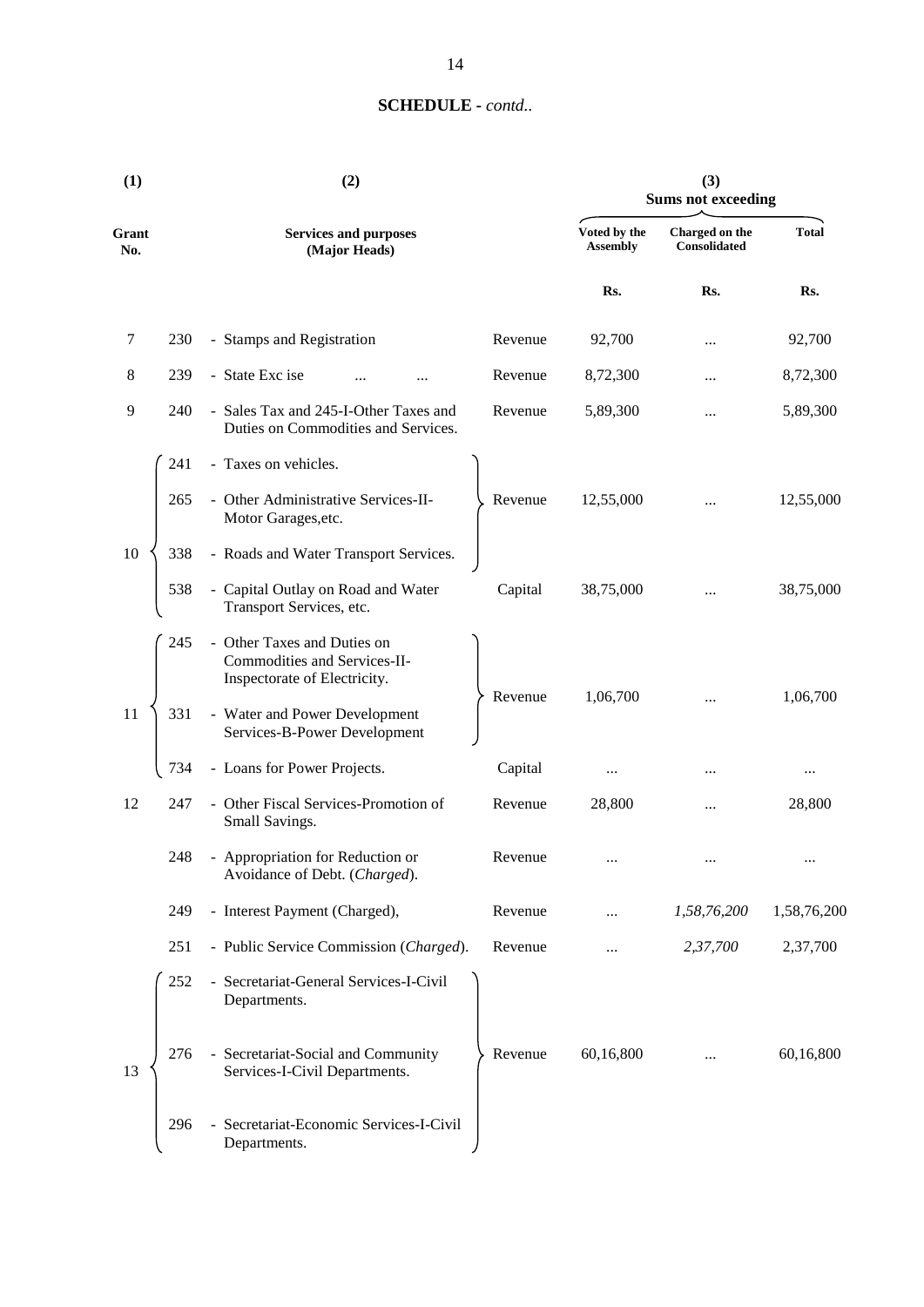| (1)          |     | (2)                                                                                                         |         |                                 | (3)<br><b>Sums not exceeding</b> |              |  |  |
|--------------|-----|-------------------------------------------------------------------------------------------------------------|---------|---------------------------------|----------------------------------|--------------|--|--|
| Grant<br>No. |     | <b>Services and purposes</b><br>(Major Heads)                                                               |         | Voted by the<br><b>Assembly</b> | Charged on the<br>Consolidated   | <b>Total</b> |  |  |
|              |     |                                                                                                             |         | Rs.                             | Rs.                              | Rs.          |  |  |
| 14           | 253 | - District Administration                                                                                   | Revenue | 20,36,000                       |                                  | 20,36,000    |  |  |
| 15           | 254 | - Treasury and Accounts<br>Administration.                                                                  | Revenue | 11,20,500                       |                                  | 11,20,500    |  |  |
|              | 255 | - Police                                                                                                    |         |                                 |                                  |              |  |  |
|              | 260 | - Fire Protection and Control.                                                                              | Revenue | 2,76,74,000                     |                                  | 2,76,74,000  |  |  |
| 16           | 283 | - Housing-C-Government Residential<br>Buildings.                                                            |         |                                 |                                  |              |  |  |
|              | 459 | - Capital Outlay on Public Works<br>(Police).                                                               | Capital | 50,00,000                       |                                  | 50,00,00     |  |  |
|              | 483 | - Capital Outlay on housing (Police).                                                                       |         |                                 |                                  |              |  |  |
| 17           | 256 | - Jails<br>$\cdots$                                                                                         | Revenue | 7,11,500                        |                                  | 7,11,500     |  |  |
| 18           | 258 | - Stationery and Printing                                                                                   | Revenue | 24,47,000                       |                                  | 24,47,000    |  |  |
|              | 252 | - Secretariat-General Services-II-Public<br>Works Department Secretariat.                                   |         |                                 |                                  |              |  |  |
|              | 259 | - Public Works                                                                                              |         |                                 |                                  |              |  |  |
|              | 277 | - Education                                                                                                 | Revenue | 1,47,46,300                     |                                  | 1,47,46,300  |  |  |
|              | 283 | - Housing-II-C-Government Residential<br>Buildings. (I/C.P.W.D.).                                           |         |                                 |                                  |              |  |  |
|              | 459 | - Capital Outlay on Public Works.                                                                           |         |                                 |                                  |              |  |  |
| 19           | 477 | - Capital Outlay on Education, Arts and<br>Culture.                                                         |         |                                 |                                  | 1,09,14,300  |  |  |
|              | 480 | - Capital Outlay on Medical.                                                                                |         |                                 |                                  |              |  |  |
|              | 481 | - Capital Outlay on Family Welfare.                                                                         |         |                                 |                                  |              |  |  |
|              | 482 | - Capital Outlay on Public Health,<br>Sanitation and Water Supply-A-Public<br>Health.                       | Capital | 1,09,14,300                     |                                  |              |  |  |
|              | 483 | - Capital Outlay on housing-A-<br>Government Residential Buildings (in-<br>charge Public Works Department). |         |                                 |                                  |              |  |  |
|              | 510 | - Capital Outlay on Animal Husbandry.                                                                       |         |                                 |                                  |              |  |  |
|              | 511 | - Capital Outlay on Dairy Development.                                                                      |         |                                 |                                  |              |  |  |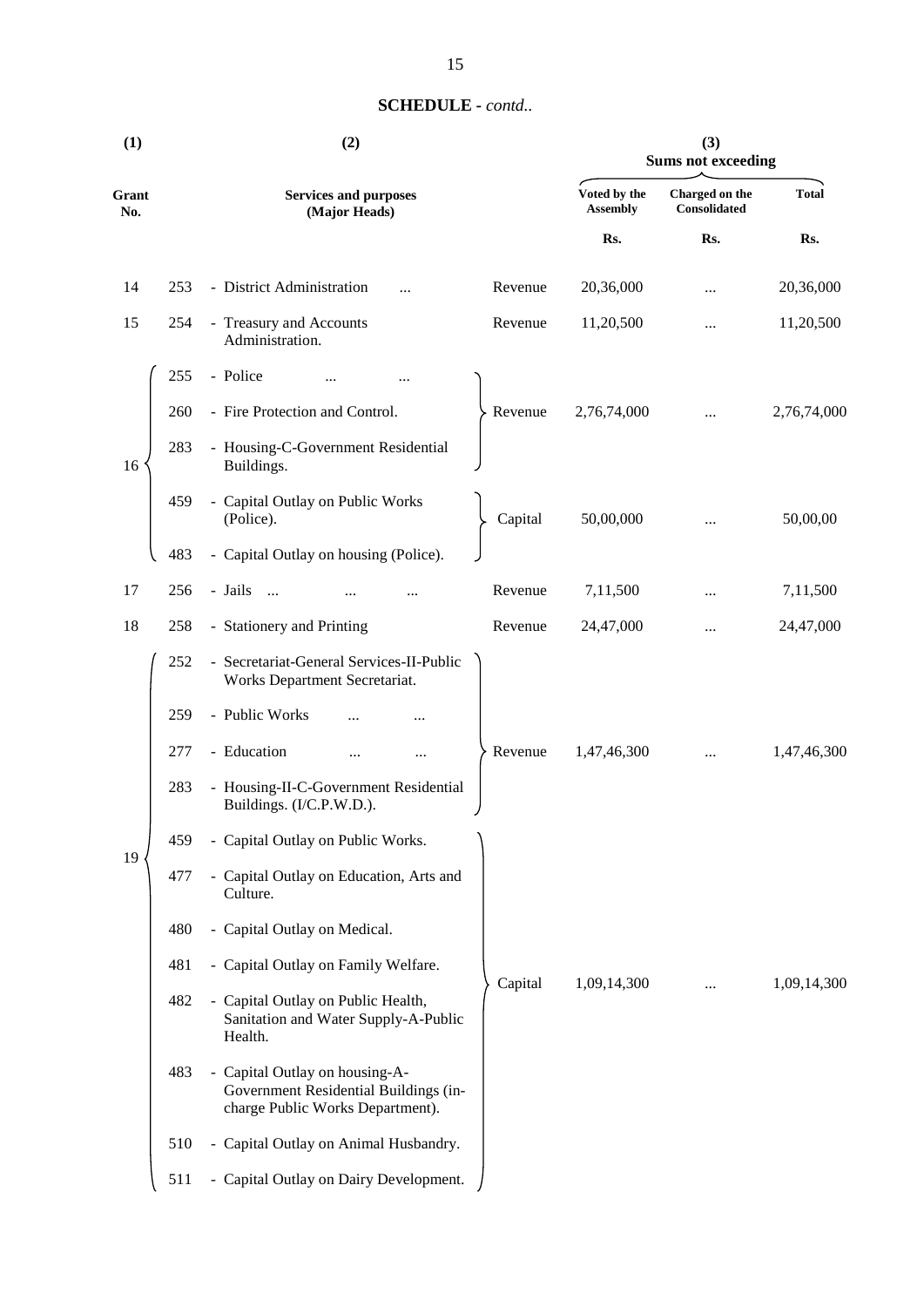|              |                   |                                                                                                         |         | <b>Sums not exceeding</b>       |                                |                |  |
|--------------|-------------------|---------------------------------------------------------------------------------------------------------|---------|---------------------------------|--------------------------------|----------------|--|
| Grant<br>No. |                   | <b>Services and purposes</b><br>(Major Heads)                                                           |         | Voted by the<br><b>Assembly</b> | Charged on the<br>Consolidated | <b>Total</b>   |  |
|              |                   |                                                                                                         |         | Rs.                             | Rs.                            | Rs.            |  |
| 20           | 265               | - Other Administrative Services-I-Civil<br>Defence and Home Guards.                                     | Revenue | 33,23,700                       |                                | 33,23,700      |  |
|              | 265               | - Other Administrative Services-III-<br>Gazetteers and Statistical Memoirs.                             |         |                                 |                                |                |  |
| 21           | 268               | - Miscellaneous General Services-<br>Pensions and Awards in consideration<br>of distinguished Services. | Revenue | 4,28,73,700                     |                                | 4, 28, 73, 700 |  |
|              | 277<br>278<br>279 | - Education<br>- Art and Culture<br>$\cdots$<br>- Scientific Services, Art and Culture.                 |         |                                 |                                |                |  |
|              | 677               | - Loans for Education, Art and Culture.                                                                 | Capital | 5,000                           |                                | 5,000          |  |
| 22           | 265               | Other Administrativve Services-IV-<br>Census, Vital Statistics, Guest Houses,<br>etc.                   | Revenue | 10,31,500                       |                                | 10,31,500      |  |
|              | 283               | - Housing-II-C-Government Residential<br>Buildings (GAD).                                               |         |                                 |                                |                |  |
| 23           | 265               | - Othyer Administrative Services-V-<br>Miscellaneous Administrative                                     | Revenue | 2,18,000                        |                                | 2,18,000       |  |

**(1) (2) (3)**

Services.

| 25 | 267 | - Aid Materials and Equipments.                                                                    | Revenue | 6,22,500    |          | 6,22,500    |
|----|-----|----------------------------------------------------------------------------------------------------|---------|-------------|----------|-------------|
| 26 | 265 | - Other Administrative Services-IV-<br>State Lotterries and 268-Miscellaneous<br>General Services. | Revenue | 26,300      |          | 26,300      |
|    | 280 | - Medical<br><br>                                                                                  |         |             |          |             |
|    | 281 | - Family Welfare<br>$\cdots$<br>                                                                   |         |             |          |             |
| 27 | 282 | - Public Health, Sanitation and Water<br>Supply-A Public Health and<br>Sanitation.                 | Revenue | 2,27,35,500 |          | 2,27,35,500 |
|    | 480 | - Capital Outlay on Medical (Health).                                                              |         |             |          |             |
|    | 481 | - Capital Outlay on Family Welfare<br>(Health).                                                    | Capital | 19,77,500   | $\cdots$ | 19,77,500   |
|    | 482 | - Capital Outlay on Public Health,<br>Sanitation and Water Supply (Health).                        |         |             |          |             |

24 266 - Pension and other Retirement Benefits. Revenue 19,30,700 *...* 19,30,700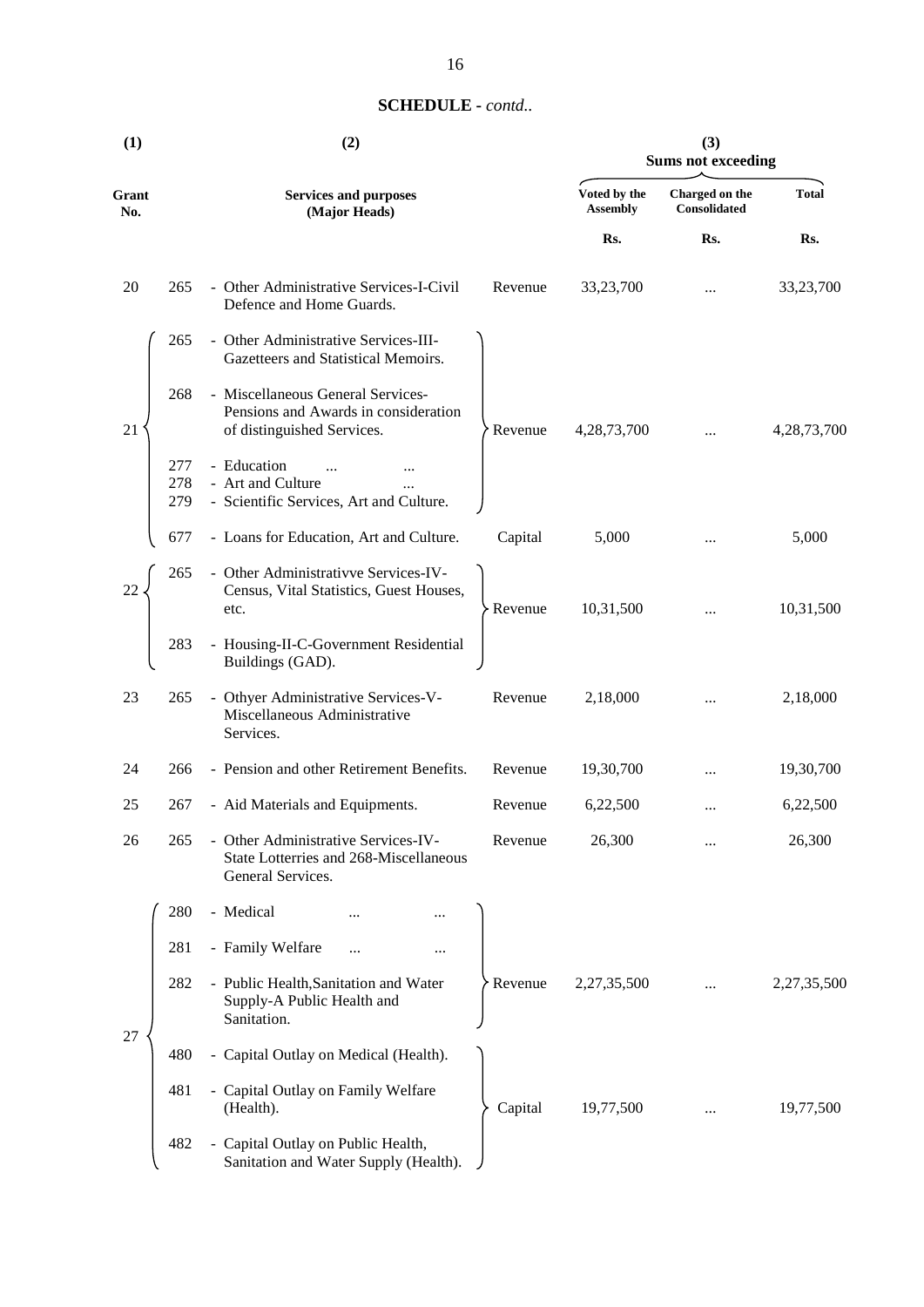|  | <b>SCHEDULE</b> - contd |  |
|--|-------------------------|--|
|--|-------------------------|--|

| (1)          | (2)                                                                                                       | (3)<br><b>Sums not exceeding</b> |                                |              |  |
|--------------|-----------------------------------------------------------------------------------------------------------|----------------------------------|--------------------------------|--------------|--|
| Grant<br>No. | <b>Services and purposes</b><br>(Major Heads)                                                             | Voted by the<br><b>Assembly</b>  | Charged on the<br>Consolidated | <b>Total</b> |  |
|              |                                                                                                           | Rs.                              | Rs.                            | Rs.          |  |
|              | - Public Health, Sanitation and Water<br>282<br>Revenue<br>Supply-B-Sewerage and Water Supply.            | 66,27,000                        |                                | 66,27,000    |  |
|              | - Housing-C-Government Residential<br>283<br>Buildings.                                                   |                                  |                                |              |  |
| 28           | 482<br>- Capital Outlay on Public Health,<br>Sanitation and Water Supply.<br>Capital                      | 3,26,50,300                      | $\cdots$                       | 3,26,50,300  |  |
|              | - Loans for Public Health, Sanitation<br>682<br>and Water supply.                                         |                                  |                                |              |  |
|              | 283<br>- Housing-I-A-General and B-Housing<br>Revenue<br>Schemes.                                         | 3,69,300                         |                                | 3,69,300     |  |
| 29           | - Loans for Housing.<br>683<br>Capital                                                                    | 8,75,000                         |                                | 8,75,000     |  |
| 30           | - Urban Development-A-General-I-<br>Revenue<br>284<br>Municipal Administration.                           | 4,82,500                         | $\cdots$                       | 4,82,500     |  |
|              | - Loans for Urban Development.<br>Capital<br>684                                                          |                                  | $\cdots$                       |              |  |
|              | 284<br>- Urban Development-A-General-II-<br>Town and Regional Planning.<br>Revenue                        | 18,83,700                        |                                | 18,83,700    |  |
| 31           | - Capital Outlay on Housing-A-<br>483<br>Government Residential Buildings<br>Capital<br>(TCP).            | 9,39,200                         |                                | 9,39,200     |  |
|              | - Capital Outlay on Urban<br>484<br>Development-A-General.                                                |                                  |                                |              |  |
| 32           | 295<br>- Information and Publicity<br>Revenue                                                             | 9,38,700                         | $\cdots$                       | 9,38,700     |  |
|              | - Labour and Employment-I-A-Labour.<br>287                                                                |                                  |                                |              |  |
| 33           | - Labour and Employment-II-A-Labour<br>287<br>-Inspectorate of Factories and Steam<br>Boilers.<br>Revenue | 16,06,100                        |                                | 16,06,100    |  |
|              | - Labour and Employment-III-B-<br>287<br>Employment and Training.                                         |                                  |                                |              |  |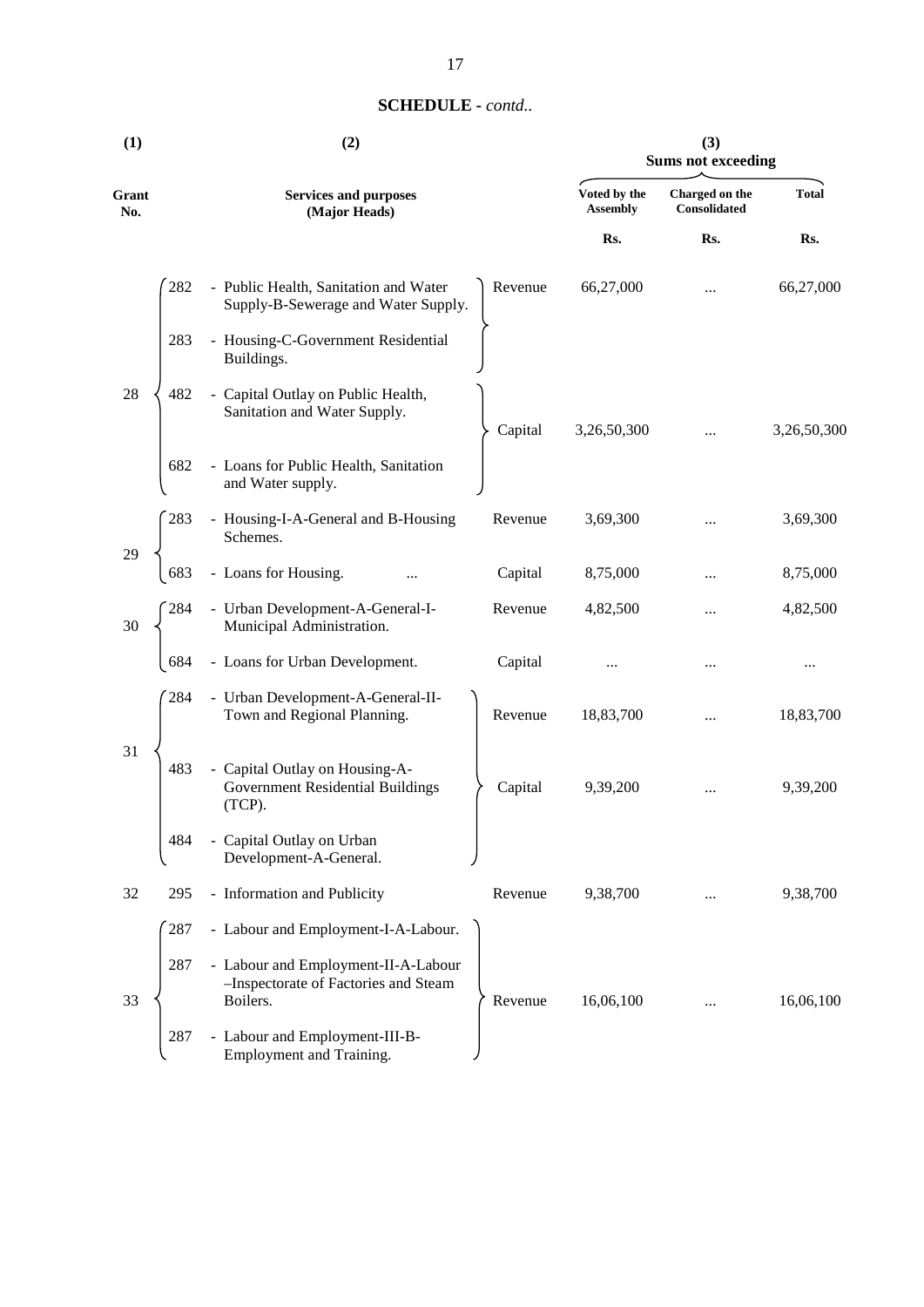| (1)          |     | (2)                                                                                                                                          | (3)<br><b>Sums not exceeding</b> |                                 |                                |              |
|--------------|-----|----------------------------------------------------------------------------------------------------------------------------------------------|----------------------------------|---------------------------------|--------------------------------|--------------|
| Grant<br>No. |     | <b>Services and purposes</b><br>(Major Heads)                                                                                                |                                  | Voted by the<br><b>Assembly</b> | Charged on the<br>Consolidated | <b>Total</b> |
|              |     |                                                                                                                                              |                                  | Rs.                             | Rs.                            | Rs.          |
|              | 288 | - Social Security and Welfare-a-I-Civil<br>Supplies.                                                                                         | Revenue                          | 8,34,200                        | $\cdots$                       | 8,34,200     |
|              | 309 | - Food                                                                                                                                       |                                  |                                 |                                |              |
| 34           | 488 | - Capital Outlay on Social Security and<br>Welfare-E-Other Social Security and<br>Welfare Programmes-I-Civil Supplies<br>Schemes.            | Capital                          | 30,000                          |                                | 30,000       |
|              | 509 | - Captial Outlay on Food                                                                                                                     |                                  |                                 |                                |              |
|              | 288 | - Social Security and Welfare-B-II-<br>Relief and Rehabilitation of Displaced<br>Persons.                                                    | Revenue                          | 1,300                           |                                | 1,300        |
| 35           | 688 | - Loans for Social Security and Welfare-<br>I-Relief Measures and Rehabilitation<br>Schemes.                                                 | Capital                          |                                 |                                |              |
|              | 288 | - Social Security and Welfare-C-III-<br>Welfare of Scheduled Castes,<br>Scheduled Tribes and Other Backward<br>Classes and D-Social Welfare. | Revenue                          | 49,25,700                       | $\cdots$                       | 49,25,700    |
| 36           | 688 | - Loans for Socia Security and Welfare-<br>C-III-Welfare of Scheduled Castes,<br>Scheduled Tribes and Other Backward<br>Classes.             | Capital                          |                                 |                                |              |
|              | 288 | - Social Security and Welfare-E-Other<br>Social Security and Welfare<br>Programmes-IV-Soldiers', Sailors' and<br>Airmen's Board.             | Revenue                          | 51,000                          | $\cdots$                       | 51,000       |
| 37           | 688 | - Loans for Social and Welfare-II-Loans<br>to Ex-Service Personnel.                                                                          | Capital                          |                                 | $\ldots$                       | $\cdots$     |
| 38           | 288 | - Social Security and Welfare-E-Other<br>Social Security and Welfare<br>Programmes-V-Other Programmes.                                       | Revenue                          | 36,300                          |                                | 36,300       |
| 39           | 295 | - Other Social and Community Services.                                                                                                       | Revenue                          | 1,06,300                        |                                | 1,06,300     |
| 40           | 296 | - Secretariat-Economic Services-II-<br>Planning Boards and attached Offices.                                                                 | Revenue                          | 15,20,000                       |                                | 15,20,000    |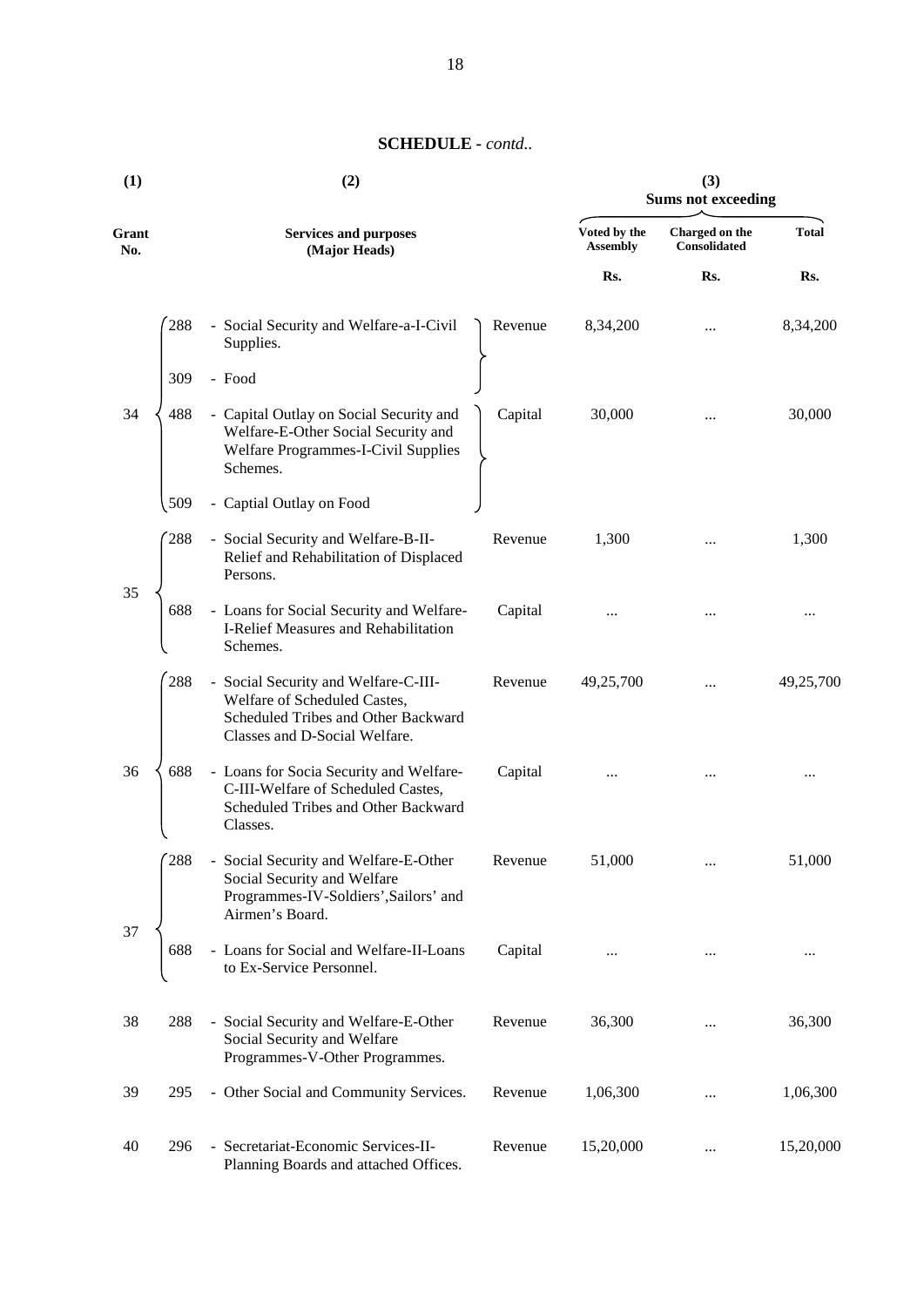| <b>SCHEDULE</b> - contd |  |
|-------------------------|--|
|-------------------------|--|

| (1)          |     | (2)                                                                                                                                    |         |                                 | (3)<br><b>Sums not exceeding</b> |              |
|--------------|-----|----------------------------------------------------------------------------------------------------------------------------------------|---------|---------------------------------|----------------------------------|--------------|
| Grant<br>No. |     | <b>Services and purposes</b><br>(Major Heads)                                                                                          |         | Voted by the<br><b>Assembly</b> | Charged on the<br>Consolidated   | <b>Total</b> |
|              |     |                                                                                                                                        |         | Rs.                             | Rs.                              | Rs.          |
|              | 298 | - Co-operation                                                                                                                         | Revenue | 38,12,000                       |                                  | 38,12,000    |
|              | 498 | - Capital Outlay on Co-operation.                                                                                                      |         |                                 |                                  |              |
| 41           | 505 | - Capital Outlay on Agriculture.                                                                                                       | Capital | 16,81,300                       |                                  | 16,81,300    |
|              | 998 | - Loans to Co-operative Societies.                                                                                                     |         |                                 |                                  |              |
|              | 299 | - Special and Backward Areas-C-North<br>Eastern Areas.                                                                                 | Revenue | 48,20,200                       |                                  | 48,20,200    |
|              | 499 | - Capital Outlay on Special and<br>Backward Areas-C-North Eastern<br>Areas.                                                            |         |                                 |                                  |              |
| 42           | 699 | - Loans for Special and Backward<br>Areas-C-North Eastern Areas.                                                                       | Capital | 1,28,15,000                     |                                  | 1,28,15,000  |
| 43           | 304 | - Other General Economic Services-I-<br>Economic Advice and Statistics.                                                                | Revenue | 8,88,800                        |                                  | 8,88,800     |
|              | 304 | - Other General Economic Services-II-<br>Regulation of Weights and Measures.                                                           | Revenue | 3,96,200                        |                                  | 3,96,200     |
|              | 283 | - Housing-C-Government Residential<br>Buildings.                                                                                       |         |                                 |                                  |              |
|              | 305 | - Agriculture/306-I-Minor<br>Irrigation/295-Other Social and<br>Community Services/283-Housing-C-<br>Government Residential Buildings. | Revenue | 1,52,09,200                     |                                  | 1,52,09,200  |
| 45           | 515 | - Investments in Agricultural Financial<br>Institutions.                                                                               | Capital | 50,25,000                       |                                  | 50,25,000    |
|              | 705 | - Loans for Agriculture.                                                                                                               |         |                                 |                                  |              |
| 46           | 306 | - Minor Irrigation-II-Works under<br>Embankment and Drainage Wing<br>P.W.D. Minor Irrigation Projects.                                 | Revenue | 2,09,300                        |                                  | 2,09,300     |
|              | 333 | - Irrigation, Navigation, Drainage and<br>Flood Control Projects.                                                                      |         |                                 |                                  |              |
|              | 506 | - Capital Outlay on Minor Irrigation,<br>Soil Conservation and Area<br>Development.                                                    | Capital | 7,50,000                        |                                  | 7,50,000     |
|              | 533 | - Capital Outlay on Irrigation,<br>Navigation, Drainage and Flood<br>Control Projects.                                                 |         |                                 |                                  |              |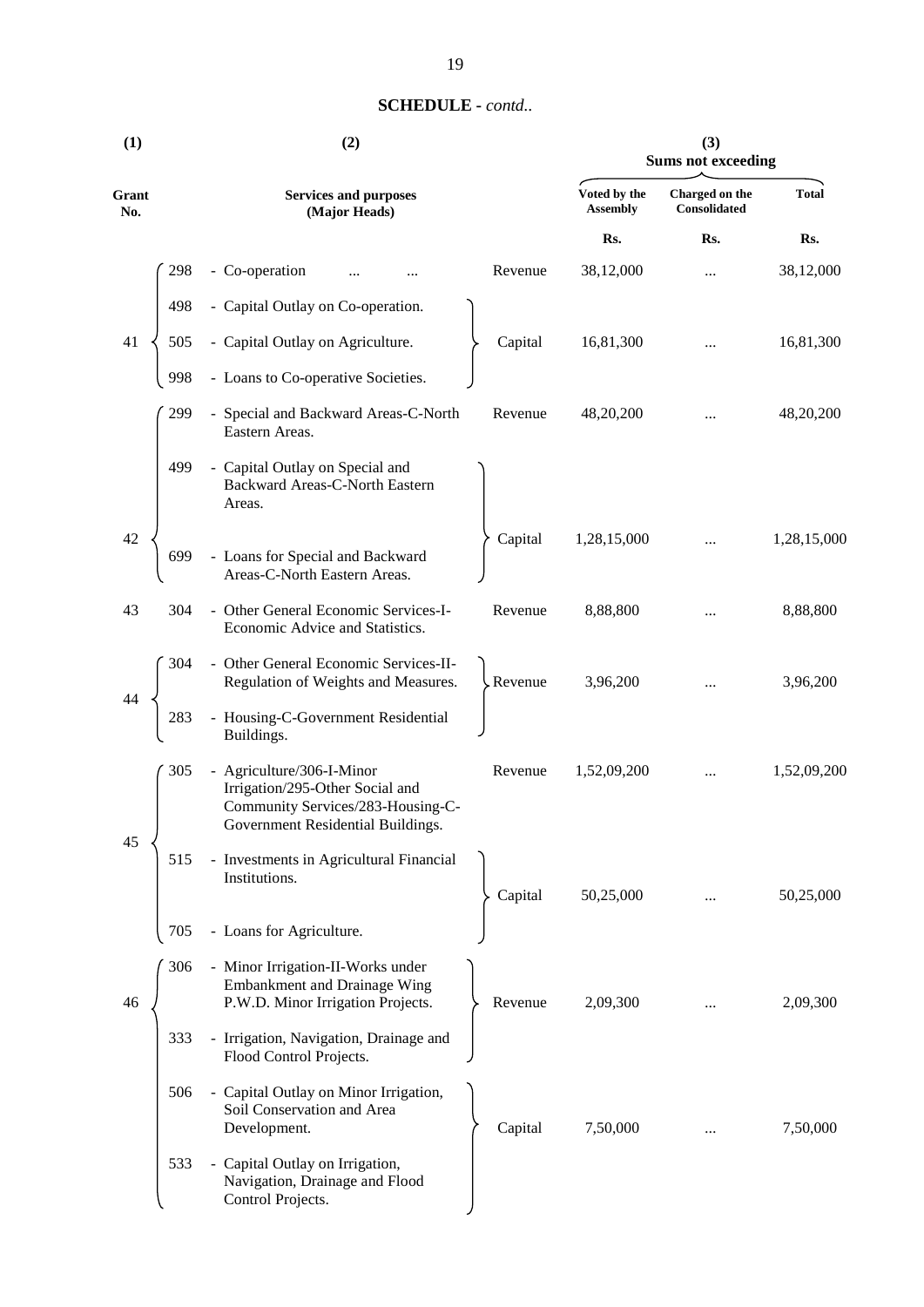| (1)                               |     | (2)                                                                                                                                      | (3)<br><b>Sums not exceeding</b> |                                 |                                |              |
|-----------------------------------|-----|------------------------------------------------------------------------------------------------------------------------------------------|----------------------------------|---------------------------------|--------------------------------|--------------|
| Grant<br>No.                      |     | <b>Services and purposes</b><br>(Major Heads)                                                                                            |                                  | Voted by the<br><b>Assembly</b> | Charged on the<br>Consolidated | <b>Total</b> |
|                                   |     |                                                                                                                                          |                                  | Rs.                             | Rs.                            | Rs.          |
| 47                                | 307 | - Soil and water Conservation and 283-<br>Housing-C-Government Residential<br>Buildings.                                                 | Revenue                          | 88,16,200                       | $\cdots$                       | 88,16,200    |
|                                   | 308 | - Area Development                                                                                                                       | Revenue                          | 56,99,300                       | $\ldots$                       | 56,99,300    |
| $48 \begin{array}{c} \end{array}$ |     | 706 - Loans for Minor Irrigation, Soil<br>Conservation and Area Development.                                                             | Capital                          | $\cdots$                        | $\cdots$                       | $\cdots$     |
|                                   |     | 49 $\begin{cases} 310 & -$ Animal Husbandry and 283-Housing-<br>C-Government Residential Buildings.<br>710 - Loans for Animal Husbandry. | Revenue                          | 64,61,000                       | $\cdots$                       | 64,61,000    |
|                                   |     |                                                                                                                                          | Capital                          | $\cdots$                        | $\cdots$                       |              |
| 50                                | 311 | - Dairy Development and 283-Housing-<br>C-Gvoernment Residential Buildings.                                                              | Revenue                          | 17,49,700                       |                                | 17,49,700    |
| 51                                | 312 | - Fistheries and 283-Housing-C-<br>Government Residential Buildings.                                                                     | Revenue                          | 15,39,000                       | $\cdots$                       | 15,39,000    |
|                                   |     | $\ddots$                                                                                                                                 | Revenue                          | 1,27,25,000                     | $\ddotsc$                      | 1,27,25,000  |
|                                   |     | $52\begin{cases} 313 - \text{Forest} & \dots & \dots \\ 513 - \text{Capital Outlay on Forests} \end{cases}$                              | Capital                          | 1,25,000                        | $\cdots$                       | 1,25,000     |
|                                   | 314 | - Community Development-283-<br>Housing-C-Government Residential<br>Buildings and 288-Social Security and<br>Welfare.                    | Revenue                          | 1,53,01,700                     |                                | 1,53,01,700  |
| 53                                | 314 | - Community Development-II-C-Rural                                                                                                       |                                  |                                 |                                |              |

714 - Loans for Community Development. Capital ... ... ... ... ... ... ... ...

Works Programme.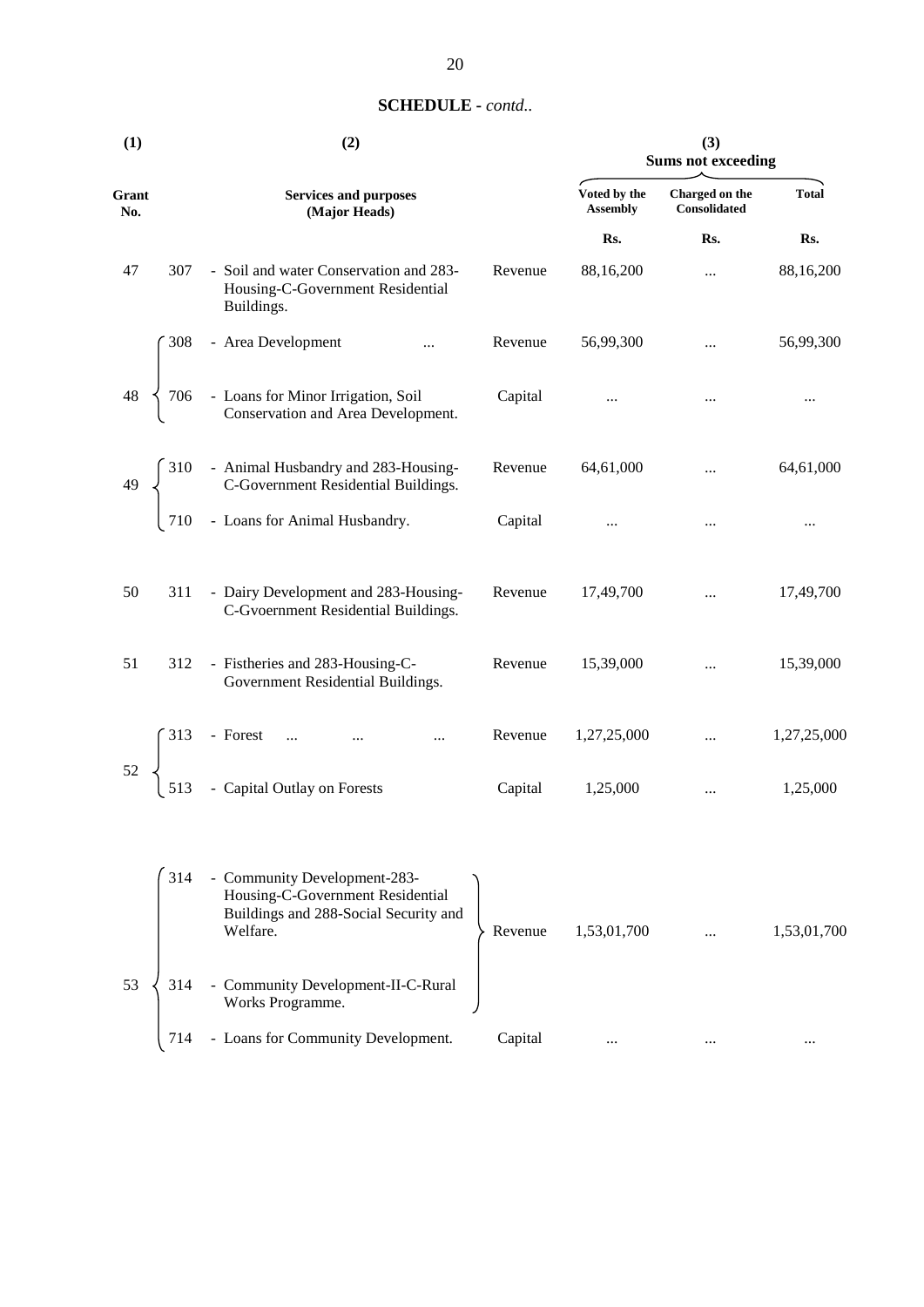| (1)          | (2)                                                                                                                                       | (3)<br><b>Sums not exceeding</b> |                                       |              |  |
|--------------|-------------------------------------------------------------------------------------------------------------------------------------------|----------------------------------|---------------------------------------|--------------|--|
| Grant<br>No. | <b>Services and purposes</b><br>(Major Heads)                                                                                             | Voted by the<br><b>Assembly</b>  | Charged on the<br><b>Consolidated</b> | <b>Total</b> |  |
|              |                                                                                                                                           | Rs.                              | Rs.                                   | Rs.          |  |
|              | - Industries<br>320<br>Revenue                                                                                                            | 12,79,200                        | $\cdots$                              | 12,79,200    |  |
|              | 520<br>- Capital Outlay on Industrial Research<br>and Development.                                                                        |                                  |                                       |              |  |
| 54           | - Capital Outlay on Machinery and<br>522<br>Engineering Industries.<br>Capital                                                            | 32,50,000                        | $\ldots$                              | 32,50,000    |  |
|              | - Capital Outlay on Consumer<br>526<br>Industries.                                                                                        |                                  |                                       |              |  |
|              | - Loans for Industrial Research and<br>720<br>Development.                                                                                |                                  |                                       |              |  |
|              | - Village and Small IndustriesI-<br>321<br>Revenue<br>Handloom and Sericulture and 283-<br>Housing-C-Government Residential<br>Buildings. | 29,03,700                        | $\cdots$                              | 29,03,700    |  |
| 55           | - Loans to Co-operative Societies.<br>698                                                                                                 |                                  |                                       |              |  |
|              | Capital<br>- Loans for Village and Small<br>721<br>Industries-I-Handloom and Sericulture.                                                 |                                  |                                       |              |  |
|              | - Village and Smal 1 Industries-II-Small<br>321<br>Industries and 283-Housing-C-<br>Revenue<br>Government Residential Buildings           | 45,57,800                        |                                       | 45,57,800    |  |
| 56           | - Capital Outlay on Village and Small<br>521<br>Industries-II-Small Industries.<br>Capital                                                | 2,00,000                         |                                       | 2,00,000     |  |
|              | - Loans for Village and Small<br>721<br>Industries-II-Small Industries.                                                                   |                                  |                                       |              |  |
|              | 328<br>- Mines and Minerals-B-Regulation and<br>Revenue<br>Development of Mines.                                                          | 10,80,800                        |                                       | 10,80,800    |  |
| 57           | - Capital Outlay on Mining and<br>528<br>Capital<br>Metallurgical Industries.                                                             | 1,75,000                         |                                       | 1,75,000     |  |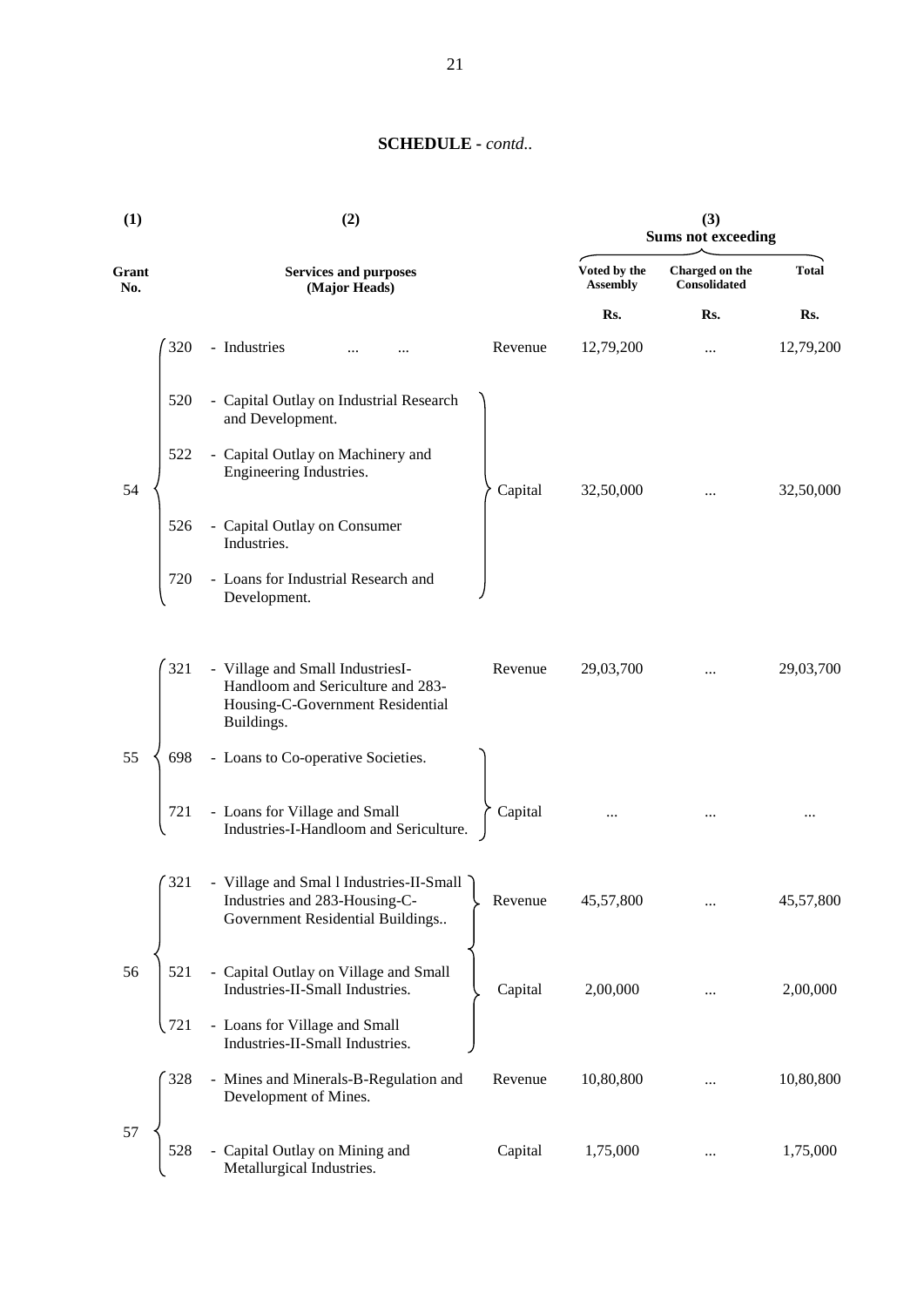| (1)          | (2)                                                                                                                                                        |         | <b>Sums not exceeding</b>       |                                       |              |
|--------------|------------------------------------------------------------------------------------------------------------------------------------------------------------|---------|---------------------------------|---------------------------------------|--------------|
| Grant<br>No. | <b>Services and purposes</b><br>(Major Heads)                                                                                                              |         | Voted by the<br><b>Assembly</b> | Charged on the<br><b>Consolidated</b> | <b>Total</b> |
|              |                                                                                                                                                            |         | Rs.                             | Rs.                                   | Rs.          |
|              | - Roads and Bridges<br>$\ldots$                                                                                                                            | Revenue | 1,50,76,500                     | $\cdots$                              | 1,50,76,500  |
| 58           | - Capital Outlay on Roads and Bridges.<br>$\begin{bmatrix} 537 \end{bmatrix}$                                                                              | Capital | 2,63,10,500                     | $\cdots$                              | 2,63,10,500  |
|              |                                                                                                                                                            | Revenue | 13,53,500                       | $\cdots$                              | 13,53,500    |
|              | $59\begin{cases} 339 - \text{Tourism} & \dots & \dots & \dots \\ 544 - \text{Capital Outlay on Other Transport and Communication Services.} & \end{cases}$ | Capital | $\cdots$                        | $\cdots$                              | $\cdots$     |
| 60           | 500<br>- Investment in General Financila and<br>Trading Institutions.                                                                                      | Capital | $\cdots$                        | $\cdots$                              | $\cdots$     |
|              | - Internal Debt of the State Government<br>603<br>(Charged).                                                                                               | Capital | $\ddotsc$                       | 6,35,68,400                           | 6,35,68,400  |
|              | 604<br>- Loans and Advances from the Central<br>Government (Charged).                                                                                      | Capital | $\cdots$                        | 2,00,19,300                           | 2,00,19,300  |
| 61           | - Loans to Government Servants<br>766                                                                                                                      | Capital | 30,37,500                       | $\cdots$                              | 30,37,500    |
| 62           | - Miscellaneous Loans<br>767                                                                                                                               | Capital | $\cdots$                        | $\cdots$                              |              |
| 63           | - Inter-State Settlement<br>768<br>                                                                                                                        | Capital | 9,17,500                        | $\cdots$                              | 9,17,500     |
| 64           | - Appropriation to Contingency<br>769                                                                                                                      | Capital | $\cdots$                        | $\cdots$                              | $\cdots$     |

**Total ... 37,12,27,600** *10,03,69,100* **47,15,96,700**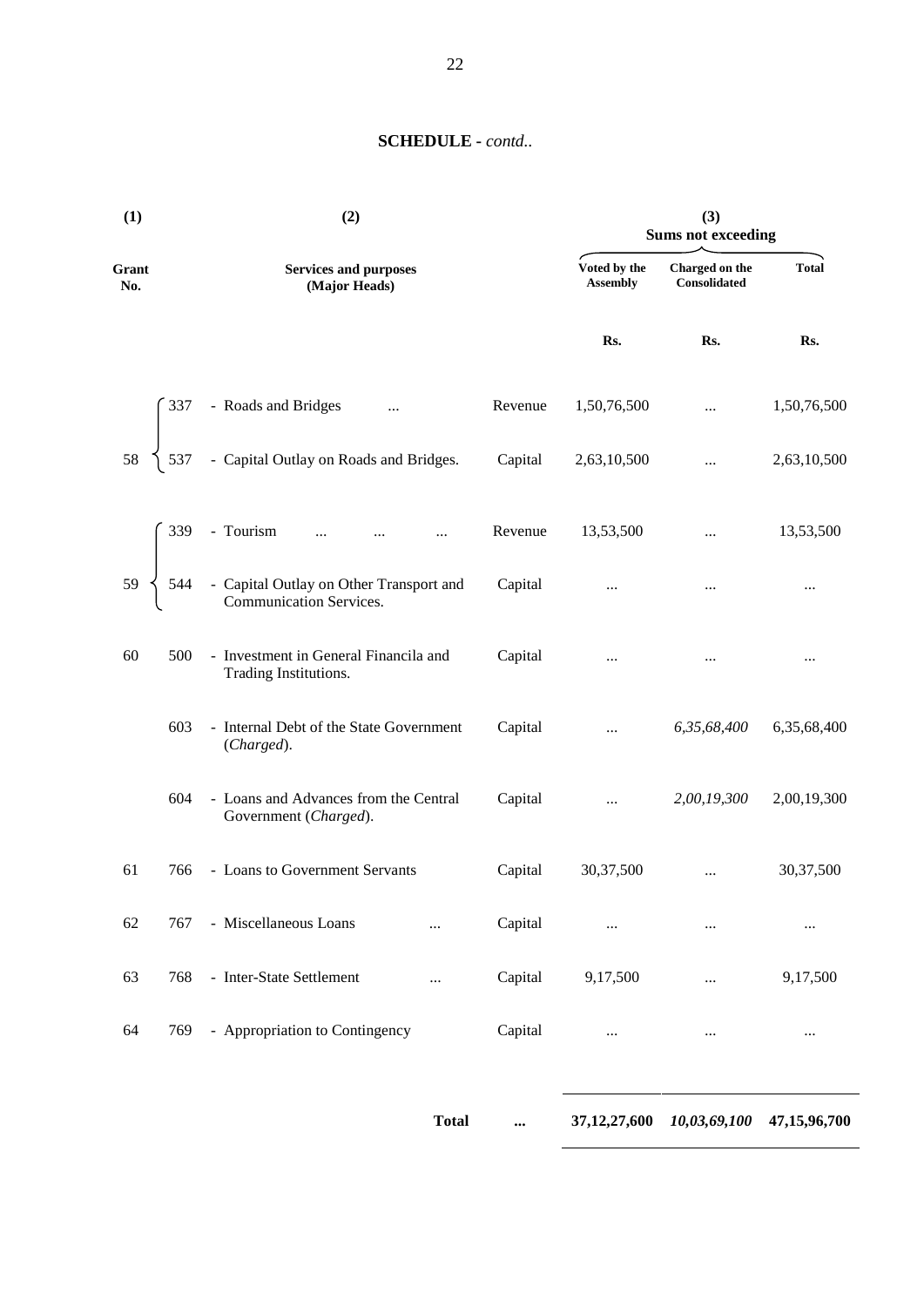#### **THE MEGHALAYA APPROPRIATION (No. II) ACT, 1984**

#### **(As passed by the Assembly)**

[Received the assent of the Governor on the 2<sup>nd</sup> January, 1984]

(Published in the *Gazette of Meghalaya*, Extraordinary, dated 29<sup>th</sup> June, 1984)

**An**

**Act**

### **to authorise payment and appropriation of certain sums from and out of the Consolidated Fund of Meghalaya for the services of the financial year ending on the thirty first day of March,1985.**

Be it enacted by the Legislature of Meghalaya in the Thirty-Fifth Year of the Republic of India as follows:-

| Short title and<br>commencement.                                                                                                      |    | 1. (1) This Act may be called the Meghalaya Appropriation (No. II) Act,<br>1984.                                                                                                                                                                                                                                                                                                                                                                                                                                                                                                                                                                           |
|---------------------------------------------------------------------------------------------------------------------------------------|----|------------------------------------------------------------------------------------------------------------------------------------------------------------------------------------------------------------------------------------------------------------------------------------------------------------------------------------------------------------------------------------------------------------------------------------------------------------------------------------------------------------------------------------------------------------------------------------------------------------------------------------------------------------|
|                                                                                                                                       |    | (2) It shall be deemed to have come into force on the first day of<br>April, 1984.                                                                                                                                                                                                                                                                                                                                                                                                                                                                                                                                                                         |
| Withdrawal of<br>Rs.1, 88, 63, 86, 300<br>from and out of the<br>Consolidated Fund of<br>Meghalaya for the<br>financial year 1984-85. |    | 2. From and out of the Consolidated Fund of Meghalaya there may be<br>paid and applied sums not exceeding those specified in column (3) of<br>the Schedule amounting in the aggregate [inclusive of the sum<br>specified in column (3) of the Schedule to the Meghalaya<br>Appropriation (Vote-On-Account) Act, 1984] to the sum one hundred<br>eighty-eight crores, sixty-three lakhs, eighty six thousand and three<br>hundred rupees towards defraying the several charges which will<br>come in course of payment during the financial ending thirty-first day<br>of March 1985 in respect of the services specified in column (2) of the<br>Schedule. |
| Appropriation.                                                                                                                        | 3. | The sums authorised to be withdrawn from and out of the<br>Consolidated Fund of Meghalaya by this Act, shall be appropriated<br>for the services and purposes expressed in the Schedule in relation to<br>the said year.                                                                                                                                                                                                                                                                                                                                                                                                                                   |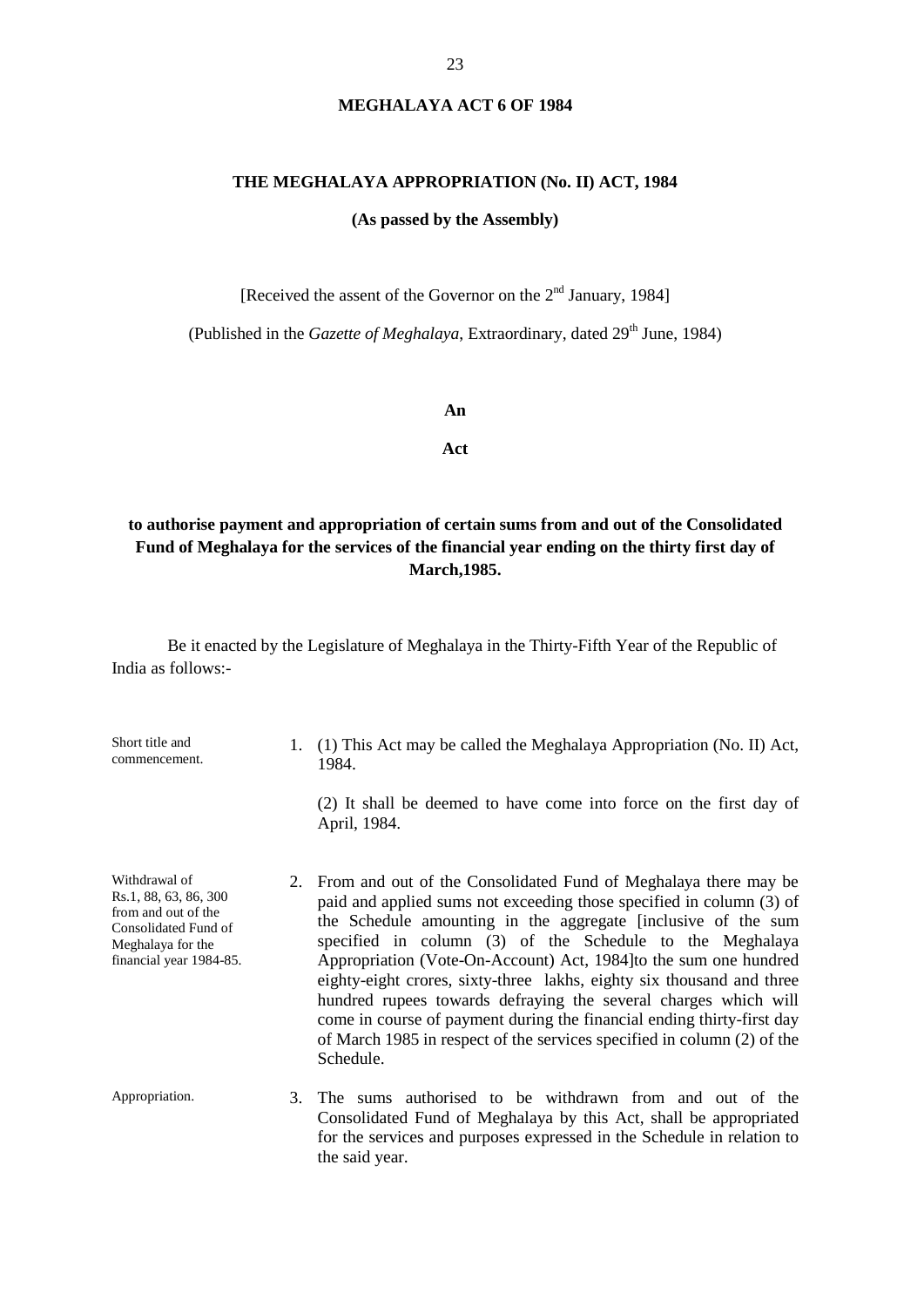#### **SCHEDULE**

#### **(***See* **Sections 2 and 3)**

| (1)          |                          | (2)                                                                                                                                                                                                                                              |         | (3)<br><b>Sums not exceeding</b> |                                |              |  |
|--------------|--------------------------|--------------------------------------------------------------------------------------------------------------------------------------------------------------------------------------------------------------------------------------------------|---------|----------------------------------|--------------------------------|--------------|--|
| Grant<br>No. |                          | <b>Services and purposes</b><br>(Major Heads)                                                                                                                                                                                                    |         | Voted by the<br><b>Assembly</b>  | Charged on the<br>Consolidated | <b>Total</b> |  |
|              |                          |                                                                                                                                                                                                                                                  |         | Rs.                              | Rs.                            | Rs.          |  |
| 1            | 211                      | - Parliament/State Union Territory<br>Legislatures-B-State Legislatures.                                                                                                                                                                         | Revenue | 57,85,000                        | 2,45,000                       | 60,30,000    |  |
| 2            | 212                      | - Governor<br>$\cdots$                                                                                                                                                                                                                           | Revenue | 10,000                           | 18,23,000                      | 18,33,000    |  |
| 3            | 213                      | - Council of Ministers                                                                                                                                                                                                                           | Revenue | 35,00,000                        | $\cdots$                       | 35,00,000    |  |
| 4            | 214                      | - Administration of Justice                                                                                                                                                                                                                      | Revenue | 33,53,000                        | 6,02,000                       | 39,55,000    |  |
| 5            | 215                      | - Election                                                                                                                                                                                                                                       | Revenue | 74,26,000                        |                                | 74,26,000    |  |
| 6            | 229<br>288<br>289<br>295 | - Land Revenue<br>$\cdots$<br><br>- Social Security and Welfare-B-II-<br>Relief and Rehabilitation of Displaced<br>Persons.<br>- Relief on account of Natural<br>Calamities.<br>- Other Social and Community Services.                           | Revenue | 77,24,000                        | $\cdots$                       | 77,24,000    |  |
|              | 304<br>688<br>695        | Other General Economic Services-III-<br>Land Ceilings.<br>- Loans for Social Security and Welfare-<br>III-Welfare of Scheduled Castes,<br>Scheduled Tribes and Other Backward<br>Classes.<br>- Loans for Other Social and<br>Community Services. | Capital | 20,000                           |                                | 20,000       |  |
|              | 705                      | - Loans for Agriculture.                                                                                                                                                                                                                         |         |                                  |                                |              |  |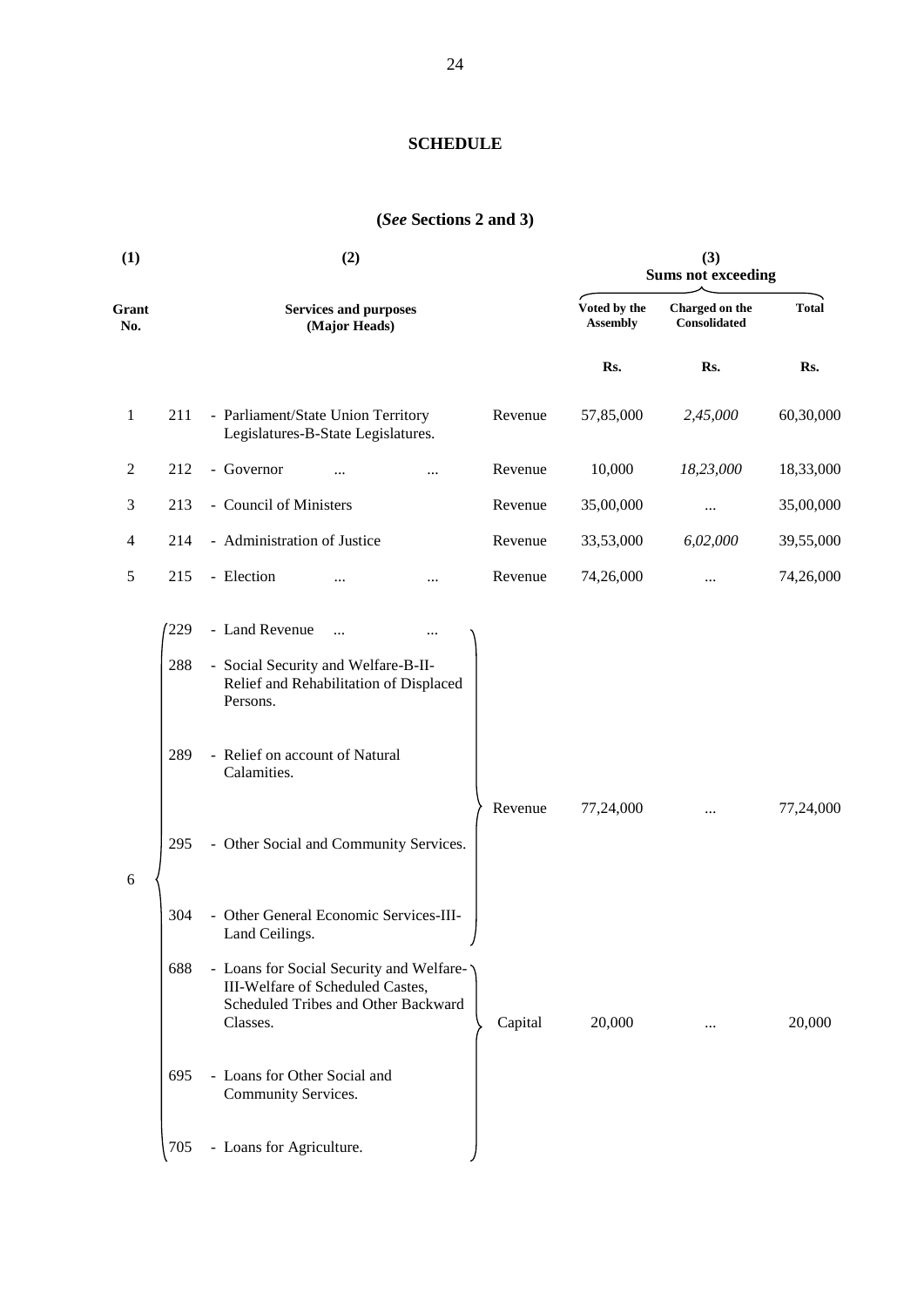| (1)          |     | (2)                                                                                          |         | (3)<br><b>Sums not exceeding</b> |                                |              |
|--------------|-----|----------------------------------------------------------------------------------------------|---------|----------------------------------|--------------------------------|--------------|
| Grant<br>No. |     | <b>Services and purposes</b><br>(Major Heads)                                                |         | Voted by the<br><b>Assembly</b>  | Charged on the<br>Consolidated | <b>Total</b> |
|              |     |                                                                                              |         | Rs.                              | Rs.                            | Rs.          |
| 7            | 230 | - Stamps and Registration                                                                    | Revenue | 3,71,000                         | $\cdots$                       | 3,71,000     |
| 8            | 239 | - State Excise                                                                               | Revenue | 34,89,000                        |                                | 34,89,000    |
| 9            | 240 | - Sales Tax and 245-I-Other Taxes and<br>Duties on Commodities and Services.                 | Revenue | 23,57,000                        | $\ddotsc$                      | 23,57,000    |
|              | 241 | - Taxes and Vehicles                                                                         |         |                                  |                                |              |
|              | 265 | - Other Administrative Services-II-<br>Motor Garages, etc.                                   | Revenue | 50,20,000                        |                                | 50,20,000    |
| 10           | 338 | - Roads and Water Transport Services.                                                        |         |                                  |                                |              |
|              | 538 | - Capital Outlay on Road and Water<br>Transport Services, etc.                               | Capital | 1,55,00,000                      |                                | 1,55,00,000  |
|              | 245 | - Other Taxes and Duties and<br>Commodities and Services-II-<br>Inspectorate of Electricity. |         |                                  |                                |              |
| 11           | 331 | - Water and Power Development<br>Services-B-Power Development.                               | Revenue | 4,27,000                         |                                | 4,27,000     |
|              | 734 | - Loans for Power Projects.                                                                  | Capital | $\cdots$                         |                                | $\cdots$     |
| 12           | 247 | - Other Fiscal Services-Promotion of<br>Small Savings.                                       | Revenue | 1,15,000                         |                                | 1,15,000     |
|              | 248 | - Appropriation for Reduction or<br>Avoidance of Debt (Charged).                             | Revenue |                                  |                                |              |
|              | 249 | - Interest Payments (Charged).                                                               | Revenue |                                  | 6,35,04,500                    | 6,35,04,500  |
|              | 251 | - Public Service Commission (Charged).                                                       | Revenue |                                  | 9,51,000                       | 9,51,000     |
|              | 252 | - Secretariat-General Services-I-Civil<br>Departments.                                       |         |                                  |                                |              |
| 13           | 276 | - Secretariat-Social and Community<br>Services-I- Civil Departments.                         | Revenue | 2,40,67,000                      |                                | 2,40,67,000  |
|              | 296 | - Secretariat-Economic Services-I-Civil<br>Departments.                                      |         |                                  |                                |              |
| 14           | 253 | - District Administration                                                                    | Revenue | 81,44,000                        |                                | 81,44,000    |
| 15           | 284 | - Treasury and Accounts                                                                      | Revenue | 44,82,000                        |                                | 44,82,000    |

Administration.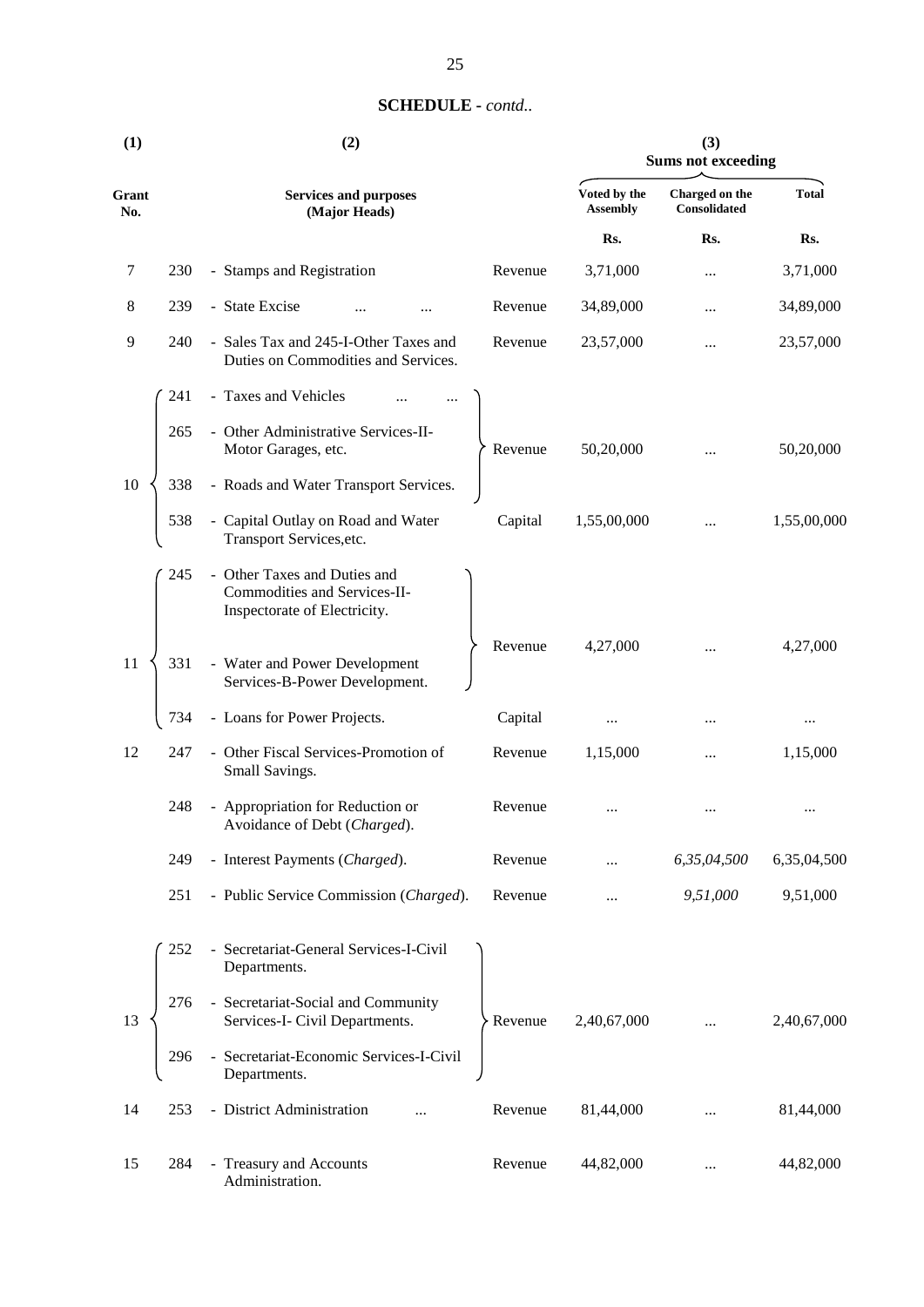|  | <b>SCHEDULE</b> - contd |  |
|--|-------------------------|--|
|--|-------------------------|--|

| (1)          |     | (2)                                                                                                          | (3)<br><b>Sums not exceeding</b> |                                 |                                |              |
|--------------|-----|--------------------------------------------------------------------------------------------------------------|----------------------------------|---------------------------------|--------------------------------|--------------|
| Grant<br>No. |     | <b>Services and purposes</b><br>(Major Heads)                                                                |                                  | Voted by the<br><b>Assembly</b> | Charged on the<br>Consolidated | <b>Total</b> |
|              |     |                                                                                                              |                                  | Rs.                             | Rs.                            | Rs.          |
|              | 255 | - Police                                                                                                     |                                  |                                 |                                |              |
|              | 260 | - Fire Protection and Control                                                                                | Revenue                          | 11,06,96,000                    |                                | 11,06,96,000 |
|              | 283 | - Housing-C-Government Residential<br>Buildings.                                                             |                                  |                                 |                                |              |
| 16           | 459 | - Capital Outlay on Public Works<br>(Police).                                                                |                                  |                                 |                                |              |
|              | 483 | - Capital Outlay on Housing (Police).                                                                        | Capital                          | 2,00,00,000                     |                                | 2,00,00,000  |
| 17           | 256 | - Jails                                                                                                      | Revenue                          | 28,46,000                       | $\cdots$                       | 28,46,000    |
| 18           | 258 | - Stationery and Printing<br>                                                                                | Revenue                          | 97,88,000                       |                                | 97,88,000    |
|              | 252 | - Secretariat-General Services-II-Public<br>Works Department-Secretariat.                                    |                                  |                                 |                                |              |
|              | 259 | - Public Works<br>                                                                                           | Revenue                          | 5,89,85,300                     |                                | 5,89,85,300  |
|              | 277 | - Education<br>$\cdots$                                                                                      |                                  |                                 |                                |              |
|              | 283 | - Housing-II-C-Government Residential<br>Building (I/C P.W.D).                                               |                                  |                                 |                                |              |
|              | 459 | - Capital Outlay on Public Works.                                                                            |                                  |                                 |                                |              |
|              | 477 | - Capital Outlay on Education Arts and<br>Culture.                                                           |                                  |                                 |                                |              |
|              | 480 | - Capital Outlay on Medical                                                                                  |                                  |                                 |                                |              |
| 19           | 481 | - Capital Outlay on Family Welfare.                                                                          |                                  |                                 |                                |              |
|              | 482 | - Capital Outlay on Public<br>Health, Sanitation and Water Supply-<br>A-Public Health.                       | Capital                          | 4,36,57,000                     |                                | 4,36,57,000  |
|              | 483 | - Capital Outlay on Housing-A-<br>Government Residential Buildings (in-<br>charge.Public Workds Department). |                                  |                                 |                                |              |
|              | 510 | - Capital Outlay on Animal Husbandry.                                                                        |                                  |                                 |                                |              |
|              | 511 | - Capital Outlay on Dairy Development.                                                                       |                                  |                                 |                                |              |
| 20           | 265 | - Other Administration Services-I-Civil<br>Defence and Home Guards.                                          | Revenue                          | 1,32,95,000                     |                                | 1,32,95,000  |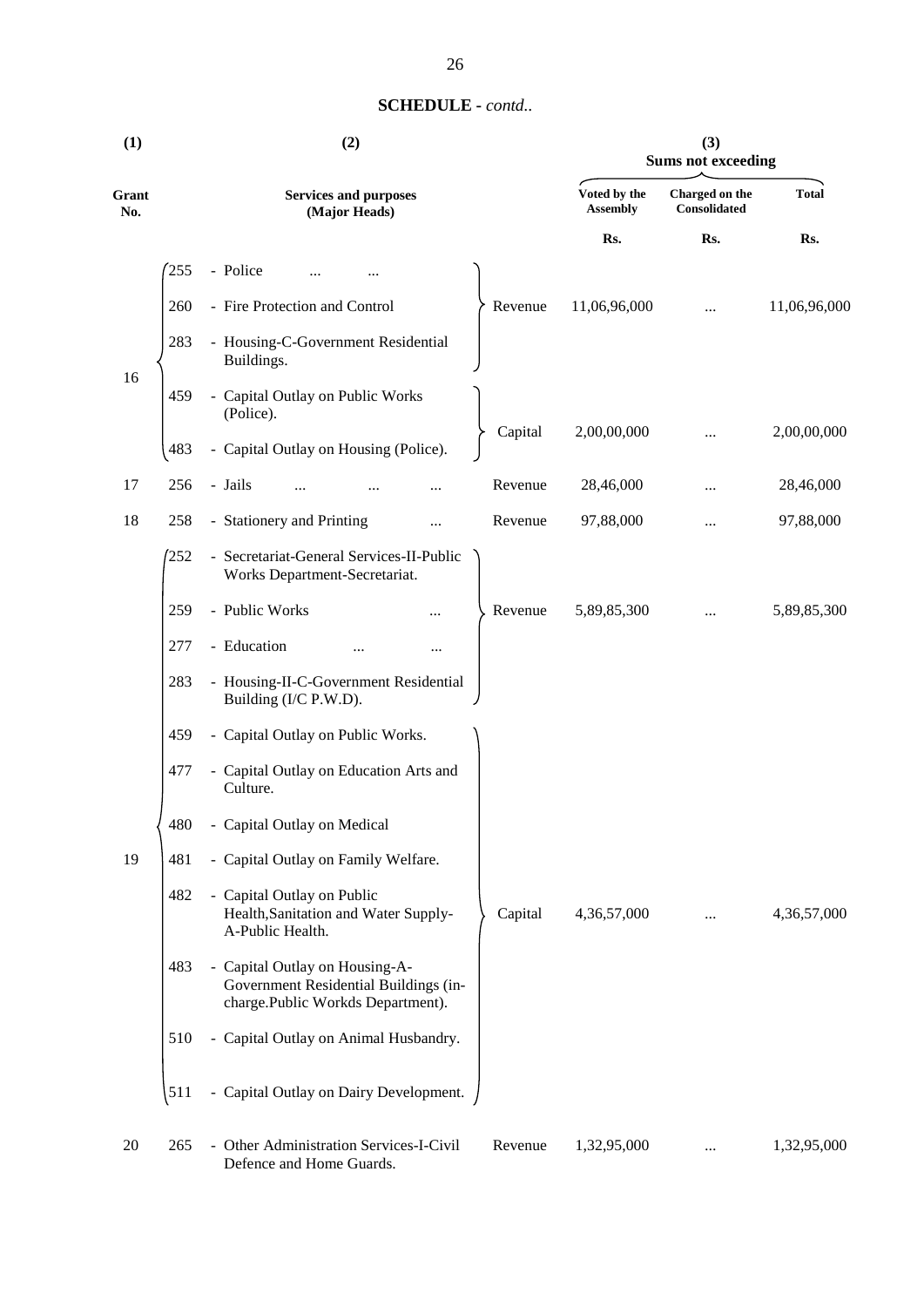| (1)          |            | (2)                                                                                                     | (3)<br><b>Sums not exceeding</b> |                                 |                                |              |
|--------------|------------|---------------------------------------------------------------------------------------------------------|----------------------------------|---------------------------------|--------------------------------|--------------|
| Grant<br>No. |            | <b>Services and purposes</b><br>(Major Heads)                                                           |                                  | Voted by the<br><b>Assembly</b> | Charged on the<br>Consolidated | <b>Total</b> |
|              |            |                                                                                                         |                                  | Rs.                             | Rs.                            | Rs.          |
|              | 265        | - Other Administrative Services-III-<br>Gazetters and Statistical Memoirs.                              |                                  |                                 |                                |              |
| 21           | 268        | - Miscellaneous General Services-<br>Pensions and Awards in consideration<br>of distinguished Services. | Revenue                          | 17,14,95,000                    |                                | 17,14,95,000 |
|              | 277        | - Education                                                                                             |                                  |                                 |                                |              |
|              | 278        | - Art and Culture                                                                                       |                                  |                                 |                                |              |
|              | 279        | - Scientific sErvices and Research.                                                                     |                                  |                                 |                                |              |
|              | 677        | - Loans for Education, Art and Culture.                                                                 | Capital                          | 20,000                          |                                | 20,000       |
| 22           | 265        | - Other Administrative Services-Iv-<br>Census, Vital Statistics, Guest Houses,<br>etc.                  | > Revenue                        | 41,26,000                       |                                | 41,26,000    |
| 23           | 283<br>265 | - Housing-II-C-Government Resident<br>Buildings (GAD).<br>- Other Administrative Services-V-            | Revenue                          | 8,72,000                        |                                | 8,72,000     |
|              |            | Miscellaneous Administrative<br>Services.                                                               |                                  |                                 |                                |              |
| 24           | 266        | - Pension and other Retirement Benefits.                                                                | Revenue                          | 77,23,000                       |                                | 77,23,000    |
| 25           | 267        | - Aid materials and Equipments.                                                                         | Revenue                          | 24,90,000                       |                                | 24,90,000    |
| 26           | 265        | - Other Administrative Services-VI-<br>State Lotteries.                                                 | Revenue                          | 1,05,000                        |                                | 1,05,000     |
|              | 268        | - Miscellaneous General Services, etc.                                                                  |                                  |                                 |                                |              |
|              | 280        | - Medical<br>                                                                                           |                                  |                                 |                                |              |
|              | 281        | - Family Welfare                                                                                        |                                  |                                 |                                |              |
|              | 282        | - Public Health, Sanitation and Water                                                                   | Revenue                          | 9,09,42,000                     |                                | 9,09,42,000  |
| 27           | 480        | Supplyu-A-Public Health Sanitation.<br>- Capital Outlay on Medical Health.                              |                                  |                                 |                                |              |
|              | 481        | - Capital Outlay on Family Welfare<br>(Health).                                                         | Capital                          | 79,10,000                       |                                | 79,10,000    |
|              | 482        | - Capital outlay on Public Health,<br>Sanitation and Water Supply (Health).                             |                                  |                                 |                                |              |
|              | 282        | - Public Health, Sanitation and Water<br>Supply-B-Sewerage and Water Supply.                            | Revenue                          | 2,65,08,000                     |                                | 2,65,08,000  |
|              | 283        | - Housing-C-Government Residential<br>Buildings.                                                        |                                  |                                 |                                |              |
| 28           | 482        | Capital Outlay on Public Health,<br>Sanitation and Water Supply.                                        | Capital                          | 13,06,01,000                    |                                | 13,06,01,000 |
|              | 682        | - Loans for Public Health, Sanitation                                                                   |                                  |                                 |                                |              |

and Water Supply.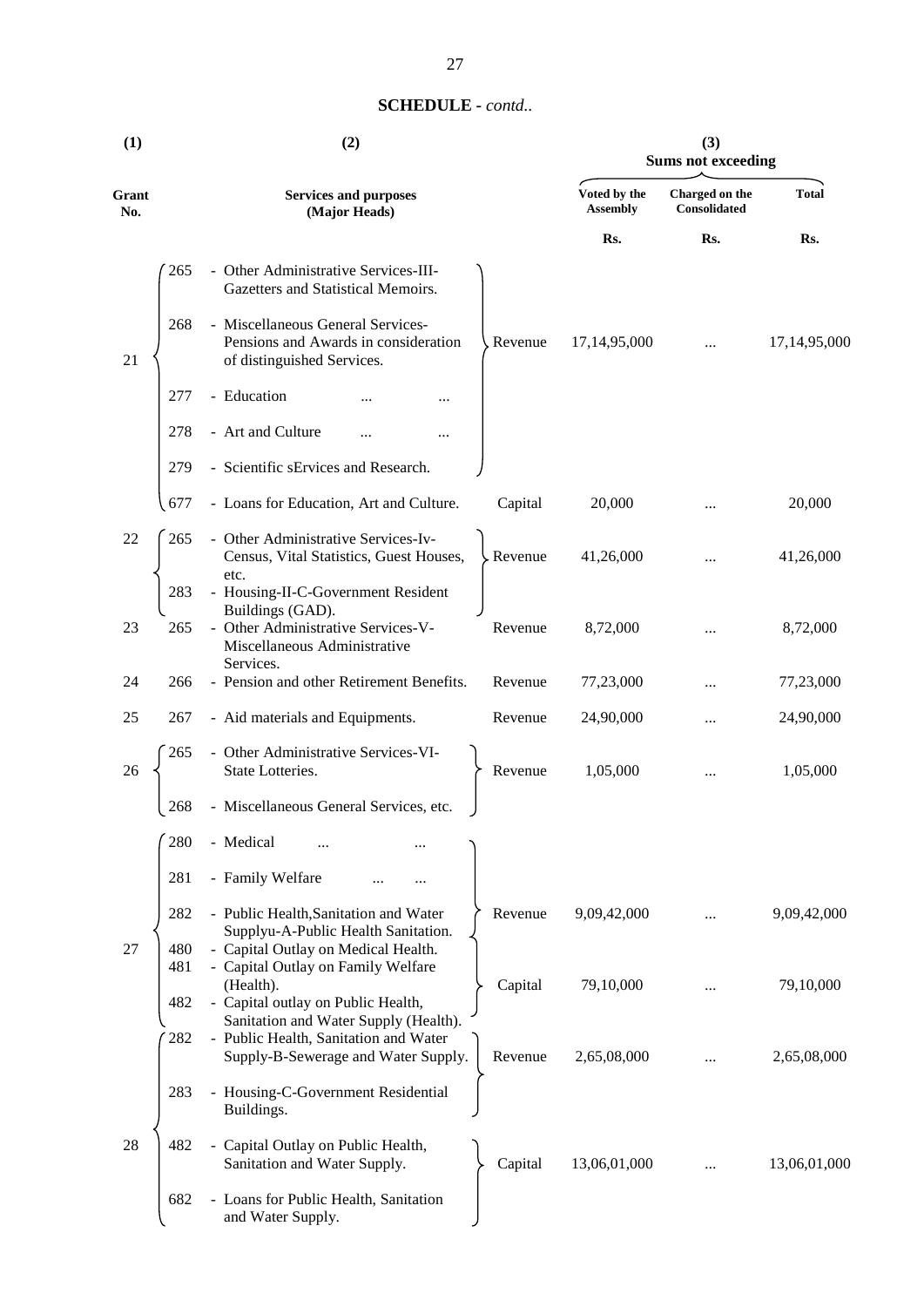| (1)          |     | (2)                                                                                                                               | (3)<br><b>Sums not exceeding</b> |                                 |                                |              |
|--------------|-----|-----------------------------------------------------------------------------------------------------------------------------------|----------------------------------|---------------------------------|--------------------------------|--------------|
| Grant<br>No. |     | <b>Services and purposes</b><br>(Major Heads)                                                                                     |                                  | Voted by the<br><b>Assembly</b> | Charged on the<br>Consolidated | <b>Total</b> |
|              |     |                                                                                                                                   |                                  | Rs.                             | Rs.                            | Rs.          |
| 29           | 283 | - Housing-I-A-General and B-Housing<br>Schemes.                                                                                   | Revenue                          | 14,77,000                       |                                | 14,77,000    |
|              | 683 | - Loans for Housing                                                                                                               | Capital                          | 35,00,000                       | $\cdots$                       | 35,00,000    |
| 30           | 284 | - Urban Development-A-General-I-<br>Municipal Administration.                                                                     | Revenue                          | 19,30,000                       | $\cdots$                       | 19,30,000    |
|              | 684 | - Loans for Urban Development.                                                                                                    | Capital                          | $\ddotsc$                       |                                |              |
| 31           | 284 | - Urban Development-A-General-II-<br>Town and Regional Planning.                                                                  | Revenue                          | 75,35,000                       | $\cdots$                       | 75,35,000    |
|              | 483 | - Capital Oultay on Housing-A-<br>Government Residential Buildings<br>$(TCP)$ .                                                   | Capital                          | 37,57,000                       |                                | 37,57,000    |
|              | 484 | Capital Outlay on Urban<br>Development-A-General.                                                                                 |                                  |                                 |                                |              |
| 32           | 285 | - Information and Publicity<br>$\ddotsc$                                                                                          | Revenue                          | 37,55,000                       | $\cdots$                       | 37,55,000    |
|              | 287 | - Labour and Employment-I-A-Labour.                                                                                               |                                  |                                 |                                |              |
| 33           | 287 | - Labour and Employment-II-A-Labour-<br>Inspectorate of Factorise and Steam<br>Boilers.                                           | Revenue                          | 64,24,000                       | $\cdots$                       | 64,24,000    |
|              | 287 | - Labour and Employment-III-B-<br>Employment and Training.                                                                        |                                  |                                 |                                |              |
|              | 288 | - Social Security and Welfare-A-I-Civil<br>Supplies.                                                                              | Revenue                          | 33,37,000                       |                                | 33,37,000    |
|              | 309 | - Food                                                                                                                            |                                  |                                 |                                |              |
| 34           | 488 | - Capital Outlay on Social Security and<br>Welfare-E-Other Social Security and<br>Welfare Programmes-I-Civil Supplies<br>Schemes. | Capital                          | 1,19,900                        | $\cdots$                       | 1,19,900     |
|              | 509 | Capital Outlay on Food.<br>$\overline{\phantom{0}}$                                                                               |                                  |                                 |                                |              |
| 35           | 288 | - Social Security and Welfare-B-II-<br>Relief and Rehabilitation of Displaced<br>Persons.                                         | Revenue                          | 5,000                           |                                | 5,000        |
|              | 688 | - Loans for Social Security and Welfare-<br>I-Relief Measures and Rehabilitation<br>Schemes.                                      | Capital                          | $\cdots$                        |                                |              |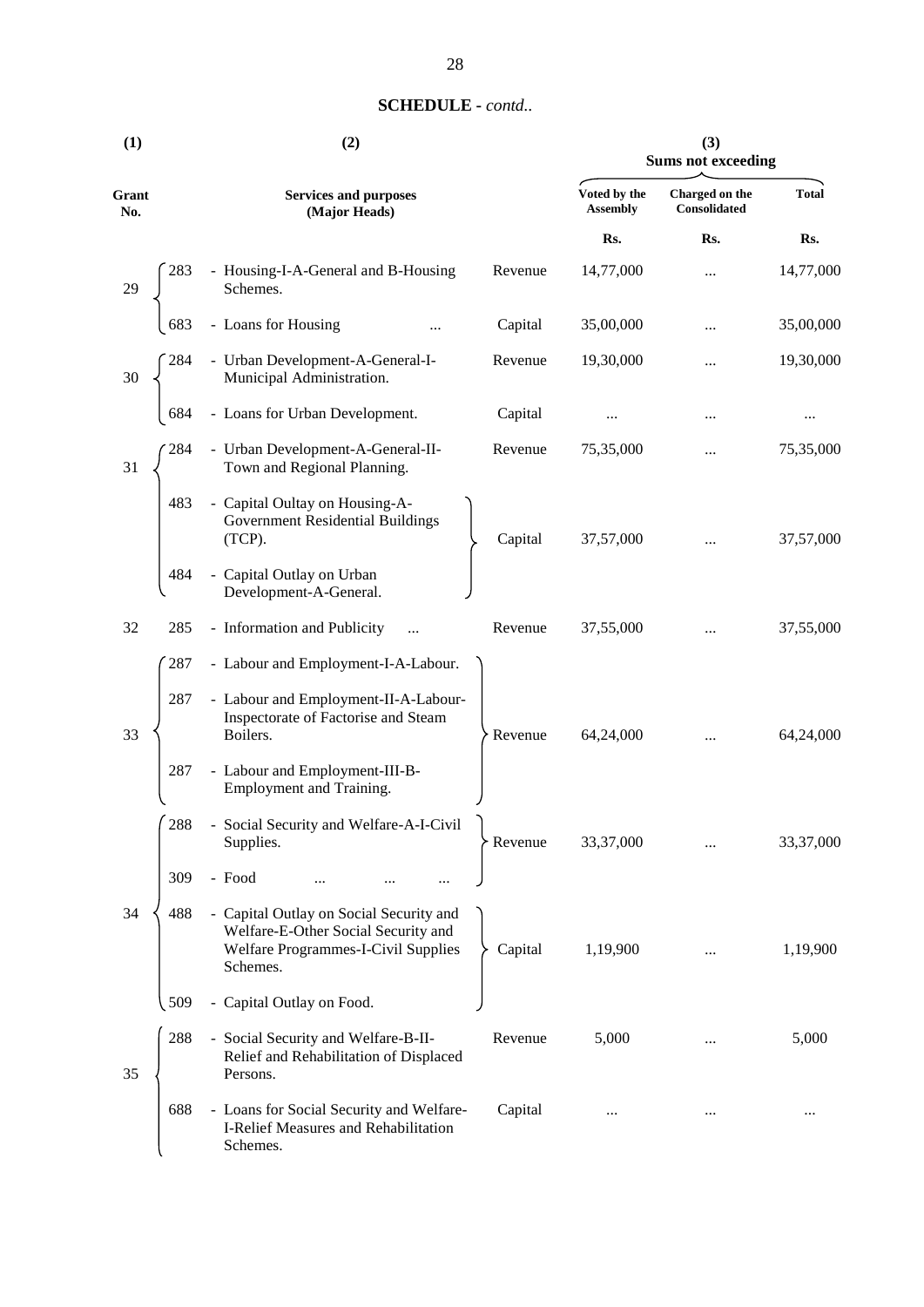| (1)          |     | (2)                                                                                                                                                 | (3)<br><b>Sums not exceeding</b> |                                |              |  |
|--------------|-----|-----------------------------------------------------------------------------------------------------------------------------------------------------|----------------------------------|--------------------------------|--------------|--|
| Grant<br>No. |     | <b>Services and purposes</b><br>(Major Heads)                                                                                                       | Voted by the<br><b>Assembly</b>  | Charged on the<br>Consolidated | <b>Total</b> |  |
|              |     |                                                                                                                                                     | Rs.                              | Rs.                            | Rs.          |  |
| 36           | 288 | - Social Security and Welfare-C-III-<br>Revenue<br>Welfare of Scheduled Castes,<br>Scheduled Tribes and Other Backward<br>Classes-D-Social Welfare. | 1,97,03,000                      | $\cdots$                       | 1,97,03,000  |  |
|              | 688 | - Loans for Social Security and Welfare-<br>Classes<br>C-II-Welfare of Scheduled Castes<br>Scheduled Tribes and other Backward<br>Classes.          |                                  |                                |              |  |
| 37           | 288 | - Social Security and Welfare-E-Other<br>Revenue<br>Social Security and Welfare<br>Programmes-IV-Soldiers', Sailors' and<br>Airmen's Board.         | 2,04,000                         |                                | 2,04,000     |  |
|              | 688 | - Loans for Social Security and Welfare-<br>II-Loans to Ex-Service Personnels.                                                                      |                                  |                                |              |  |
| 38           | 288 | - Social Security and Welfare-E-Other<br>Revenue<br>Social Security and Welfare<br>Programmes-V-Other Programmes.                                   | 1,45,000                         |                                | 1,45,000     |  |
| 39           | 295 | - Other Social and Community Services.<br>Revenue                                                                                                   | 4,25,000                         |                                | 4,25,000     |  |
| 40           | 296 | - Secretariat-Economic Services-II-<br>Revenue<br>Planning Boards and attached Offices.                                                             | 60,80,000                        |                                | 60,80,000    |  |
|              | 298 | - Co-operation<br>Revenue<br>$\ddotsc$                                                                                                              | 1,52,48,000                      |                                | 1,52,48,000  |  |
|              | 498 | - Capital Outlay on Co-operation.                                                                                                                   |                                  |                                |              |  |
| 41           | 505 | - Capital Outlay on Agriculture.<br>Capital                                                                                                         | 67,25,000                        |                                | 67,25,000    |  |
|              | 698 | - Loans to Co-operative Societies.                                                                                                                  |                                  |                                |              |  |
|              | 299 | - Special and Backward Areas-C-North<br>Revenue<br>Eastern Areas.                                                                                   | 1,92,81,000                      |                                | 1,92,81,000  |  |
| 42           | 499 | - Capital Outlay on Special and<br>Backward Areas-C-North Eastern<br>Areas.<br>Capital                                                              | 5,12,60,000                      |                                | 5,12,60,000  |  |
|              | 699 | - Loans for Special and Backward<br>Areas-C-North Eastern Areas.                                                                                    |                                  |                                |              |  |
| 43           | 304 | - Other General Economic Services-I-<br>Revenue<br>Economic Advice and Statistics.                                                                  | 35,55,000                        |                                | 35,55,000    |  |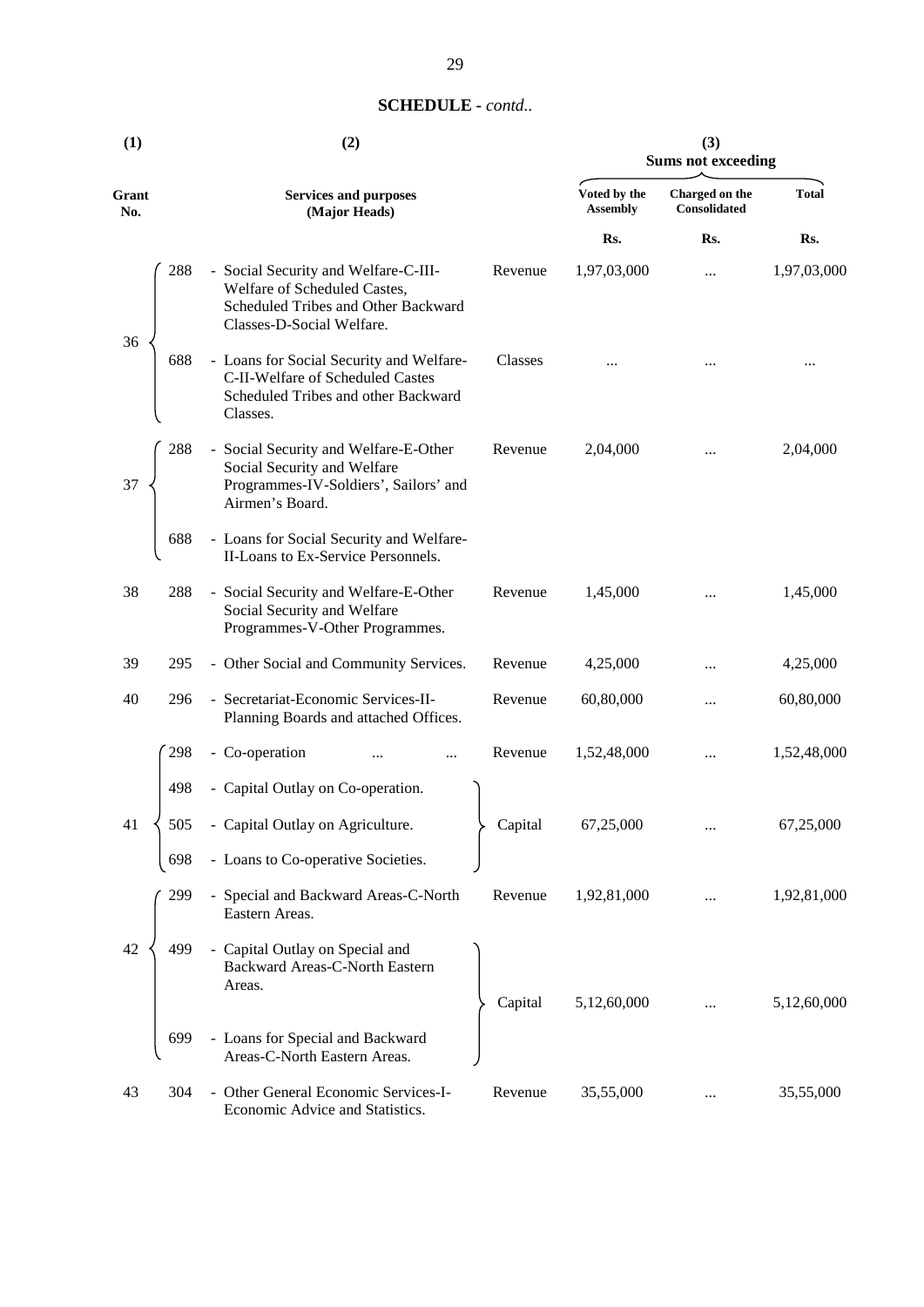| (1)          |     | (2)                                                                                                                                    | (3)<br><b>Sums not exceeding</b> |                                 |                                       |              |
|--------------|-----|----------------------------------------------------------------------------------------------------------------------------------------|----------------------------------|---------------------------------|---------------------------------------|--------------|
| Grant<br>No. |     | <b>Services and purposes</b><br>(Major Heads)                                                                                          |                                  | Voted by the<br><b>Assembly</b> | Charged on the<br><b>Consolidated</b> | <b>Total</b> |
|              |     |                                                                                                                                        |                                  | Rs.                             | Rs.                                   | Rs.          |
| 44           | 304 | - Other General Economic Services-II-<br>Regulation of Weights and Measures<br>and 283-Housing-C-Government<br>Residential Buildings.  | Revenue                          | 15,85,000                       | $\ddotsc$                             | 15,85,000    |
| 45           | 305 | - Agriculture/303-I-Minor<br>Irrigation/295-Other Social and<br>Community Services/283-Housing-C-<br>Government Residential Buildings. | Revenue                          | 6,08,37,000                     |                                       | 6,08,37,000  |
|              | 515 | - Investments in Agricultural Financial<br>Institutions.                                                                               | Capital                          | 2,01,00,000                     |                                       | 2,01,00,000  |
|              | 705 | - Loans for Agriculture.                                                                                                               |                                  |                                 |                                       |              |
|              | 306 | - Minor Irrigation-II-Works under<br><b>Embankment</b> and Drainage<br>Wing.P.W.D. Minor Irrigation<br>Projects.                       | Revenue                          | 8,37,000                        |                                       | 8,37,000     |
|              | 333 | - Irrigation, Navigation, Drainage and<br>Flood Control Projects.                                                                      |                                  |                                 |                                       |              |
| 46           | 506 | - Capital Outlay on Minor Irrigation,<br>Soil Conservation and Area<br>Development.                                                    | Capital                          | 30,00,000                       |                                       | 30,00,000    |
|              | 533 | - Capital Outlay on Irrigation<br>Navigation, Drainage and Flood<br>Control Project.                                                   |                                  |                                 |                                       |              |
| 47           | 307 | - Soil and Water Conservation and 283-<br>Housing-C-Government Residential                                                             | Revenue                          | 3,52,65,000                     |                                       | 3,52,65,000  |
|              | 308 | Buildings.<br>- Area Development                                                                                                       | Revenue                          | 2,27,97,000                     |                                       | 2,27,97,000  |
| 48           | 706 | - Loans for Minor Irrigation Soil<br>Conservation and Area Development.                                                                | Capital                          |                                 |                                       |              |
| 49           | 310 | - Animal Husbandry and 283-Housing-<br>C-Government Residential Buildings.                                                             | Revenue                          | 2,58,44,000                     |                                       | 2,58,44,000  |
|              | 710 | - Loans for Animal Husbandry                                                                                                           | Capital                          | $\cdots$                        |                                       |              |
| 50           | 311 | - Dairy Development and 283-Housing-<br>C-Government Residential Buildings.                                                            | Revenue                          | 69,99,000                       |                                       | 69,99,000    |
| 51           | 312 | - Fisheries and 283-Housing-C-<br>Government Residential Buildings.                                                                    | Revenue                          | 61,56,000                       |                                       | 61,56,000    |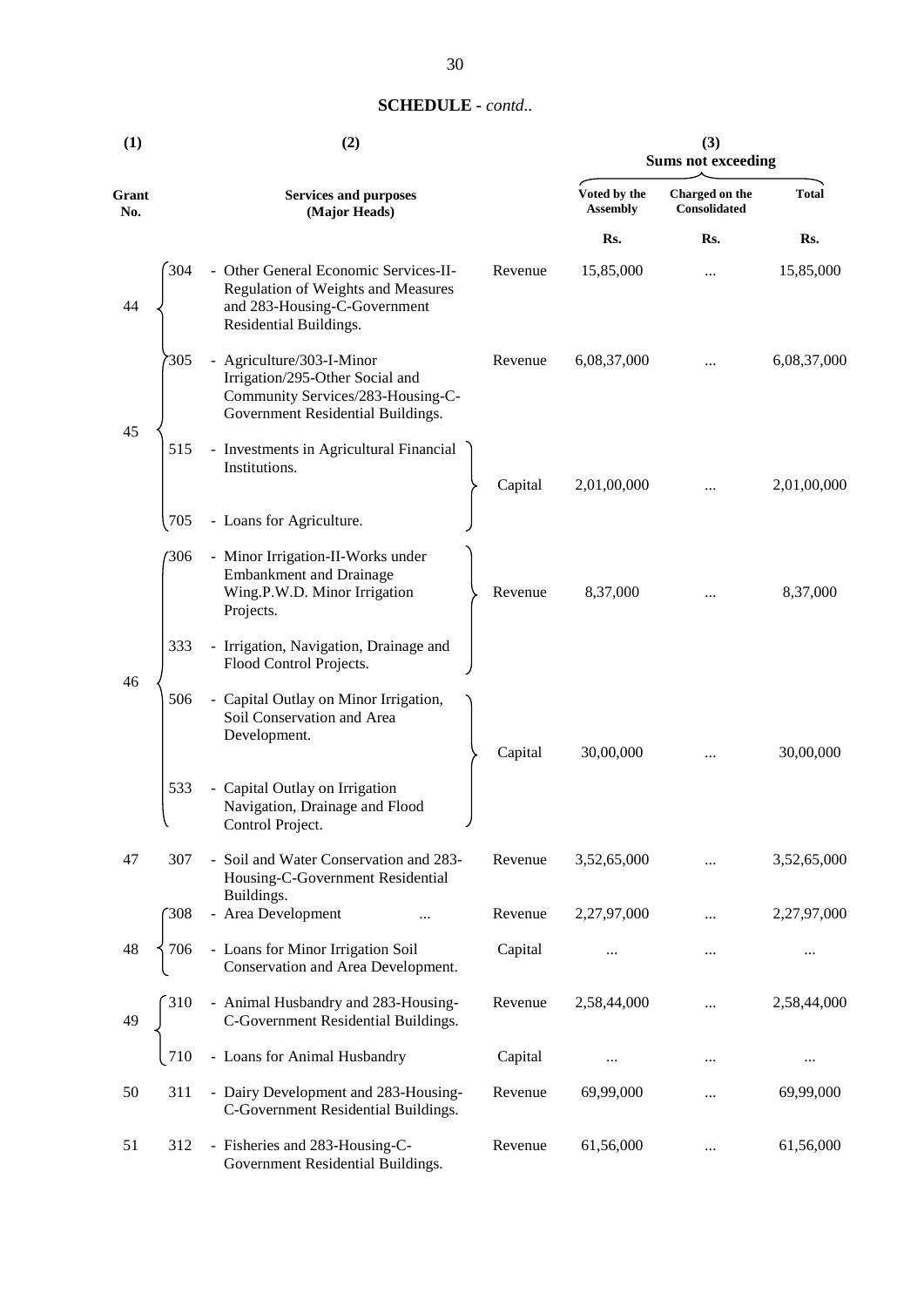| <b>SCHEDULE</b> - contd |  |
|-------------------------|--|
|-------------------------|--|

| (1)          |     | (2)                                                                                                                      | (3)<br><b>Sums not exceeding</b> |                                 |                                |              |
|--------------|-----|--------------------------------------------------------------------------------------------------------------------------|----------------------------------|---------------------------------|--------------------------------|--------------|
| Grant<br>No. |     | <b>Services and purposes</b><br>(Major Heads)                                                                            |                                  | Voted by the<br><b>Assembly</b> | Charged on the<br>Consolidated | <b>Total</b> |
|              |     |                                                                                                                          |                                  | Rs.                             | Rs.                            | Rs.          |
|              | 313 | - Forest                                                                                                                 | Revenue                          | 5,09,00,000                     |                                | 5,09,00,000  |
| 52           | 513 | - Capital Outlay on Forest.                                                                                              | Capital                          | 5,00,000                        | $\cdots$                       | 5,00,000     |
|              | 314 | - Community Development-283-<br>Housing-C-Government Residential<br>Buildings and 288-Social Security and<br>Welfare.    |                                  |                                 |                                |              |
| 53           | 314 | - Community Development-II-C-Rural<br>Works Programme.                                                                   | Revenue                          | 6,12,07,000                     |                                | 6,12,07,000  |
|              | 714 | - Loans for Comunity Development.                                                                                        | Capital                          |                                 |                                |              |
|              | 320 | - Industries                                                                                                             | Revenue                          | 51,17,000                       |                                | 51,17,000    |
|              | 520 | - Capital Outlay on Industrial Research<br>and Development.                                                              |                                  |                                 |                                |              |
| 54           | 522 | - Capital Outlay on Machinery and<br>Engineering Industries.                                                             |                                  |                                 |                                |              |
|              | 526 | - Capital Outlay on Consumer Industries                                                                                  | Capital                          | 1,30,00,000                     |                                | 1,30,00,000  |
|              | 720 | - Loans for Industrial Research and<br>Development.                                                                      |                                  |                                 |                                |              |
|              | 321 | - Village and Small Industries-I-<br>Handloom and Sericulture and 283-<br>Housing-C-Government Residential<br>Buildings. | Revenue                          | 1,16,15,000                     |                                | 1,16,15,000  |
| 55           | 698 | - Loans to Co-operative Societies.                                                                                       | Capital                          |                                 |                                |              |
|              | 721 | - Loans for Village and Samll<br>Industries-I-Handloom and Sericulture.                                                  |                                  |                                 |                                |              |
|              | 321 | - Villge and Small Industries-II-Small<br>Industries and 283-Housing-C-<br>Government Residential Buildings.             | Revenue                          | 1,82,31,000                     |                                | 1,82,31,000  |
| 56           | 521 | - Capital Outlay on Village and Small<br>Industries-II-Small Industries.                                                 | Capital                          | 8,00,000                        |                                | 8,00,000     |
|              | 721 | - Loans for Village and Small<br>Industries-II-Small Industries.                                                         |                                  |                                 |                                |              |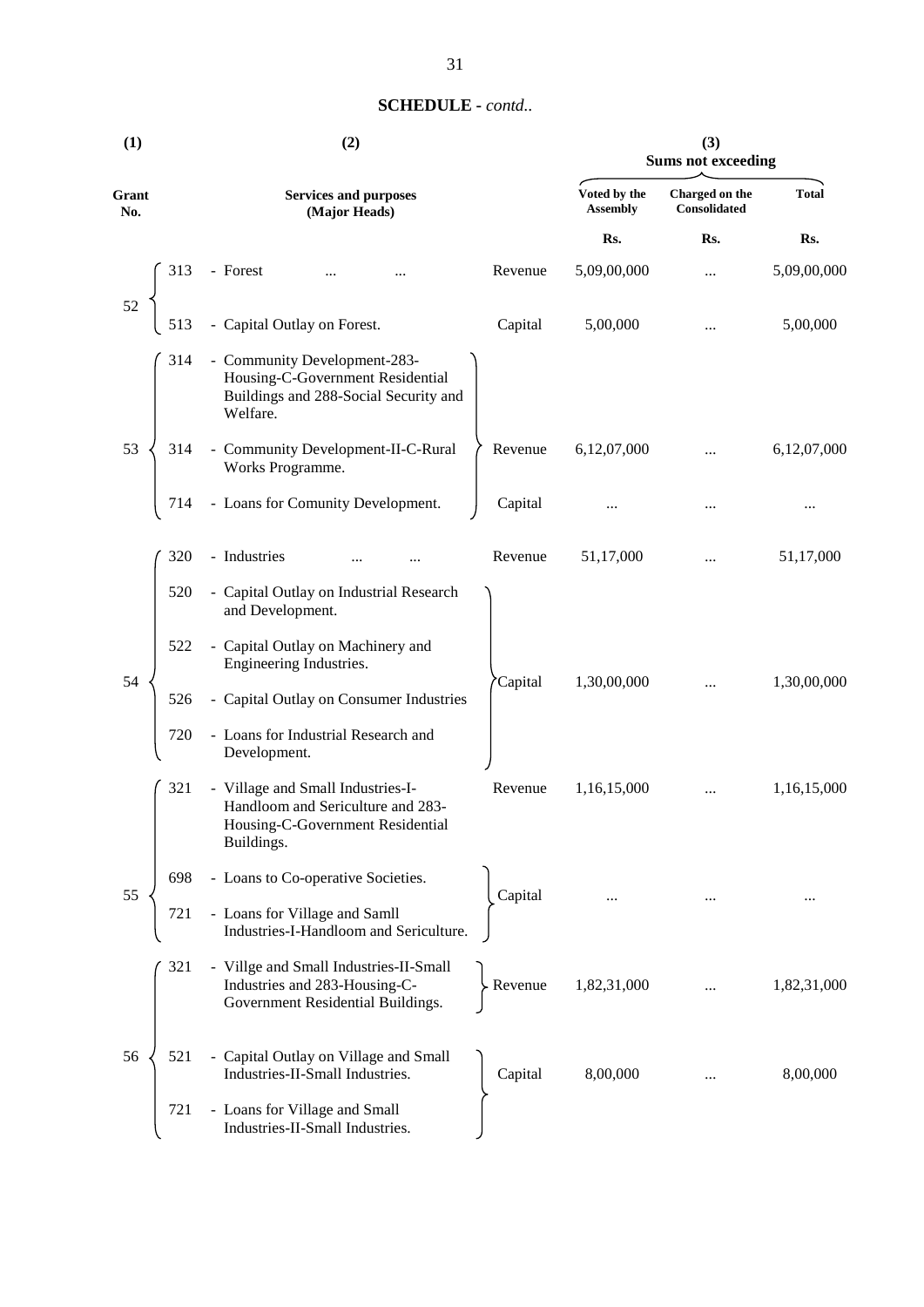| (1)          |     | (2)                                                                | (3)<br><b>Sums not exceeding</b> |                                 |                                |              |
|--------------|-----|--------------------------------------------------------------------|----------------------------------|---------------------------------|--------------------------------|--------------|
| Grant<br>No. |     | <b>Services and purposes</b><br>(Major Heads)                      |                                  | Voted by the<br><b>Assembly</b> | Charged on the<br>Consolidated | <b>Total</b> |
|              |     |                                                                    |                                  | Rs.                             | Rs.                            | Rs.          |
|              | 328 | - Mines and Minerals-B-Regulation and<br>Development of Mines.     | Revenu<br>e                      | 43,23,000                       | $\cdots$                       | 43,23,000    |
| 57           | 528 | - Capital Outlay on Mining and<br>Metallurgical Industries.        | Capital                          | 7,00,000                        | $\cdots$                       | 7,00,000     |
|              | 337 | - Roads and Bridges                                                | Revenu                           | 6,03,06,0000                    | $\cdots$                       | 6,03,06,0000 |
| 58           | 537 | - Capital Outlay on Roads and Bridges.                             | e<br>Capital                     | 10,52,42,000                    |                                | 10,52,42,000 |
|              | 339 | - Tourism                                                          | Revenu                           | 54,14,000                       |                                | 54,14,000    |
| 59           | 544 | - Capital Outlay on Other Transport and<br>Communication Services. | e<br>Capital                     | $\ddotsc$                       | $\cdots$                       |              |
| 60           | 500 | - Investment in General Financial and<br>Institutions.             | Capital                          | $\cdots$                        | $\cdots$                       | $\cdots$     |
|              | 603 | - Internal Debt of the State Government<br>(Charged).              | Capital                          | $\ddotsc$                       | 25,42,73,400                   | 25,42,73,400 |
|              | 604 | - Loans and Advances from the Central<br>Government (Charged).     | Capital                          |                                 | 8,00,77,300                    | 8,00,77,300  |
| 61           | 766 | - Loans to Government Servants.                                    | Capital                          | 1,21,50,000                     |                                | 1,21,50,000  |
| 62           | 767 | - Miscellaneous Loans<br>$\cdots$                                  | Capital                          | $\cdots$                        | $\cdots$                       | $\ldots$     |
| 63           | 768 | - Inter-State Settlement<br>$\cdots$                               | Capital                          | 36,69,900                       |                                | 36,69,900    |
| 64           | 769 | - Appropriation to Contingency Fund.                               | Capital                          |                                 |                                | $\cdots$     |

**Total ... 1,48,49,10,100** *40,14,76,200* **1,88,63,86,300**

- 
-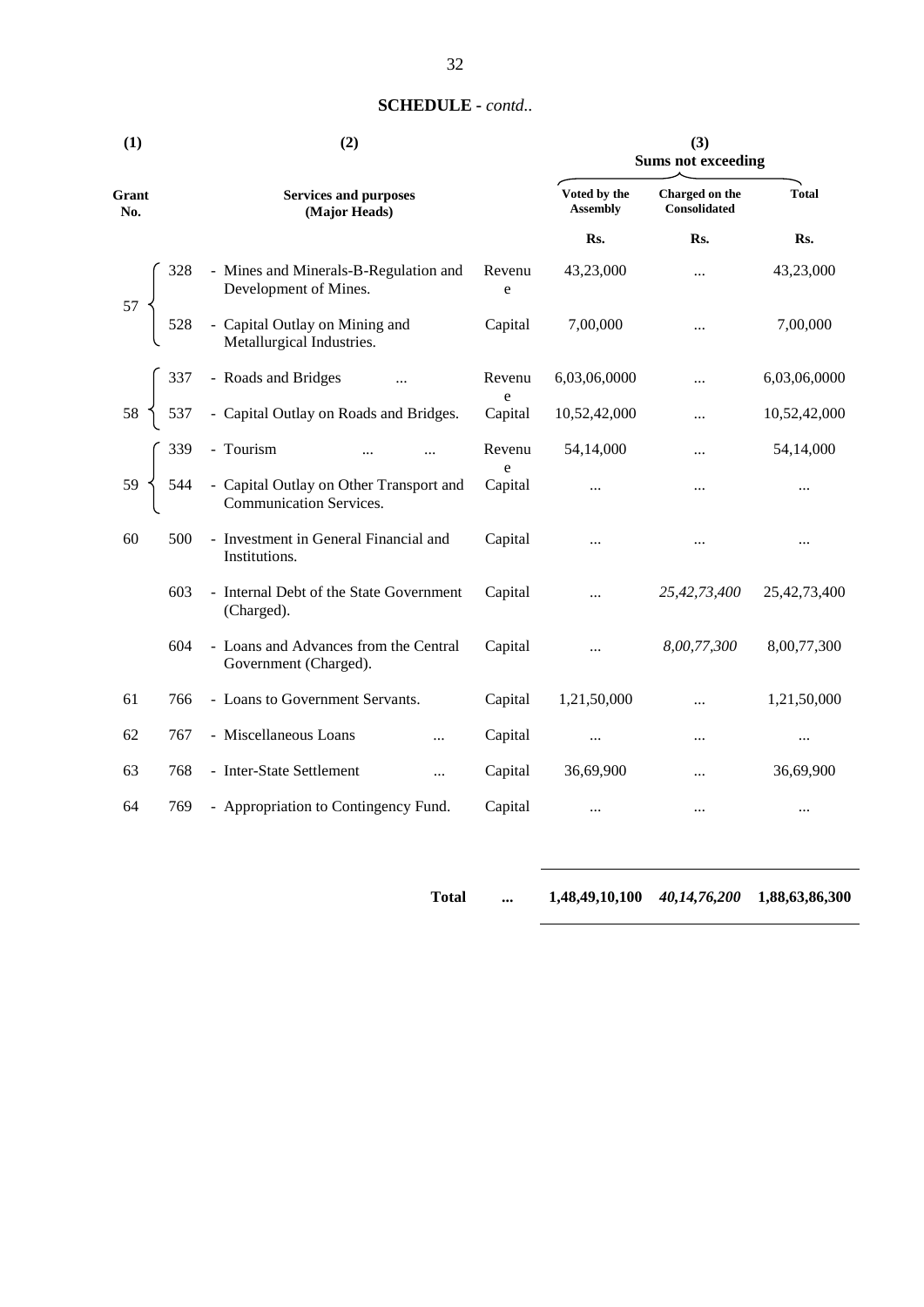#### **MEGHALAYA ACT 7 OF 1984**

#### **THE SHILLONG COMMERCE COLLEGE (TAKING-OVER OF MANAGEMENT) ACT, 1984**

#### **(As passed by the Assembly)**

[Received the assent of the President on the  $17<sup>th</sup>$  November, 1984]

(Published in the *Gazette of Meghalaya*, Extraordinary, dated 28<sup>th</sup> November, 1984)

**An**

**Act**

**to provide for the taking-over of the Management of the Shillong Commerce College within the State of Meghalaya from the present Governing Body and other committees of the College and holders of the offices of the College for a limited period in the public interest and in order to secure the proper management and control of the college.**

Be it enacted by the Legislature of Meghalaya in the Thirty-Fifth Year of the Republic of India as follows:-

| Short title and<br>commencement. | 1. | (1) This Act may be called the Shillong Commerce College (Taking-<br>over of Management) Act, 1984.                                                                  |  |
|----------------------------------|----|----------------------------------------------------------------------------------------------------------------------------------------------------------------------|--|
|                                  |    | (2) It shall be deemed to have come into force on and from the $14th$<br>day of May, 1984.                                                                           |  |
| Definitions.                     | 2. | In this Act, unless the context otherwise requires:-                                                                                                                 |  |
|                                  |    | (a) "appointed day" means the $14th$ day of May, 1984 at 16-00<br>hours;                                                                                             |  |
|                                  |    | (b) "College" means the Shillong Commerce College;                                                                                                                   |  |
|                                  |    | (c) "Director" means Director of Public Instruction, Meghalaya;                                                                                                      |  |
|                                  |    | (d) "government" or "State Government" means Government of<br>Meghalaya;                                                                                             |  |
|                                  |    | (e) "Governing body" means the Government Body of the<br>College constituted by the State Government before the<br>commencement of this Act and functioning as such; |  |
|                                  |    | (f) "prescribed" means prescribed by rules made under this Act.                                                                                                      |  |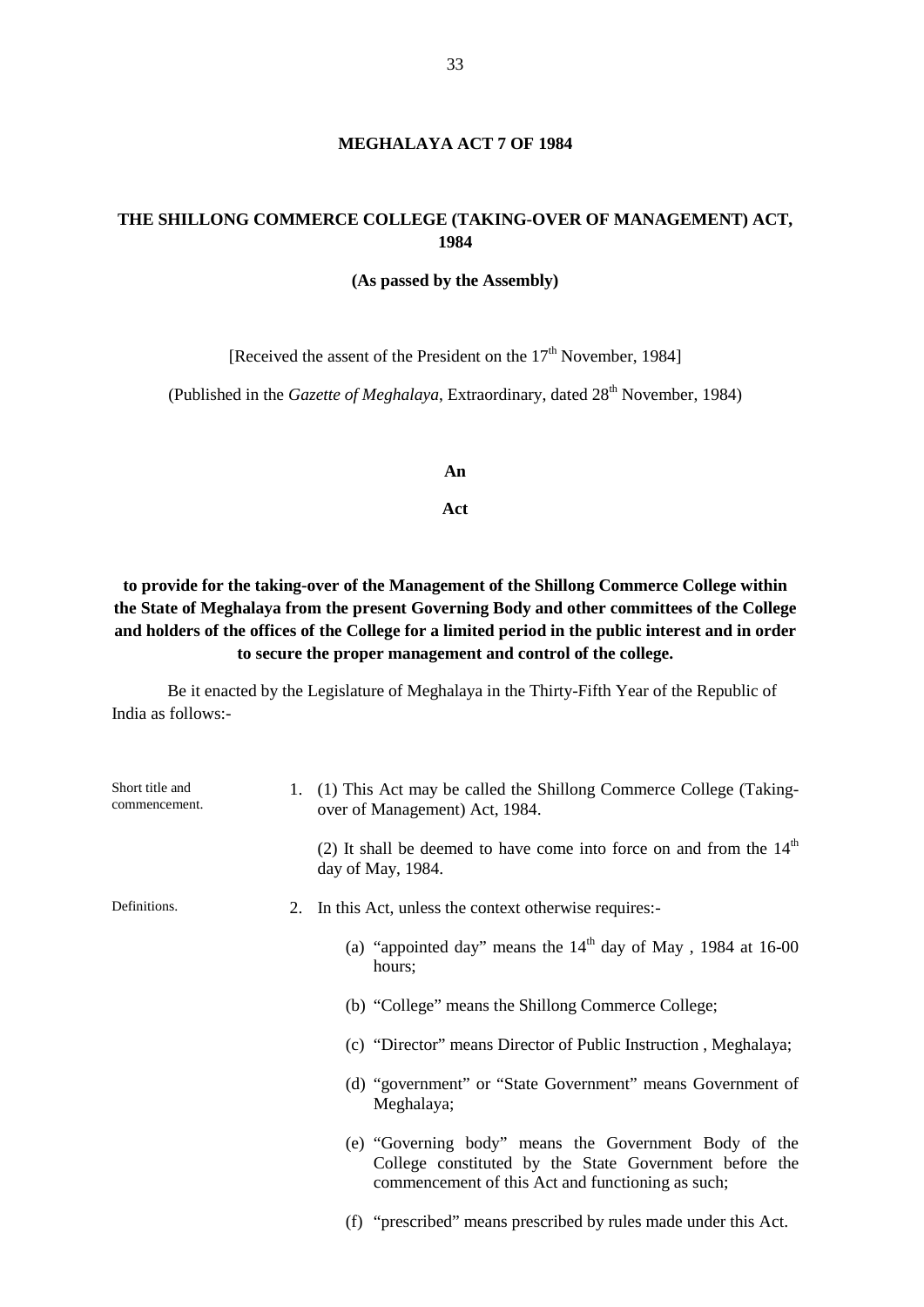Transfer of the management and control of the Commerce College and vesting thereof in the State Government.

3. (1) On and from the appointed day and for a period of five years thereafter, the management of and the control over the Commerce College and all the affairs of the said College within the State of Meghalaya shall be deemed to have been transferred to have been vested in the State Government.

(2) On the transfer and vesting of the management and control over the College to the State Government under sub-section (1),-

- (a) the Governing Body and any other committee of the College the President, Secretary, Principal, Lecturers, if any , of the College and all other persons in-charge of or holding any other offices in the management of and control over the affairs of the College in any other capacity shall cease to exercise any power or function regarding management and control of the College within the State of Meghalaya and every such Committee or Body shall be deemed to have been superseded and dissolved and every person hereinbefore mentioned shall be deemed to have vacated their respective Offices.
- (b) all properties, movable and immovable and all right powers, privileges of the College within the State of Meghalaya which immediately before the commencement of this Act, belong to the College or any other committee or persons holding any other office, shall, for the purposes of such management and control, vest in the State Government and the State Government may utilise the properties for such educational purposes, including, including running a Science College, as it deems necessarily.
- 4. (1) The State Government may for the purposes of management of and control over the College and all its affairs the management and control of which have been vested in the State Government under Sectiuon3, from time to time by orders in the official Gazette appoint such officer or officers of the State Government and/or committee or committees constituted of such officers of the Government and/ or other persons as members thereof to exercise such powers, duties and functions and for such period as may be specified in the orders;

Provided that the State Government may change the composition of any committee at any time before the expiry of the term of the office of members.

(2) A person nominated as member to any committee under sub section  $(1)$  shall hold office at the pleasure of the Government and such person may resign from membership of the committee by giving notice in writing to the State Government and shall, on such resignation being accepted by the State Government, cease as member of the committee.

Management of and control over the College and its affairs.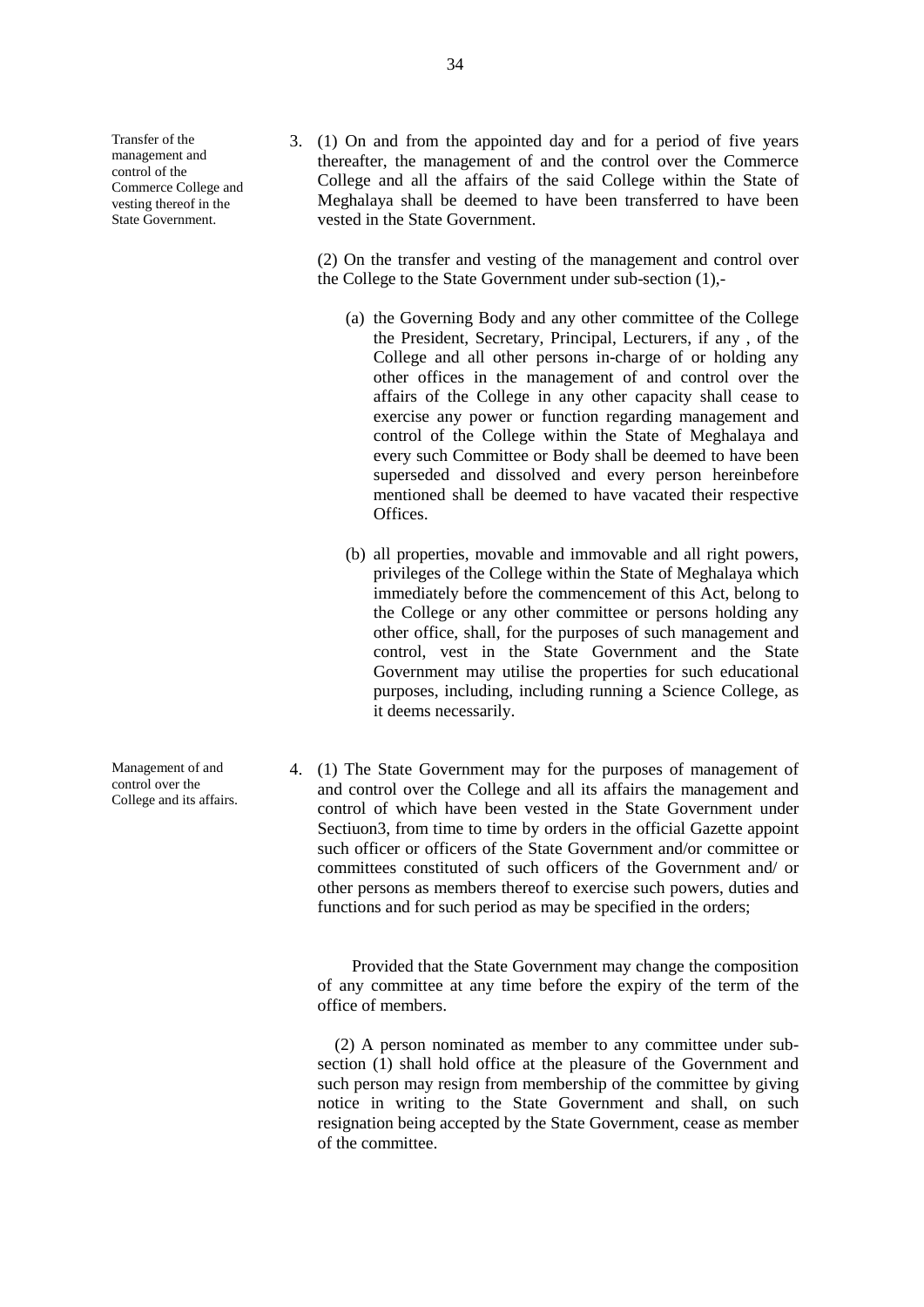Preparation and submission of statements and penalty for non compliance.

immediately before the commencement of this Act shall prepare a statement in relation to all matters of the College which they were required to deal with immediately before the commencement of this Act and submit the same within a period of fifteen days from the date of commencement of this Act or within such further time as may be granted by the State Government appointed by the State Government appointed by the State Government in this behalf.

5. (1) Notwithstanding anything in the preceding section, the President, Secretary, Treasurer, if any of the College, functioning as such

(2) If any person, without any reasonable excuse knowingly and wilfully makes default in complying with the requirements of the preceding sub-section, he shall be punishable with imprisonment which may extend to three months or with fine which may extend to five hundred rupees or with both.

Delivery of properties, 6. (1) Notwithstanding anything in Section 4 of this Act, the President, Secretary, Treasurer, if any, of the College, functioning as such immediately before the commencement of this Act and any other person in custody of accounts, registers, records, other documents or properties of and relating to the College shall handover such custody to the officers of the Government appointed under sub-section (1) of Section.

> 4. Within a period of one week from the date of their appointment or within such further time as may be granted by the Government in this behalf.

> (2) If any person, without any reasonable excuse knowingly and wilfully makes default in complying with the requirements of the preceding sub-section he shall be punishable with imprisonment which may extend to six months or with fine which may extend to two thousand rupees or with both;

- 7. The State Government may create and maintain in the manner prescribed as fund to be called the "Commerce College Fund" into which shall be paid all receipts and income of the College and out of which shall be met all expenses and disbursement of the College.
	- 8. Upon the expiration of the period of five years from the appointed day the management and control of the College within the State of Meghalaya shall revert back to an adhoc committee Body constituted for the purpose;

Provided that the State Government may, at any time before the expiration of the said period of five years, transfer back the management and control of the College to an adhoc committee constituted for the purpose;

Books of Accounts, Registers, etc., and penalty for non compliance.

Creation of College Fund.

Relinquishment of management of the College or acquisition of the College.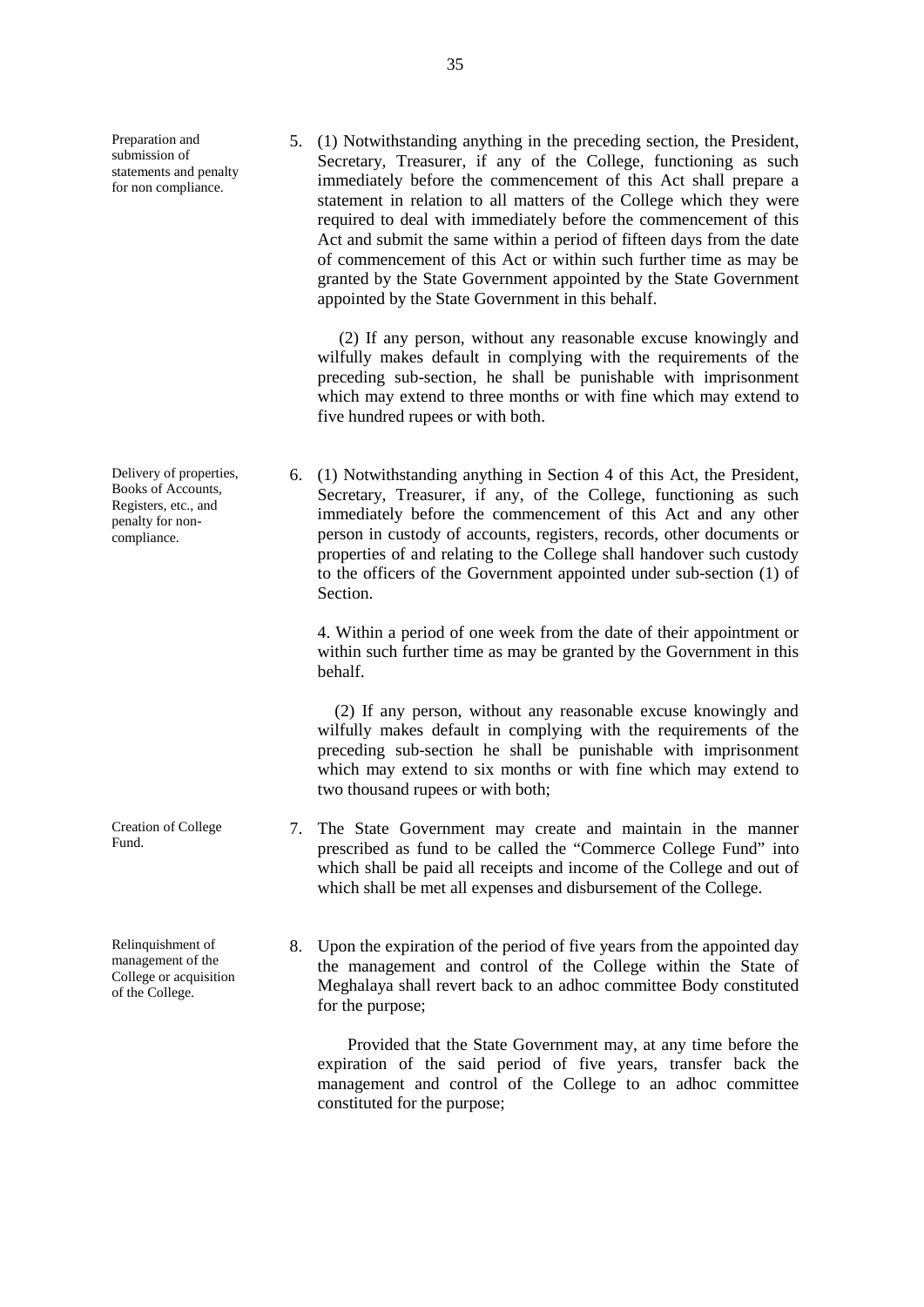Provided further that the State Government may, in the public interest, at any time before the expiry of the said period of five years acquire the property (movable and immovable) of the College for any public purpose connected with education, by publishing a notification to this to this effect in the Official Gazette. The acquired property shall vest absolutely in the Government free from all encumbrances. The amount payable as compensation, if any, shall be fixed by the Government, which shall be final and binding. Protection of action taken under the Act. 9. (1) No suit, prosecution or other legal Proceeding shall lie against any officer of the Government or member of any committee in respect of anything which is in good faith done or intended to be done in pursuance of this Act. (2) No suit, or other legal proceeding shall lie against the State Government, any committee or any member thereof or any officer of the Government for any damage caused or likely to be caused by anything which is in good faith done or intended to be done in pursuance of this Act. Power to make rules. 10. The State Government may, by notification, make rules to carry out the objectives of this Act in any matter as may be prescribed. Over-riding effect of the Act. 11. (1) The provisions of this Act and the rules framed there under shall have effect notwithstanding anything in the Societies Registration Act, 1860 or in the Memorandum of Association or the Rules and Regulation of the College. (2) During the period this Act is in force, no member of the College shall exercise any right under section 13 of the Societies Registration Act, 1860. Repeal of Ordinance 1 12. The Shillong Commerce College (Taking-over of Management)

Ordinance, 1984 is hereby repealed.

of 1984.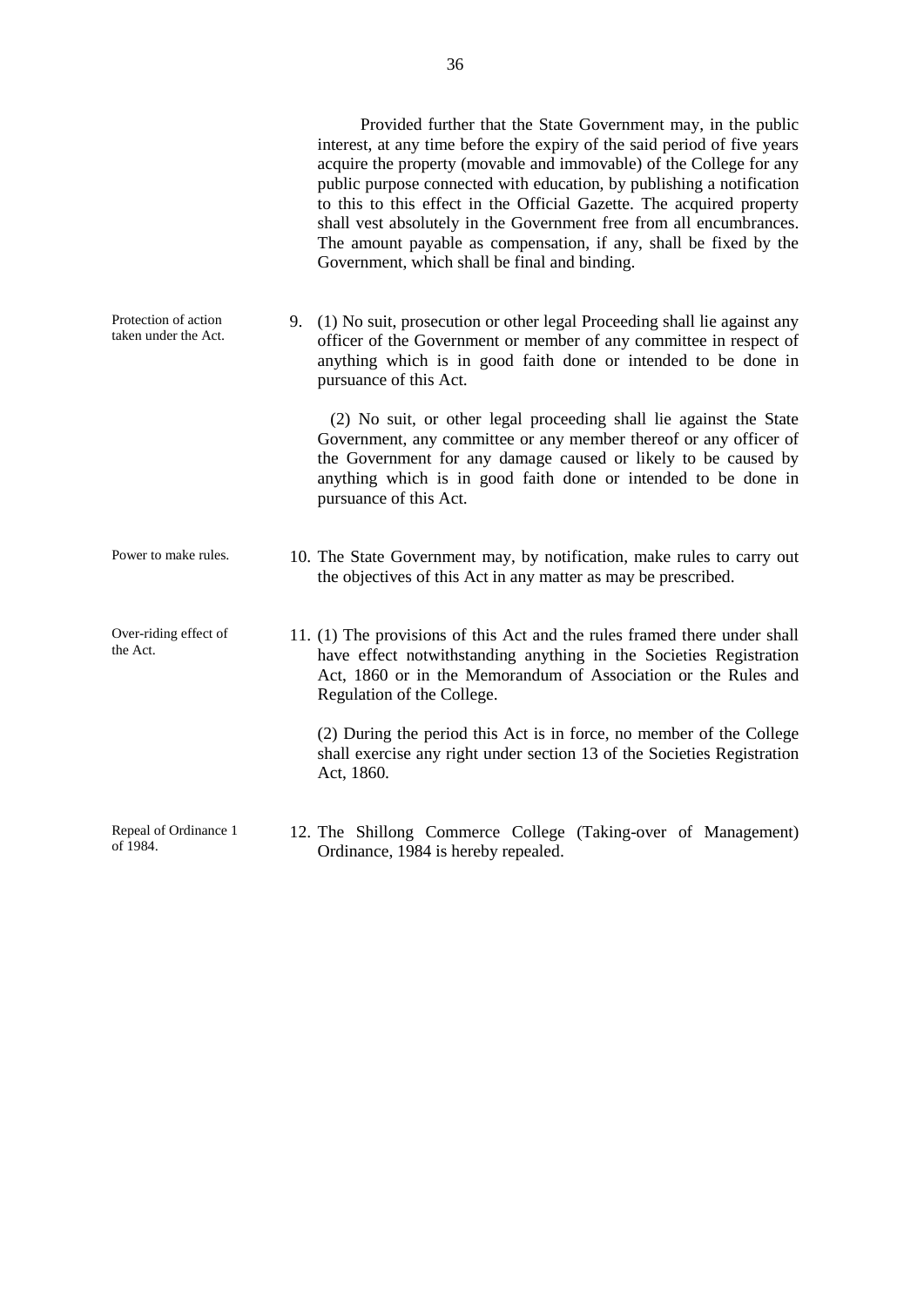#### **MEGHALAYA ORDINANCE NO. 1 OF 1984**

#### **THE MEGHALAYA COMMERCE COLLEGE (TAKING-OVER OF MANAGEMENT) ORDINANCE, 1983.**

#### **An**

#### *Ordinance*

**to provide for the taking-over of the management of the Shillong Commerce College within the State of Meghalaya from the present Governing Body and other committees of the College and holders of the offices of the College for a limited period in the public interest and in order to secure the proper management and control of the college.**

Whereas**,** the Legislature of the State of Meghalaya is not in session and the Governor of Meghalaya is satisfied that circumstances exist which render it necessary for him to take immediate action;

And, whereas, instructions from the President to promulgate the Ordinance have been obtained.

Now therefore, in exercise of the powers conferred by clause (1) of Article 213 of the Constitution of India the Governor of Meghalaya is pleased to promulgate in the Thirty-fourth year of the Republic of India the following Ordinance:-

**1. Short title, extent and commencement-** (1) This Ordinance may be called the Shillong Commerce College (Taking-over of Management) Ordinance, 1984.

(2) It shall come into force at once.

**2. Definition. -** In this Ordinance, unless the context otherwise require:-

- (a) "appointed day" means the date appointed under sub-section (1) of Section 3 of this Ordinance;
- (b) "College" means the Shillong Commerce College;
- (c) "Director" means Director of Public Instruction, Meghalaya;
- (d) "Government" or "State Government" means Government of Meghalaya;
- (e) "Governing Body" means the Governing body of the College constituted by the State Government before the commencement of this Ordinance and functioning as such.
- (f) "prescribed" means prescribed by rules made under this Ordinance.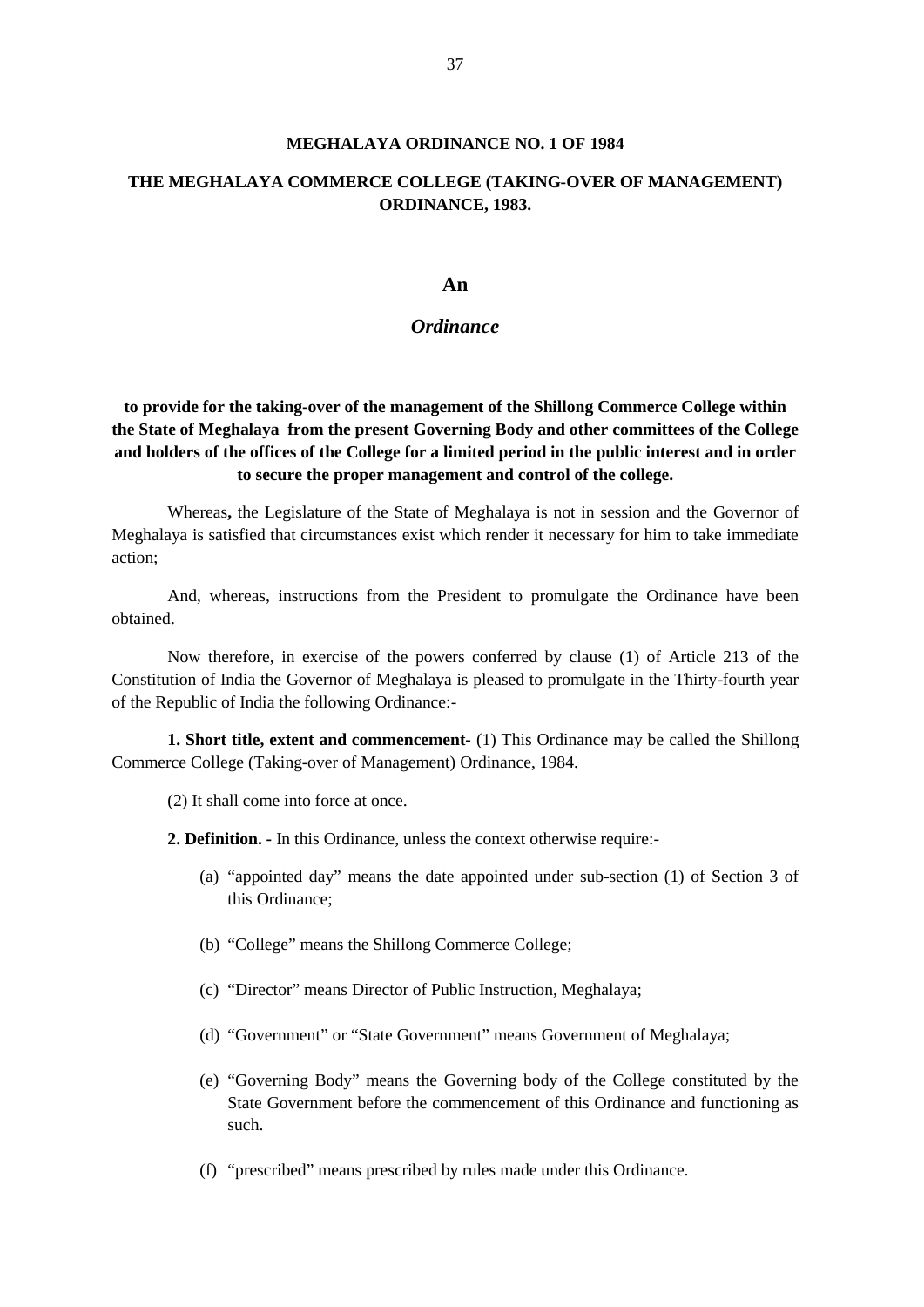**3. Transfer of the management and control of the Commerce College and vesting thereof in the State Government. –** On and from such date as the State Government may, by notification published in the Office Gazette, appoint in this behalf and for a period of five years thereafter, the management of, and the control over the Commerce College and all the affairs of said College within the State of Meghalaya shall be deemed to have been transferred to and to have been vested in the State Government.

(2) On the transfer and vesting of the management and control over the College to the State Government under sub-section (1),-

- (a) the Governing Body and any other committee of the College the President, Secretary, Principal, Lecturers, if any , of the College and all other persons in charge of or holding any other offices in the management of and control over the affairs of the College in any other capacity shall cease to exercise any power or function regarding management and control of the College within the State of Meghalaya and every such Committee or Body shall be deemed to have been superseded and dissolved and every persons hereinbefore mentioned shall be deemed to have vacated their respective offices,
- (b) all properties, movable, immovable, and all rights, powers, privileges of the College within the State of Meghalaya which immediately before the commencement of this Ordinance belong to the College or any other committee or persons holding any other office, shall, for the purposes of such management and control, vest in the State Government and the State Government may utilize the properties for such educational purposes, including running a Science College as it deems necessary.

**4. Management of and control over the College and its affairs.-** (1) The State Government may for the purposes of management of and control over the College and all its affairs the management and control of which have been vested in the State Government under Section 3, from time to time, by orders in the official Gazette appoint such officer or officers of the State Government and/or committee or committees consisting of such officers of the Government and/or other persons as members thereof to exercise such powers, duties and functions and for such period as may be specified in the orders;

Provided that the State Government may change the composition of any committee at any time before expiry of the term of the office of members.

(2) A persons nominated as member to any committee under Sub-Section (1) shall hold office at the pleasure of the Government and such person may resign from membership of the committee by giving notice in writing to the State Government and shall, on such resignation being accepted by the State Government, erase as member of the committee.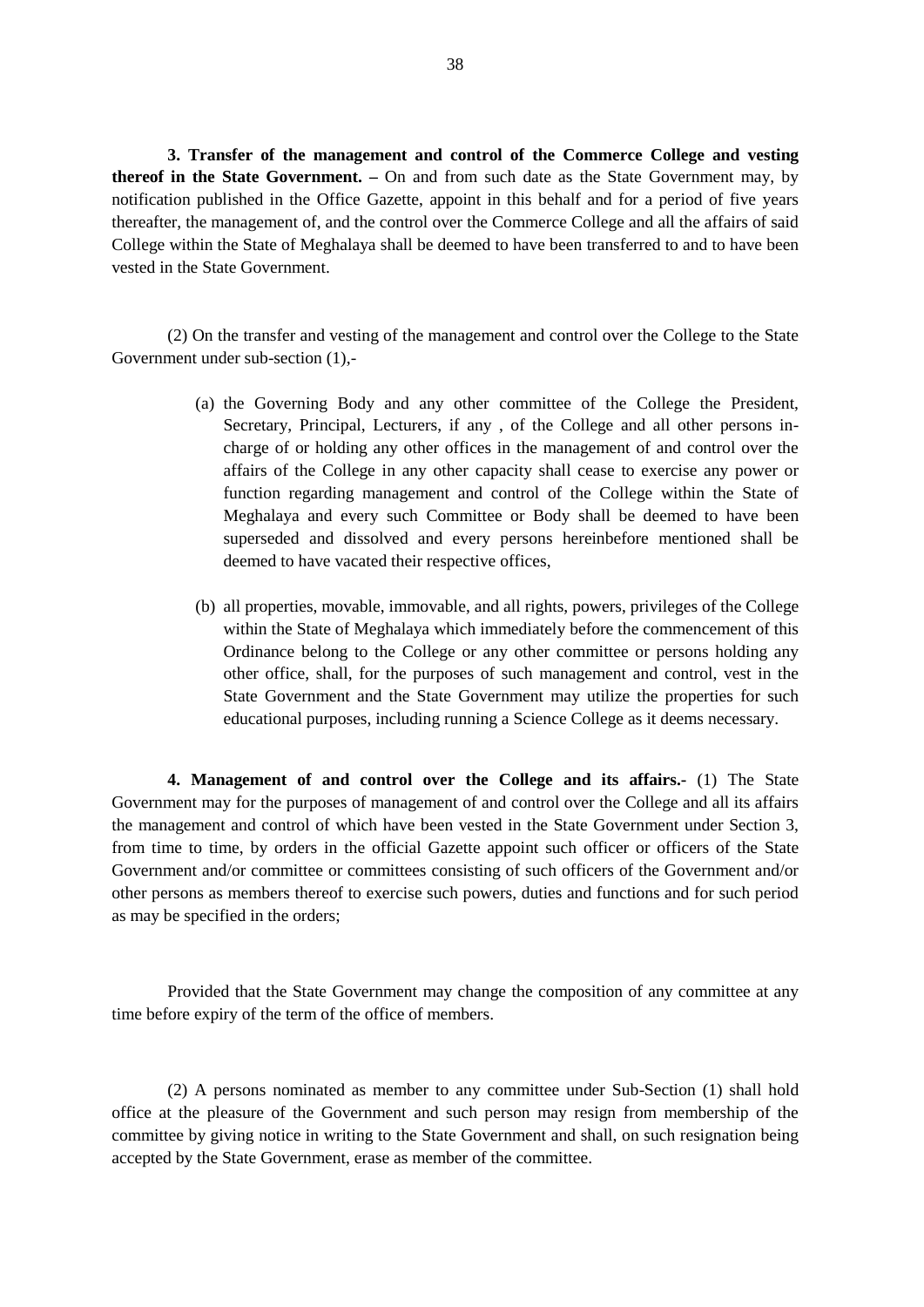**5. Preparation and submission of statements and penalty for non-compliance-** (1) Notwithstanding anything in the preceding section, the President, Secretary, Treasurer, of any of the College, functioning as such immediately before the commencement of this Ordinance shall prepare a statement in relation to all matters of the College which they were required to deal with immediately before the commencement of this Ordinance and submit the same within a period of fifteen days from the date of commencement of this Ordinance or within a period of fifteen days from the date of commencement of this Ordinance or within such further time as may be granted by the State Government, from time to time, to any officer of the State Government appointed by the State Government in this behalf.

(2) If any person, without any reasonable excuse knowingly and willfully makes default in complying with the requirements of the preceding sub-section, he shall be punishable with imprisonment which may extend to three months or with fine which may extend to five hundred rupees or with both.

**6. Delivery of Properties Book of Accounts, Registers, etc., and penalty for non compliance.-** (1) Notwithstanding anything in Section 4 of this Ordinance, the President, Secretary, Treasurer, if any, of the College, functioning as such immediately before the commencement of this Ordinance, and any other person in custody of accounts registers, records, other documents or properties of an relating to the College shall hand-over such custody to the officers of the Government appointed under sub-section (1) of Section 4, within a period of one week from the date of their appointment or with such further time as may be granted by the Government in this behalf.

(2) If any person, without any reasonable excuse, knowingly and willfully makes default in complying with the requirements of the preceding sub-section he shall be punishable with imprisonment which may extend to six months or with fine which may extend to two thousand rupees or with both.

**7. Creation of College Fund.-** The State Government may create and maintain in the manner prescribed a fund to be called the "Commerce College Fund" into which shall be paid all receipts and income of the College and out of which shall be met all expense and disbursement of the College.

**8. Relinquishment of Management of the College or acquisition of the College:-** Upon the expiration of the period of five years from the appointed day, the management and control of the College within the State of Meghalaya shall revert back to an **adhoc** committee Body constituted for the purpose;

Provided that the State Government may, at any time before the expiration of the said period of five years; transfer backs the management and control of the College on an **adhoc** committee constituted for the purpose.

Provided further that the State Government may, in the public interest, at any time before the expiry of the said period of five years acquire the property (movable and immovable) of the College for any public purpose connected with education, by publishing a notification to this effect in the Official Gazette. The acquired property shall vest absolutely in the Government free from al encumbrances. The amount payable as compensation, if any, shall be fixed by the Government which shall be final and binding.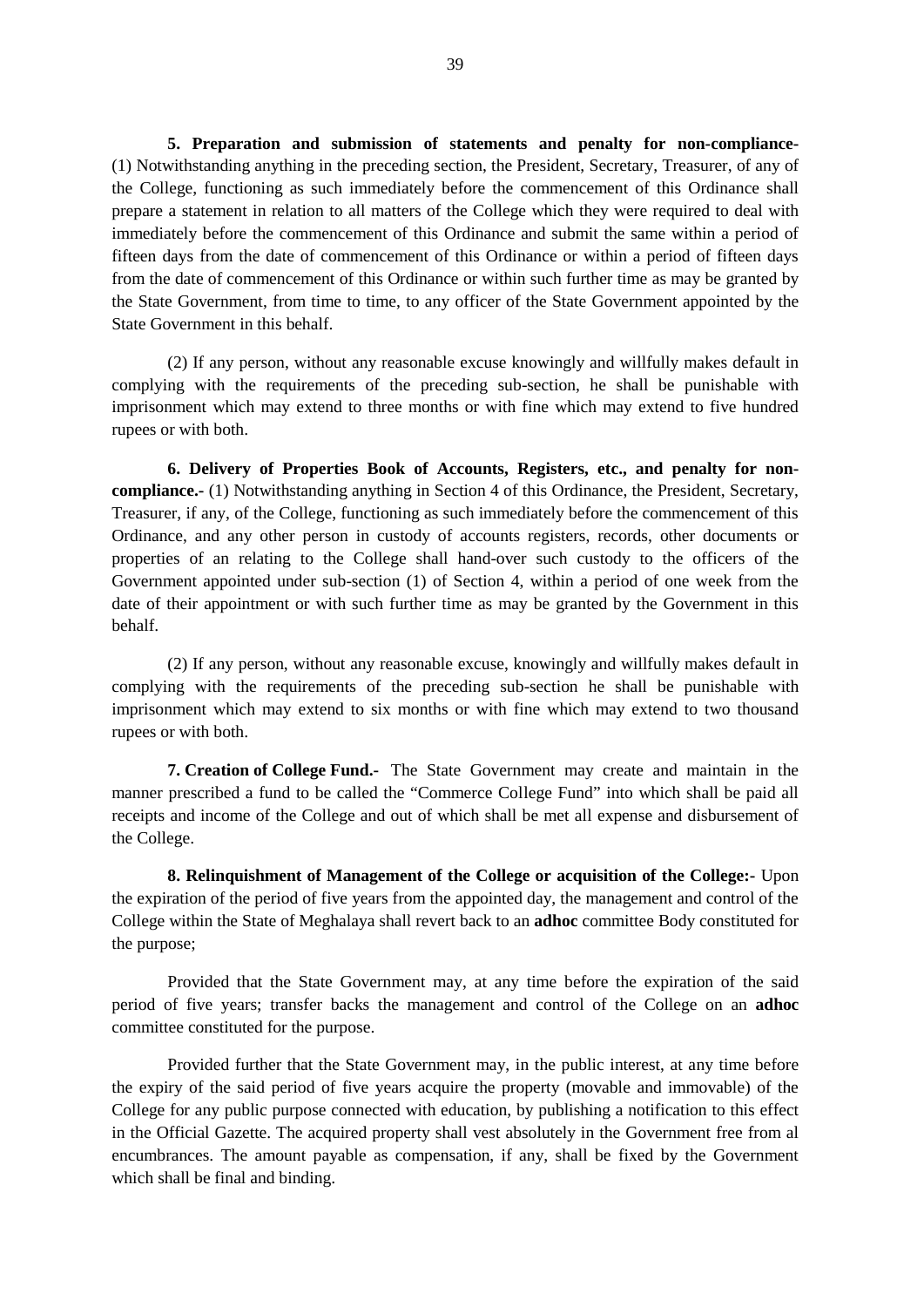**9. Protection of action taken under the Ordinance.-** (1) No suit, prosecution or other legal proceeding shall lie against any officer of the Government or member of any committee in respect of anything which is in good faith done or intended to be done in pursuance of this Ordinance.

(2) No suit, or other legal proceeding shall lie against the State Government, any committee or any member thereof or any officer of the Government for any damage caused or likely to be caused by anything which is in good faith done or intended to be done in pursuance of this Ordinance.

**10. Power to make rules.-** (1) The State Government may, by notification, make rules to carry out the objectives of this Ordinance in any matter as may be prescribed.

**11. Over-riding effect of the Ordinance:-** (1) The provisions of this Ordinance and the rules framed thereunder shall have effect not-withstanding anything in the Societies Registration act, 1860, or in the Memorandum of Association or the Rules and Regulation of the College.

(2) During the period this Ordinance is in force, no member of the College shall exercise any right under section 13 of the Society Registration Act, 1860.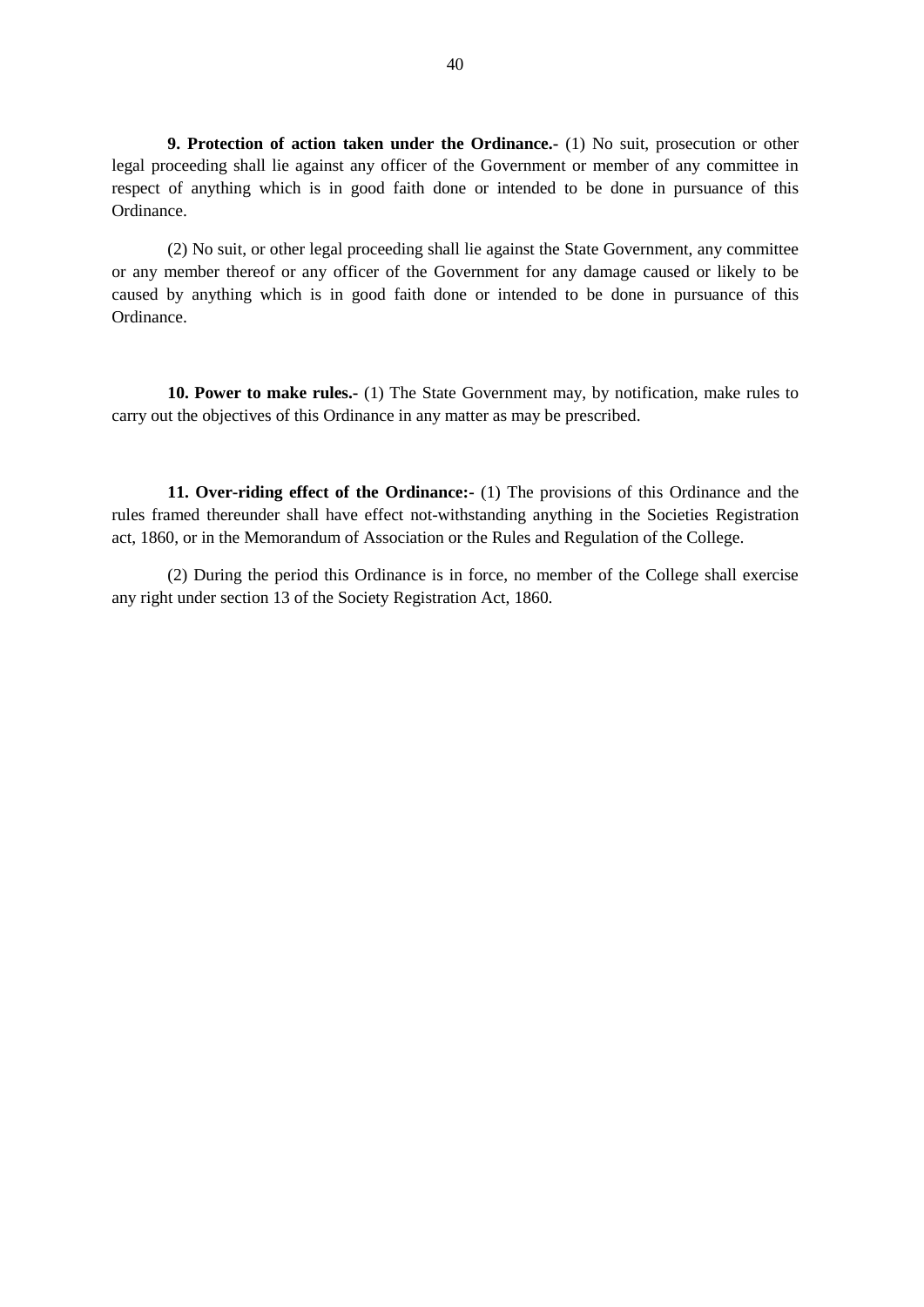#### **MEGHALAYA ORDINANCE NO. 2 OF 1984**

#### **THE CONTINGENCY FUND OF MEGHALAYA (AMENDMENT) ORDINANCE, 1983.**

**An**

*Ordinance*

#### **to amend temporarily the Contingency Fund of Meghalaya Act,1972**

WHEREAS**,** the Legislature of the State of Meghalaya is not in session and the Governor of Meghalaya is satisfied that circumstances exist which render it necessary for him to take immediate action;

AND, WHEREAS, instructions from the President to promulgate the Ordinance have been obtained.

Now therefore, in exercise of the powers conferred by clause (1) of Article 213 of the Constitution of India the Governor of Meghalaya is pleased to promulgate in the Thirty-fourth year of the Republic of India the following Ordinance:-

**1. Short title, extent and commencement-** (1) This Ordinance may be called the Contingency Fund of Meghalaya (Amendment) Ordinance, 1984.

(2) It shall come into force at once.

**2. Amendment of Section 2 of Meghalaya Act 5 of 1972.-** To Section 2 of the Contingency Fund of Meghalaya Act, 1972, the following Proviso shall be added, namely:-

'Provided that during the period beginning on the date of commencement of the Contingency Fund of Meghalaya (Amendment) Ordinance, 1984 (Ordinance 2 of 1984) and ending on the 31<sup>st</sup> day of March, 1985, this Section shall have effect subject to the modification that for the words "One crore and fifty lakhs", the words "Two crores and fifty lakhs" shall be substituted.

Raj Bhavan BHISHMA NARAIN SINGH, Shillong. GOVERNOR OF MEGHALAYA.

The 28<sup>th</sup> November, 1984.